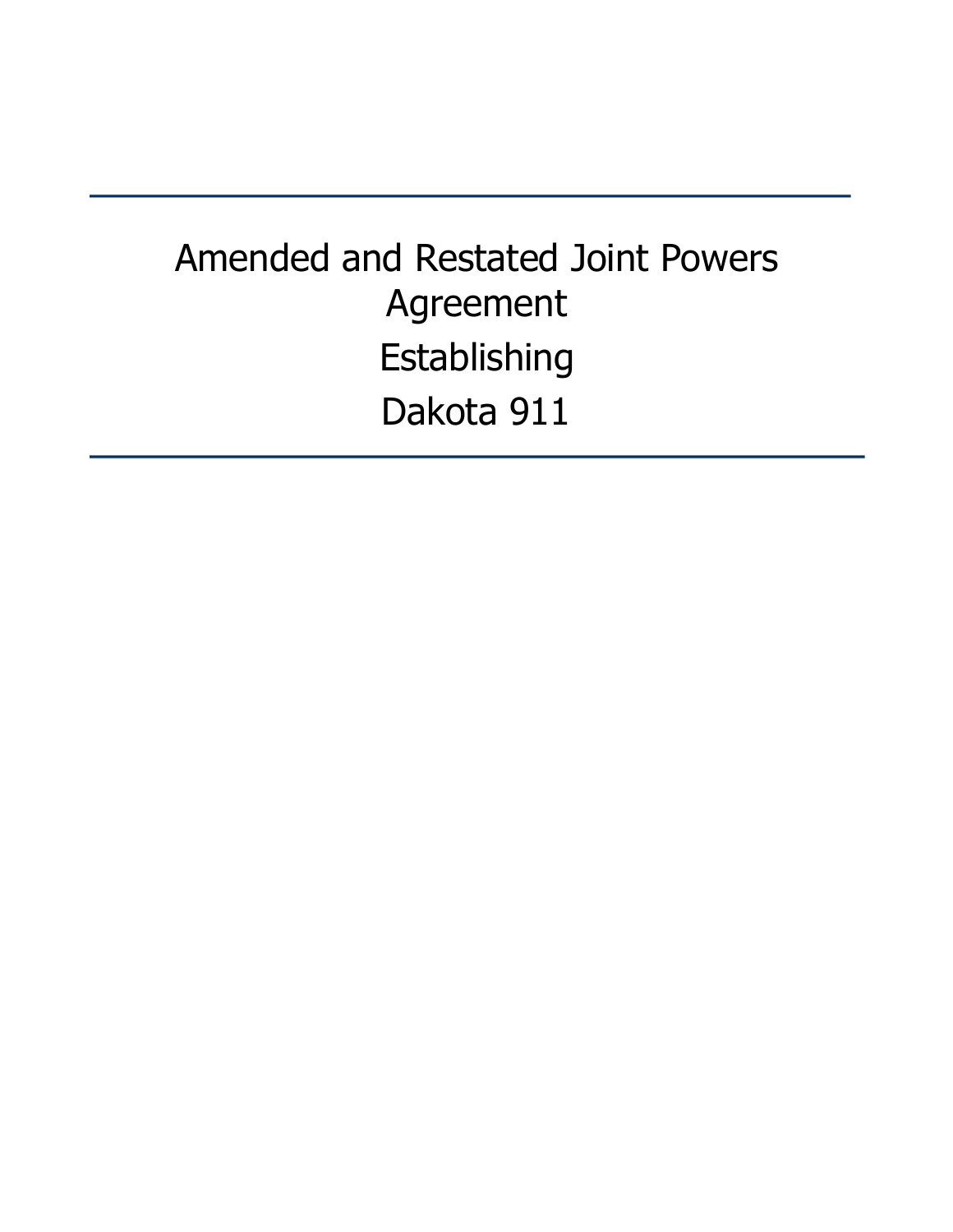### **TABLE OF CONTENTS**

| <b>RECITALS</b>        |    |
|------------------------|----|
|                        |    |
|                        |    |
| <b>POWERS</b>          |    |
|                        |    |
|                        |    |
|                        |    |
|                        |    |
|                        |    |
| BUDGET.                |    |
| <b>AUDIT</b>           |    |
|                        |    |
| WITHDRAWAL OF A MEMBER |    |
|                        |    |
|                        |    |
| <b>FORCE MAJEURE</b>   |    |
|                        | 18 |
|                        |    |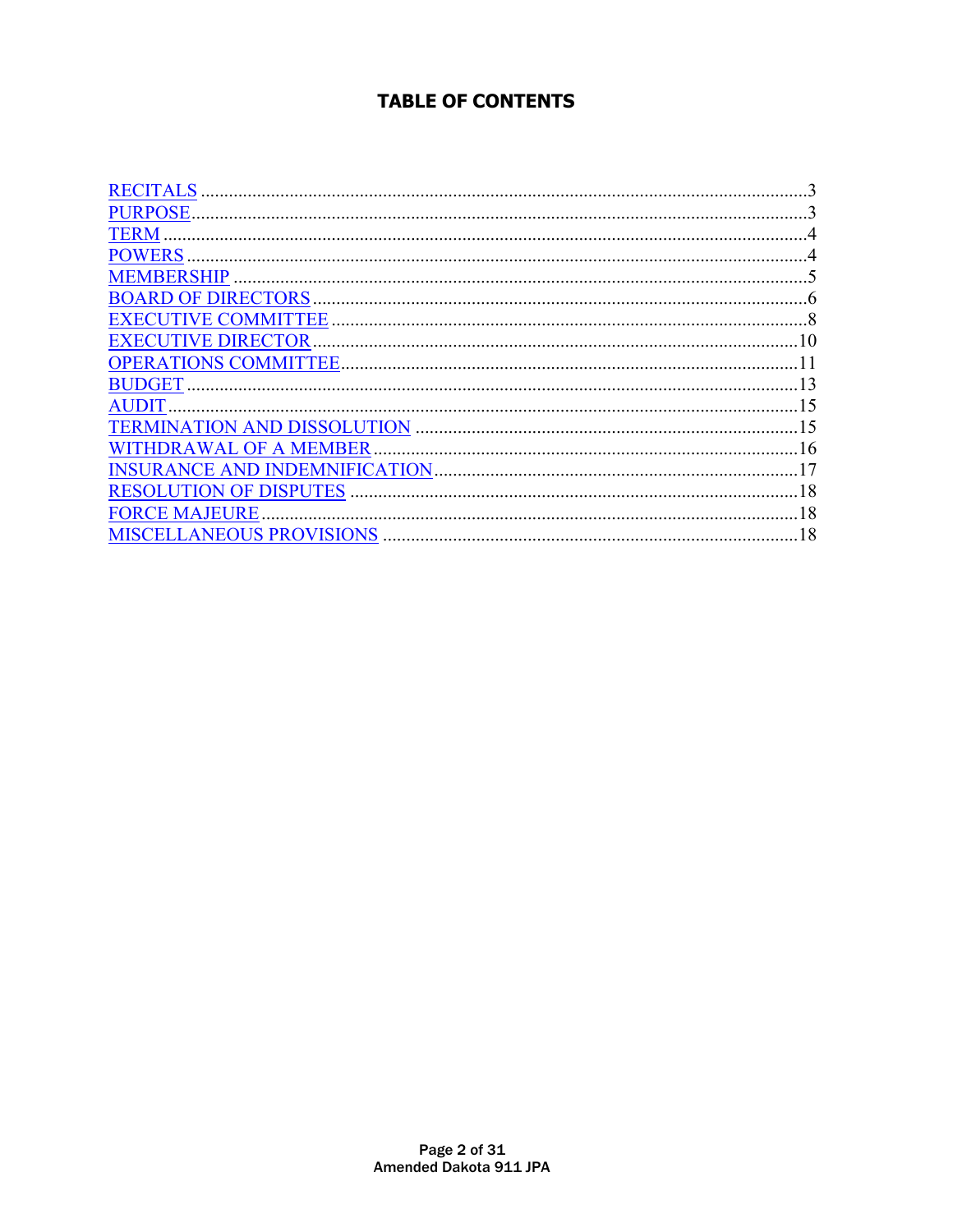This Amended and Restated Joint Powers Agreement Establishing Dakota 911 (the "Agreement") is entered into between the following political subdivisions of the State of Minnesota, by and through their respective governing bodies:

> City of Apple Valley City of Lakeville City of Burnsville City of Mendota Heights City of Eagan City of Rosemount<br>City of Farmington City of South St. Pa City of Hastings<br>City of Inver Grove Heights<br>County of Dakota City of Inver Grove Heights

City of South St. Paul

Individually and collectively, the parties to this Agreement are referred to as the "Members" of Dakota 911, formerly known as the Dakota Communications Center.

### **RECITALS**

WHEREAS, pursuant to Minnesota Statutes § 471.59, the Members are empowered to provide assistance to, and act in coordination with, other political subdivisions within the state of Minnesota as deemed necessary to benefit the public; and

WHEREAS, pursuant to Minnesota Statutes § 465.717, the Members are empowered to incorporate the joint powers entity created by this Agreement as a Minnesota nonprofit corporation if deemed necessary or beneficial to the Members; and

WHEREAS, effective September 20, 2005, the Members executed in the Joint Powers Agreement Establishing the Dakota Communications Center (the "Original JPA") to cooperatively engage in the establishment, operation and maintenance of a countywide public safety answering point and communications center for law enforcement, fire, emergency medical services (EMS), and other public safety services for the mutual benefit of all; and

WHEREAS, the Members desire to amend the Original JPA to:

- 1. rename the Dakota Communication Center as Dakota 911; and
- 2. provide for Dakota County funding for a portion of Dakota 911 fixed cost over an eight-year period; and

WHEREAS, each Member represents that it is duly qualified and authorized to enter into this Agreement and will comply with its respective obligations and responsibilities as set forth in this Agreement; and

NOW, THEREFORE**,** in consideration of the mutual undertaking and agreements hereinafter set forth, the Members agree to amend and restate the Original JPA as follows: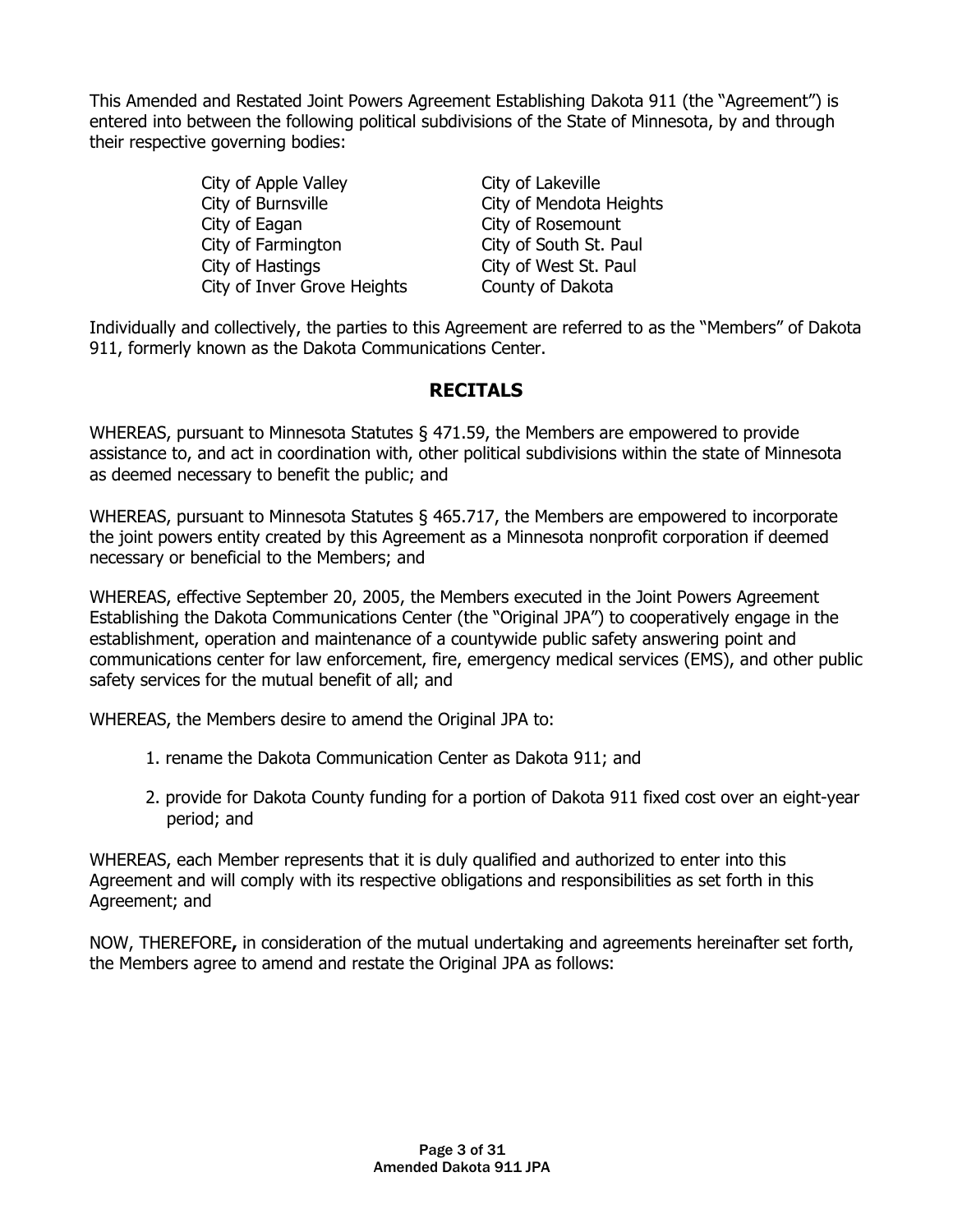#### **ARTICLE I PURPOSE**

Through this Agreement and the authority provided by Minnesota Statutes § 471.59 to act cooperatively, the Members hereby create a joint powers entity referred to as the Dakota 911 for the following purposes:

To acquire and provide the facilities, infrastructure, hardware, software, services and other items necessary and appropriate for the establishment, operation and maintenance of a joint law enforcement, fire, EMS, and other emergency communications system for the mutual benefit of the Members and the people of Dakota County;

To provide public safety communications system services to other governmental units that are not Members through a fee for service contract;

To define the rights and obligations of the Members for the establishment, operation and maintenance of the Dakota 911; and

To provide a forum for discussion, study, development and implementation of recommendations of mutual interest regarding public safety communications, information systems, and statistical matters within Dakota County, Minnesota.

#### **ARTICLE II TERM**

This Agreement shall be effective upon execution by all the parties hereto and shall continue until terminated as provided in Article XI.

### **ARTICLE III POWERS**

The Dakota 911 shall have the following powers in its own name:

- A. To take actions necessary and convenient to discharge the duty to implement, maintain, and operate a countywide public safety communications center;
- B. To adopt bylaws and rules or policies consistent with this Agreement that are required to effectively exercise the powers or accomplish the objectives of the Dakota 911;
- C. To adopt an annual operating and capital budget, including a statement of sources of funding and allocation of costs to the Members of the Dakota 911;
- D. To enter into contracts in its own name, including contracts to provide public safety communications services to other governmental units who are not Members;
- E. To acquire, lease, hold and dispose of property, both real and personal, including transfer of property from a Member to the Dakota 911;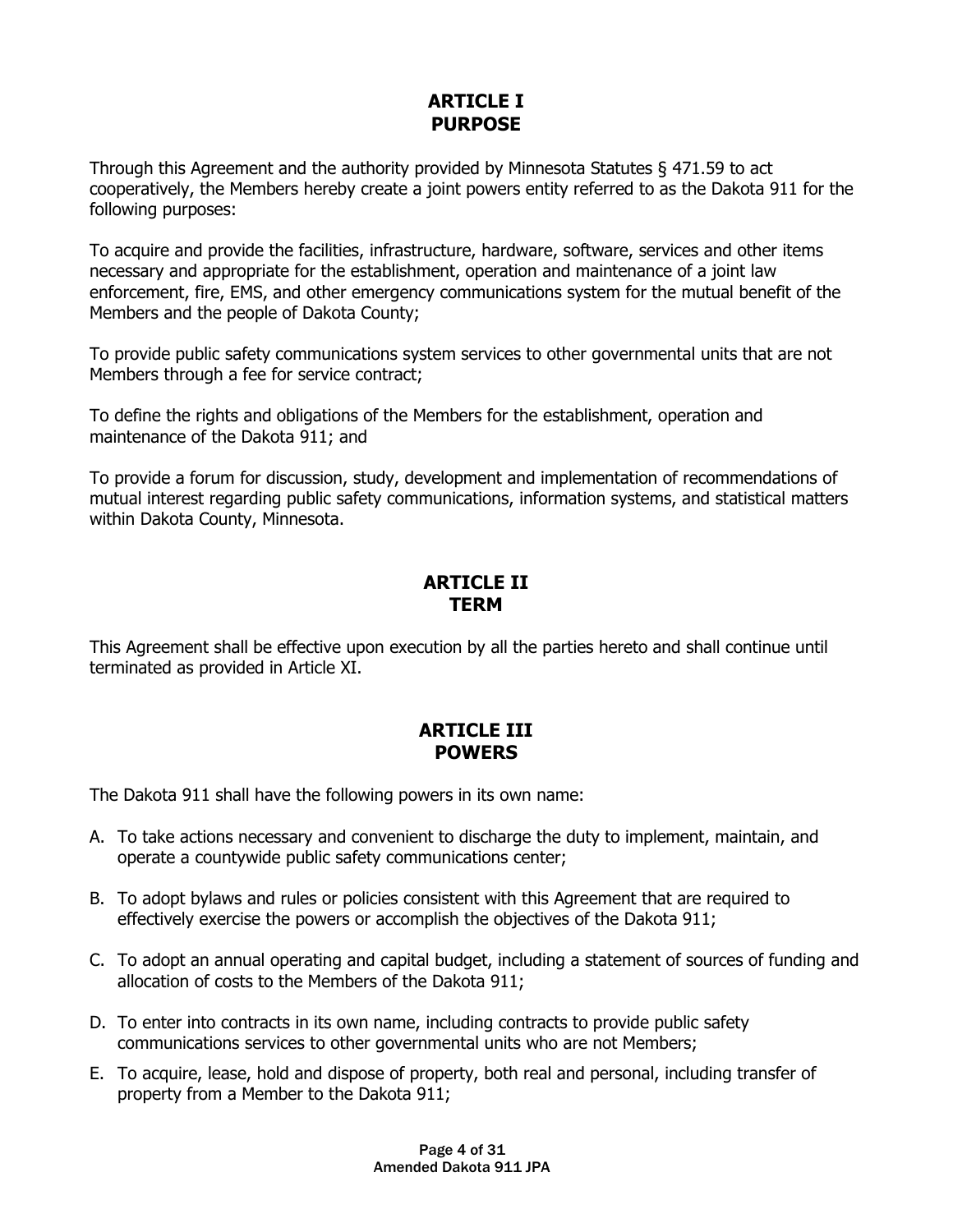- F. To incur debt obligations that do not exceed ten (10) years, liabilities or other obligations necessary to accomplish its purposes that are consistent with any financial and debt policies established by the Board of Directors, or to arrange with one or more of the Members to incur debt or issue bonds for the benefit of the Dakota 911, as permitted by law;
- G. To operate and maintain a communications system that will receive calls for law enforcement, fire, and emergency medical services (EMS) services and dispatch field units in response to such calls;
- H. To hire, discipline or discharge employees required to accomplish the purposes of this Agreement including employing an Executive Director and delegating authority to the Executive Director as determined by the Board of Directors;
- I. To purchase any insurance or indemnity or surety bonds as necessary to carry out this Agreement and the purposes of the Dakota 911;
- J. To seek, apply for and accept appropriations, grants, gifts, loans of money or other assistance as permitted by law from any person or entity, whether public or private;
- K. To sue;
- L. To exercise all powers necessary and incidental to carrying out the purposes set forth in Article I of this Agreement;
- M. To charge fees to Members or other governmental entities for special services or communications system functionality that are not provided to all Members; and
- N. To incorporate the Dakota 911 as a Minnesota nonprofit corporation if approved by a majority of the Board of Directors.

### **ARTICLE IV MEMBERSHIP**

#### 4.1 Definition of Members

All parties to this Agreement are Members of the Dakota 911 until a party withdraws as provided in Article XI or this Agreement is terminated by the parties.

4.2 Requirement of Good Standing

Continued Membership in the Dakota 911 shall be contingent upon the payment by each Member of an annual assessment and any additional fees as determined by the Board of Directors consistent with the financing procedures set forth in Article IX hereunder.

#### 4.3 Addition of New Members

Any unit of government within Dakota County that has at least 10,000 residents and maintains a law enforcement agency is eligible for Membership in the Dakota 911. A new Member may be added to the Dakota 911 if first approved by the Board of Directors and if the existing Members and the unit of government seeking membership execute an amendment to this Agreement to add the new Member. The Executive Director will negotiate recommended financial terms for the new Member to join Dakota 911 as described below and will present the proposed terms to the Board of Directors.

> Page 5 of 31 Amended Dakota 911 JPA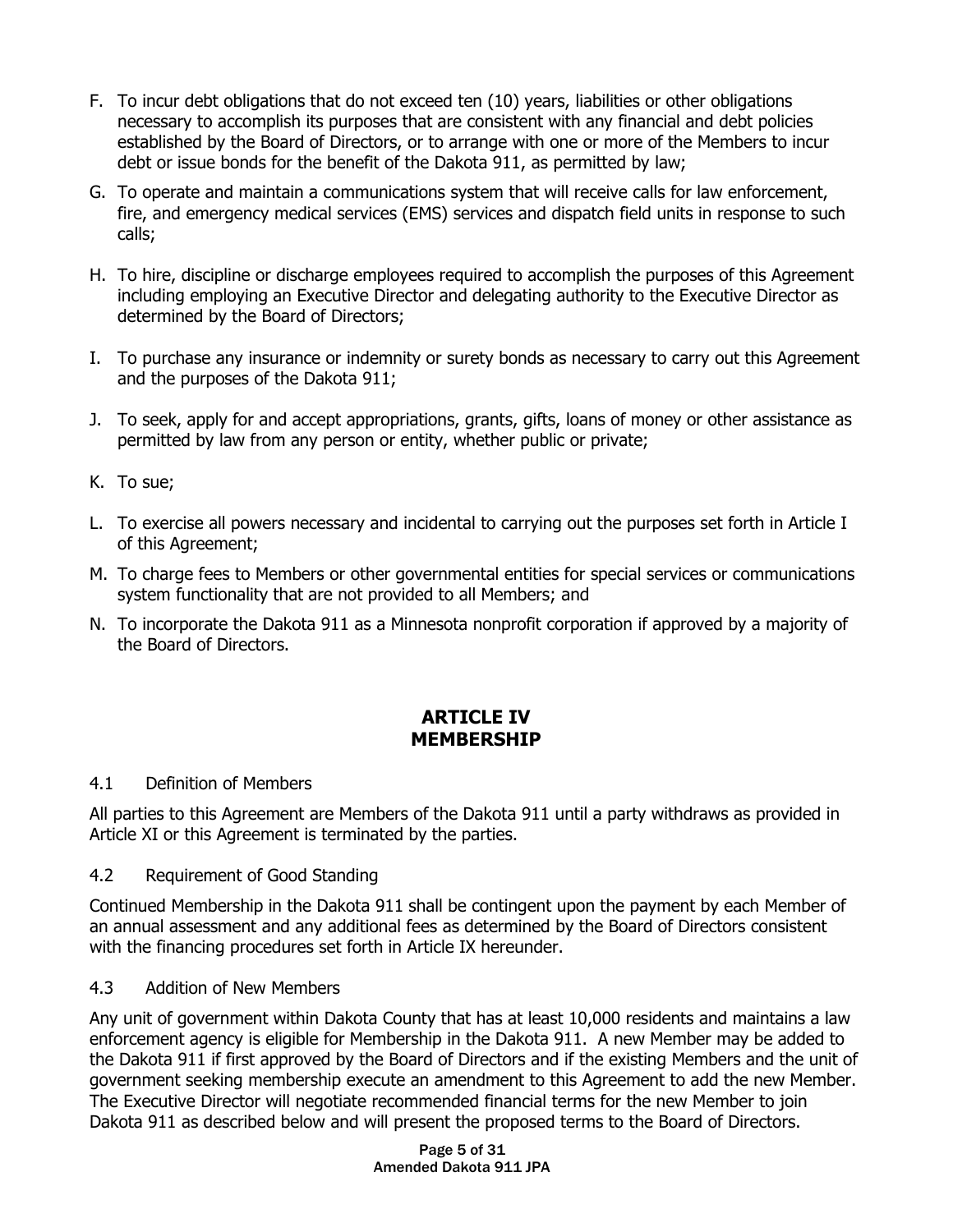Any unit of government that becomes a Member of the Dakota 911 after the execution of this Agreement shall be subject to all existing debts and liabilities of the Dakota 911 on a proportionate basis to the same extent as all then existing Members. In addition, any new Member shall be solely liable for all costs of adding or modifying hardware, software or services necessary to effectively accommodate the operational needs of the new Member, and of insuring that there is no degradation of existing capability due to the new Member's needs, as determined by the Board of Directors. Each new Member shall pay a proportionate share of the normal, continuing operating expenses of the Dakota 911 as well as a proportionate share of any special assessment, as approved from time to time by the Members. An entity seeking to become a Member may be required to and shall pay onetime initiation, assessment or capital investment fees or establish an escrow account for such fees as determined by the Board of Directors.

#### 4.4 Withdrawal of Member

Withdrawal shall be accomplished as set forth in Article XII of this Agreement. Withdrawal shall not discharge any liability incurred or chargeable to any Member before the effective date of withdrawal. No Member is entitled to a refund of cost-sharing assessments or other fees imposed by the Board of Directors that have been paid to, or is owed to, the Dakota 911 on the effective date of withdrawal.

### **ARTICLE V BOARD OF DIRECTORS**

#### 5.1 Membership on the Board

There is hereby established a Board of Directors of the Dakota 911 which shall consist of an elected official from each Member. These Directors shall serve without salary, but may be reimbursed for expenses incurred in connection with Dakota 911 business as determined by the Board of Directors. Each Member shall designate one named elected official as a Director consistent with the term and procedures set forth in the Bylaws adopted by the Board of Directors. Each Member may also designate one named elected official as an Alternate Director to attend Board meetings and vote on measures brought before the Board when a Director is absent, consistent with the procedures set forth in the Bylaws. If any Director or Alternate Director ceases to be an elected official of a Member during his or her term, such seat shall be vacant until a successor elected official is appointed by such Member.

#### 5.2 Powers of the Board

The Board of Directors shall have the following powers and duties:

- a. provide policy leadership and approve the general policies of the Dakota 911 relating to budget, finance, and legal matters;
- b. contract with a Member or third party for auditing, financial, human resources, legal and other services as needed for the Dakota 911;
- c. adopt Board Bylaws and amend the Bylaws from time to time as it deems necessary;
- d. approve changes to the membership of the Dakota 911;
- e. approve contracting and purchasing policies for the Dakota 911;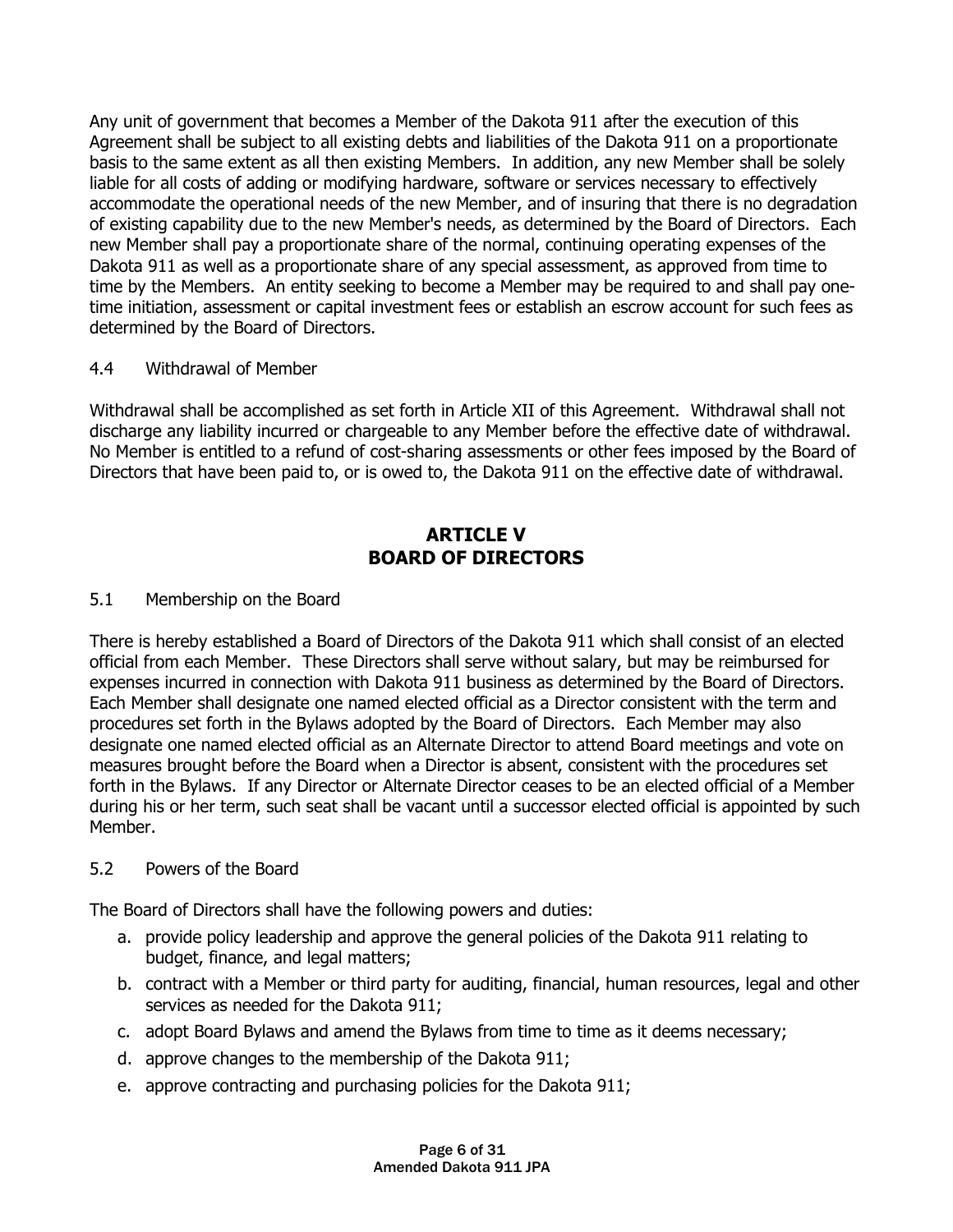- f. approve the annual operating and capital budget, cost allocation formula, Member fees and assessments of the Dakota 911;
- g. hire, discipline, terminate and set the compensation for the Executive Director; and
- h. incur debt and approve financial obligations of the Dakota 911 that are significant in amount and non-recurring. Board approval is not required for payment of monthly budgeted expenditures and employee salaries and benefits.
- i. incorporate the Dakota 911 as a Minnesota nonprofit corporation as permitted by Minnesota Statutes § 465.717, subdivision 2, if approved by a majority of Members at a meeting of the Board of Directors.

#### 5.3 Voting by Directors

Each Member of the Dakota 911 shall have one seat on the Board of Directors and is entitled to one vote. The Directors' votes shall be non-weighted (all votes having the same weight) when voting on matters coming before the Board, except as provided below.

The Directors' votes shall be weighted when the Board is exercising its powers under Section 5.2 (f) and (h) of this Agreement. The comparative weight of each Director's vote on those matters is determined by the proportionate share of the Dakota 911 annual operating and capital budget for that calendar year that is the responsibility of the Member casting that vote.

The Board of Directors shall arrange for or contract with one or more of its Members or an independent contractor to provide personnel/human resource, accounting and finance, procurement/contracting, payroll administration and legal services for the Dakota 911 . The Dakota 911 shall not create its own personnel/human resource, accounting and finance, procurement/contracting, payroll administration or legal departments unless approved by a four-fifths (4/5) majority of the Board of Directors by non-weighted votes.

After the first full year that the Dakota 911 is in operation, the Board of Directors may amend the cost allocation formula and associated definitions by a 2/3 majority of the weighted vote total of those Members present and voting at a properly noticed Board of Directors meeting.

In case of a tie vote, the Chair of the Board of Directors shall cast a second and deciding vote. No proxy votes or absentee voting shall be permitted except as provided in this Agreement or in the Bylaws of the Board.

#### 5.4 Board Meetings

- a. The Board of Directors shall have regular meetings at least quarterly each calendar year at a date, time and location included in the meeting notices. The Board may schedule more regular meetings as it deems appropriate or as established by the Bylaws adopted by the Board. At least 30 days prior notice shall be provided to each Member, Director and Alternate Director of the date, time and location of such regular meetings.
- b. A special meeting of the Board of Directors may be called by its Chair, or by any four Directors of the Board consistent with the procedures set forth in the Bylaws.
- 5.5 Officers of the Board of Directors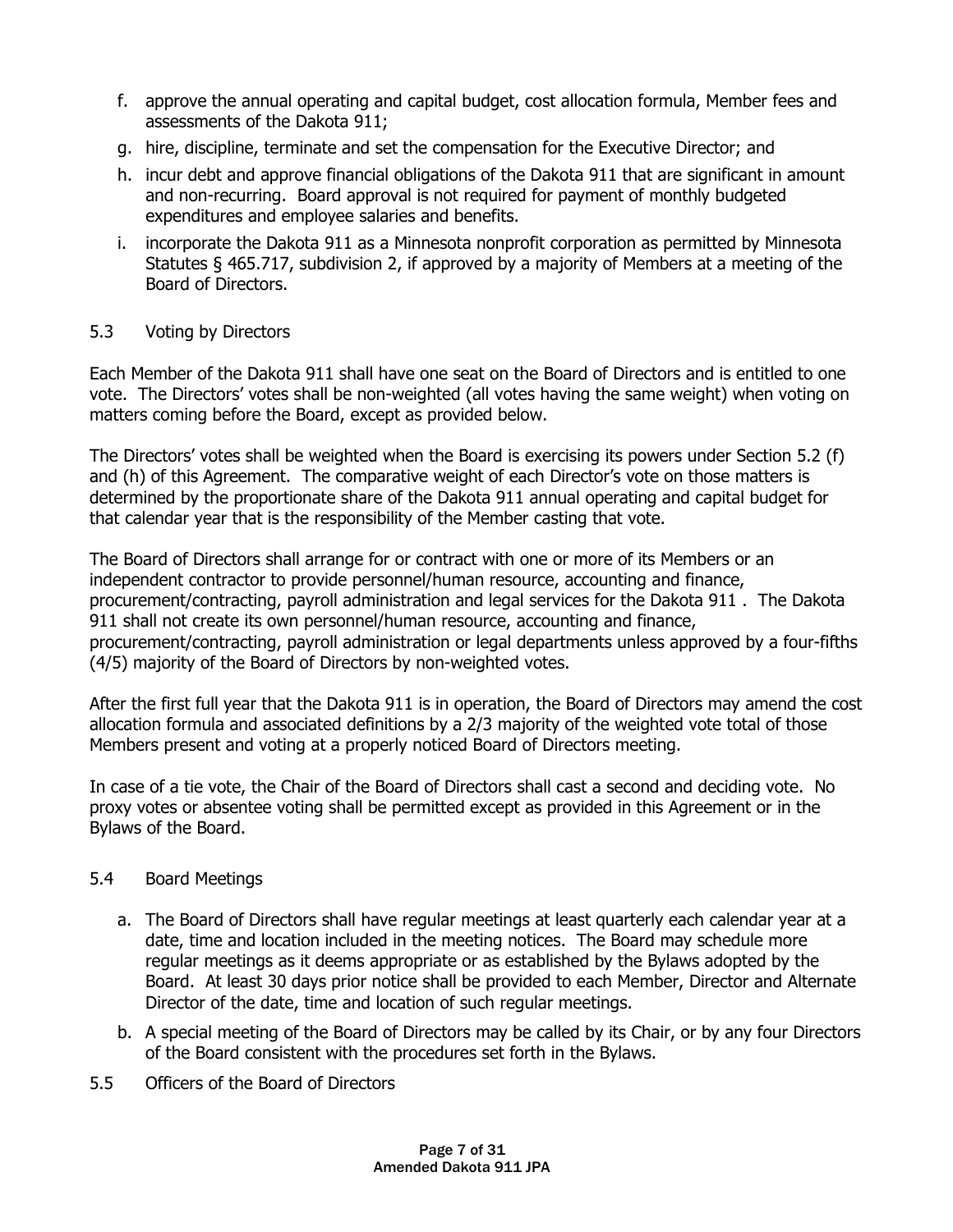- a. Officers of the Board of Directors shall consist of a Chair and Vice Chair. The Chair and Vice Chair shall be elected from among the Directors of the Dakota 911. The officers shall hold office for the terms and under the conditions set forth in the Bylaws adopted by the Board of Directors.
- b. Chair: The Chair of the Board shall Conduct meetings of the Board of Directors, sign, with the Executive Director, any instrument which the Board of Directors has authorized to be executed, or as authorized by the Bylaws or approved Dakota 911 procedural rules of operation, and perform all duties incident to the office of Chair and such other duties as may be prescribed by the Board of Directors from time to time, provided that such actions are consistent with this Agreement and the Bylaws.
- c. Vice Chair: In the event of the absence of the Chair, or in the event of the inability or refusal of the Chair to act, the Vice Chair of the Board shall perform the duties of Chair.
- 5.6 Secretary of the Board of Directors: The Executive Director of the Dakota 911 shall serve in the administrative role of Secretary to the Board and shall keep the minutes of the meetings of the Board of Directors, see that all notices are duly provided and/or published in accordance with the provisions of this Agreement and the Bylaws adopted by the Board of Directors or as otherwise required by law, act as custodian of the business records of the Dakota 911, and perform all duties incident to the office of Secretary and such other duties as from time to time may be assigned by the Board of Directors.

A high-level outline of the governing organizational structure of the Dakota 911 is graphically represented in Attachment A.

### **ARTICLE VI EXECUTIVE COMMITTEE**

#### 6.1 Membership on the Executive Committee

There is hereby established an Executive Committee of the Dakota 911, the members of which shall serve without salary and shall oversee the operations and functions of the Dakota 911 as set forth in this Article and the Bylaws of the Committee. The Executive Committee shall consist of the chief administrators of each Member. Each Member shall have one seat on the Executive Committee. Each Member may also designate a second employee or staff person as an alternate representative to attend Committee meetings and vote, on behalf of such Member, on matters brought before the Committee when a representative is absent, consistent with the procedures set forth in the Bylaws. Each representative and alternate representative shall serve without salary, but each may be reimbursed for necessary expenses incurred in connection with the Dakota 911 business, as determined by the Board of Directors. If any Committee representative ceases to be the chief administrator of a Member, such seat may be occupied by the alternate representative until a successor chief administrator or interim chief administrator is appointed by such Member.

6.2 Purpose and Powers of the Committee

The Executive Committee shall have the following powers and duties: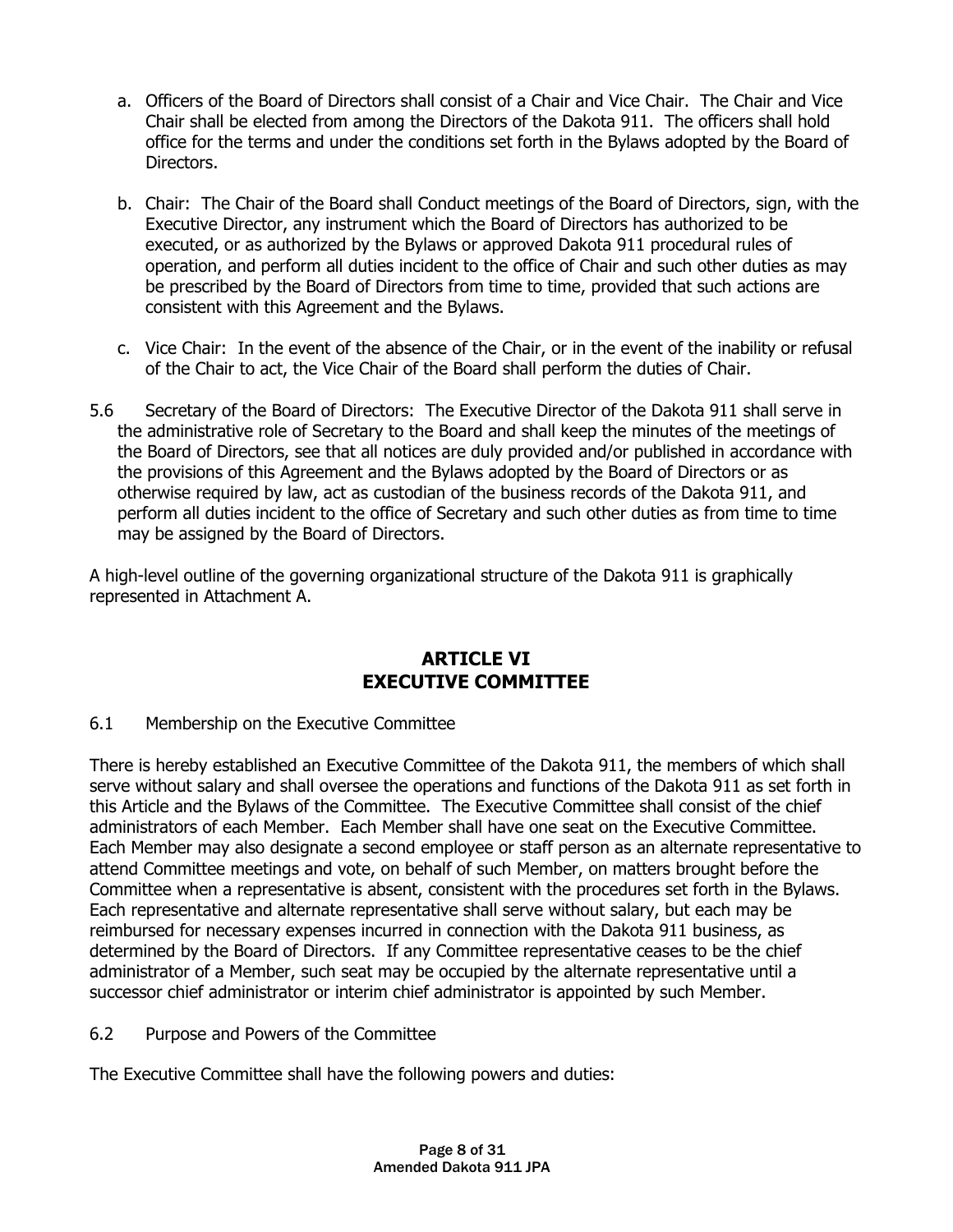- a. provide direction and oversight of the operations of the Dakota 911, subject to the policy direction established by the Board of Directors, and within the limits fixed by the operating and capital budgets, provided that no financial obligation exceeding the amount of the approved budget shall be incurred by the Executive Committee without the prior consent of the Board of Directors;
- b. carry out the policy decisions of the Board of Directors and make recommendations to the Board of Directors;
- c. adopt Committee Bylaws and amend the Bylaws from time to time as it deems necessary;
- d. review all administrative decisions concerning personnel, development efforts, operations, cost sharing, expenditure approval, utilization of personnel and equipment, and operational decisions made by the Executive Director as deemed necessary by the Committee;
- e. assist the Board of Directors in the recruitment of candidates for the position of Executive Director and the review of candidate qualifications and provide recommendations to the Board of Directors on the hiring, termination and review of the performance of the Executive Director;
- f. conduct an annual evaluation of the Executive Director's performance and present its findings and recommendations to the Board of Directors before the date the Board approves the annual operating and capital budgets;
- g. establish and assign tasks to advisory subcommittees as the Committee deems necessary;
- h. make recommendations to the Board of Directors on changes to the membership of the Dakota 911;
- i. Review, modify and approve to the proposed annual operating and capital budgets prepared by the Executive Director prior to submittal to the Board of Directors.

#### 6.3 Voting by Committee Members

Each Member is entitled to one vote at committee meetings and each vote shall be non-weighted (each vote having equal weight). In the case of a tie, the Chair of the Executive Committee shall cast a second and deciding vote. Only the chief administrator, or the designated alternate representative of a Member in the absence of the chief administrator, shall vote on matters coming before the Executive Committee.

No proxy votes or absentee voting shall be permitted except as provided in this Agreement or in the Bylaws of the Committee.

#### 6.4 Meetings

- a. Regular meetings of the Executive Committee shall be held as needed, but at least quarterly. At least 15 days prior notice shall be provided to each committee member of the date, time and location of such meetings.
- b. Special meetings of the Executive Committee may be called by its Chair, or any four members of the Executive Committee acting in concert, consistent with the procedures set forth in the Bylaws or operating procedures adopted by the Committee.
- 6.5 Officers of the Executive Committee

Officers of the Executive Committee shall consist of a Chair and a Vice Chair. The Chair and Vice Chair shall be elected from among the representatives of the Members serving on the Executive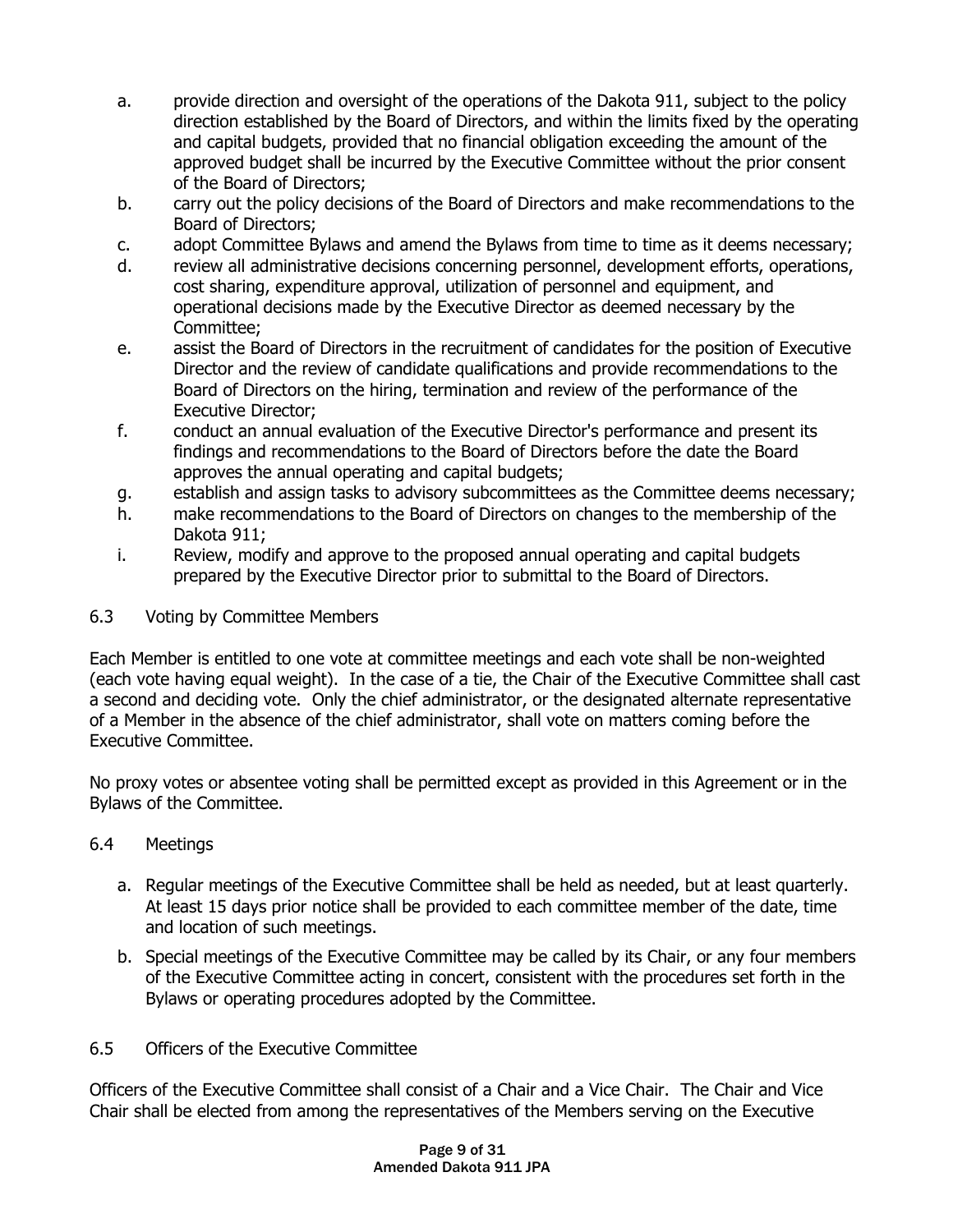Committee. The officers shall hold office for the terms and under the conditions set forth in the Bylaws adopted by the Executive Committee.

- a. Chair. The Chair shall conduct meetings of the Executive Committee and shall serve as the liaison between the Board of Directors and the Executive Committee. The Chair may sign, with the Executive Director, any instruments which the Executive Committee, acting as a Committee, has authorized to be executed or as authorized by the Dakota 911 procedural rules of operation. The Chair shall also perform all duties incident to the office of Chair and such other duties as may be prescribed by the Executive Committee from time to time, provided that such actions are consistent with this Agreement and the Bylaws.
- b. Vice Chair. In the absence of the Chair or in the event of the Chair's inability or refusal to act, the Vice Chair shall perform the duties of Chair. The Vice Chair shall perform such other duties as may be requested by the Chair.

#### **ARTICLE VII EXECUTIVE DIRECTOR**

- 7.1 Appointment and Vacancy
	- a. The Dakota 911 shall have a chief operating officer of the title Executive Director. The Executive Director shall be the administrative head of the Dakota 911 and shall report to the Executive Committee for the administration and operation of the Dakota 911. The Executive Director shall be an employee of the Dakota 911.
	- b. The Executive Director shall have appropriate administrative and executive qualifications for the position and shall have actual experience in and knowledge of accepted practices for a public safety communications system.
	- c. Any vacancy in the office of Executive Director shall be filled as soon as possible after the effective date of such vacancy. In the case of absence or disability of the Executive Director, the Board of Directors may designate any other qualified person to carry out the duties of the Executive Director during such absence or disability.
- 7.2 Powers And Duties

The responsibilities and duties of the Executive Director shall include the following:

- a. To attend meetings of the Board of Directors, the Executive Committee and the Operations Committee;
	- (1) The Executive Director shall have the right to take part in the discussion of all matters coming before the Board of Directors, the Executive Committee and the Operations Committee but shall have no vote thereon;
	- (2) The Executive Director shall be entitled to and be given notice of all meetings, regular and special, of the Board of Directors, the Executive Committee and the Operations Committee;
	- (3) When the Executive Director is unable to attend a meeting, the Executive Director may appoint a Dakota 911 staff member to attend.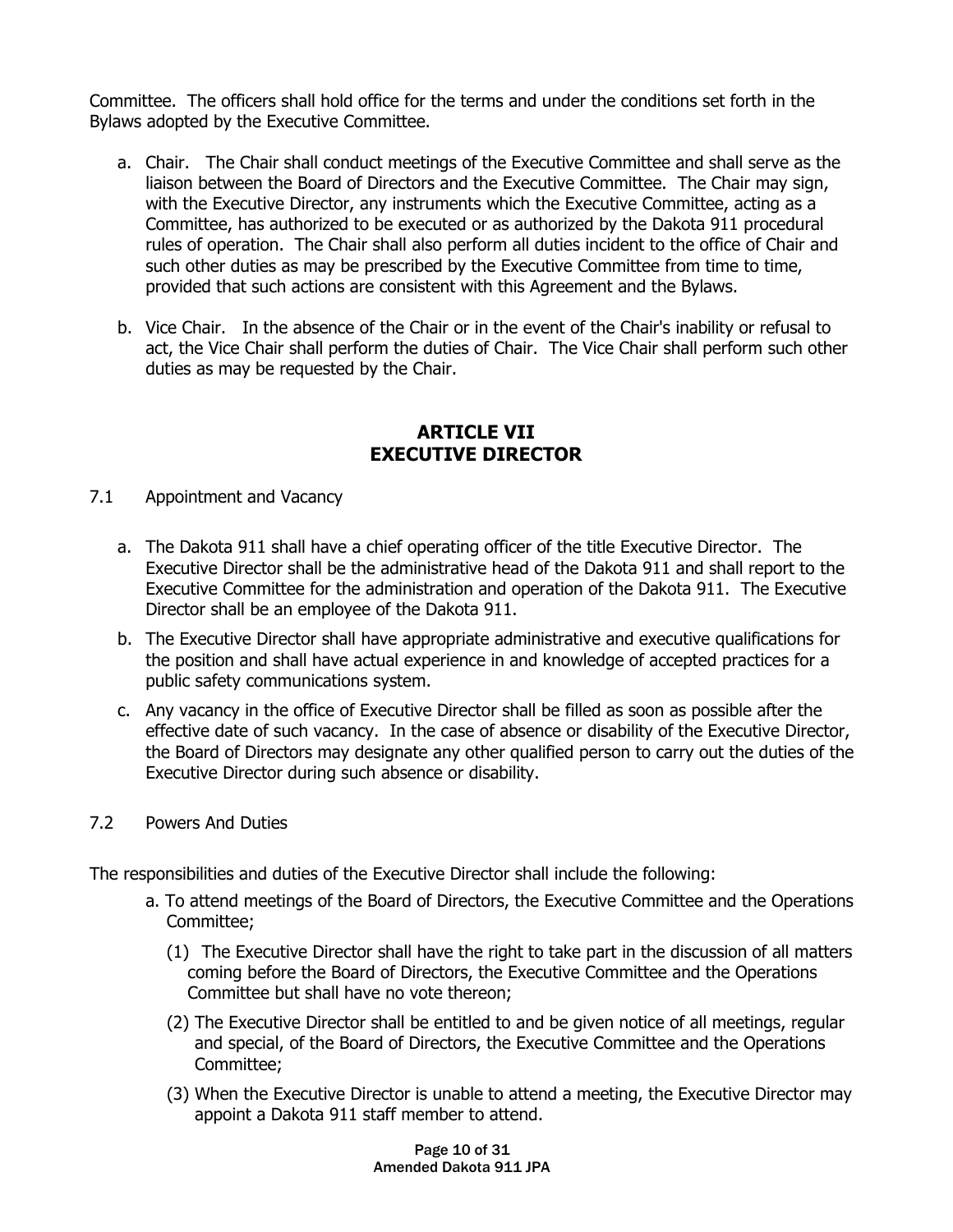- b. To appoint, evaluate, promote, demote or remove employees of the Dakota 911 pursuant to the approved Dakota 911 budget and according to the policies and procedures of the Dakota 911;
- c. To recommend to the Executive Committee for adoption such policies and procedures as may be deemed necessary or expedient for the efficient operation of the Dakota 911:
- d. To direct and oversee the day-to-day operations of the Dakota 911 and its employees and to expend operating and capital budgets consistent with the policies and direction of the Board of Directors;
- e. To enforce, administer, and implement the policies of the Dakota 911 as established by the Board of Directors and Executive Committee;
- f. To prepare a quarterly report of the Dakota 911 activities and provide copies to the Board of Directors and the Executive Committee;
- g. To prepare a proposed annual operating and capital budget and a report of estimated revenues in order to determine the estimated funds necessary to defray the expenses of the Dakota 911 for each fiscal year and to present the proposed operating and capital budget to the Executive Committee in the manner set forth under Article IX herein;
- h. To serve as a staff resource to the Executive Committee and the Operations Committee and coordinate the activities of the respective committees as required;
- i. To serve as a Member of regional committees, organizations and forums related to public safety communications and represent the collective interests of the Dakota 911 and its Members as required;
- j. To communicate regularly with the Members and other agencies utilizing the Dakota 911 communication services about operational, policy and training issues;
- k. To keep minutes of the meetings of the Board of Directors, Executive Committee, and Operations Committee and see that all notices of the Board and Committee are duly provided and/or published according to the provisions of this Agreement and the Bylaws adopted by the Board, Executive Committee and Operations Committee or as otherwise required by law;
- l. To act as custodian of the business records of the Dakota 911; and
- m. To perform such other duties as may be delegated from time to time by the Board of Directors or by the Executive Committee.

### **ARTICLE VIII OPERATIONS COMMITTEE**

#### 8.1 Membership on the Operations Committee

Each law enforcement agency and fire agency of a Member of the Dakota 911 and the Dakota County Joint EMS Council shall have one seat on the Operations Committee. Each law enforcement agency, fire agency and the Dakota County EMS Council shall designate a primary member and an alternate member to the Committee. Each law enforcement agency and fire agency of a community that is served by the Dakota 911 but is not a Member of the Dakota 911 may participate in the Operations Committee as a non-voting, ad-hoc member. The Executive Director shall provide staff support to the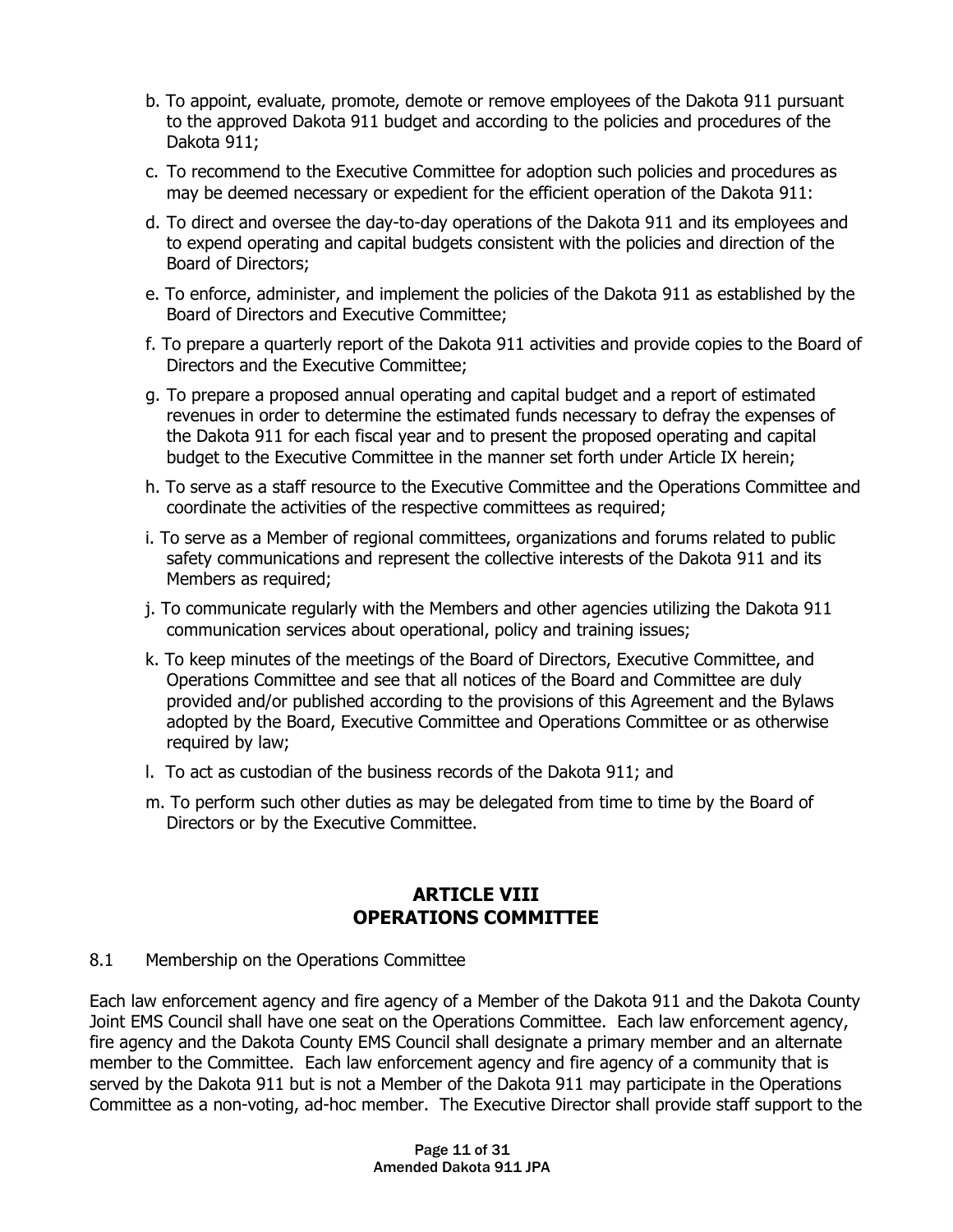Operations Committee and its subcommittees and shall provide information and guidance to the Committee and subcommittees as needed.

#### 8.2 Purpose and Powers of the Committee\

There is hereby established an Operations Committee of the Dakota 911. The Operations Committee may establish and abolish advisory subcommittees, as it deems necessary. Initially, the Committee will have two subcommittees – the Law Enforcement Subcommittee and the Fire/EMS Subcommittee. The Members of the Operations Committee and its subcommittees shall serve without compensation and shall be available to the Dakota 911 Executive Director and Executive Committee to assist in the coordination of:

- Unified radio procedures;
- Dakota 911 procedural changes that affect one or more Members of the Dakota 911;
- Field training and back up exercises;
- Dakota 911 and Members' records management functions;
- The orderly transmittal of inquiries regarding the handling of specific matters by the Dakota 911.
- Obtaining and preparing recommendations concerning operational input from the Executive Director of the Dakota 911 and the Members' public safety departments

The Operations Committee shall have the following powers and duties:

- a. Be the personal contact at each Member's law enforcement or fire/EMS department for the Executive Director for daily procedural and operational issues;
- b. Provide liaison to the Dakota 911 Executive Director in the coordination and preparation of unified procedures and policies;
- c. Be a resource for the Executive Committee in researching special topics of interest;
- d. Forward comments and inquiries on the operation of the Dakota 911 from their respective agencies to the Executive Director after initial local review and screening;
- f. Coordinate field training and back-up exercises;
- g. Perform any other duties as required by the Executive Committee.
- 8.3 Voting by Committee Members

It is expected that decisions and recommendations of the Operations Committee shall be made by consensus, but where consensus does not exist, the following procedure shall apply:

a. Each Member of the Dakota 911 shall have a maximum of two votes on the Operations Committee – one from the law enforcement agency and one from the fire agency of that Member. A Member that operates a joint law enforcement or fire agency with another Member shall continue to have a voting seat on the Operations Committee for each joint agency. A Member that has only a law enforcement agency or fire agency is entitled to one vote. The Dakota County EMS Council shall have one vote on the Operations Committee. Votes shall be cast by the representative of each agency (or by his/her designated alternate, if such representative is absent) as the official representative to the Operations Committee.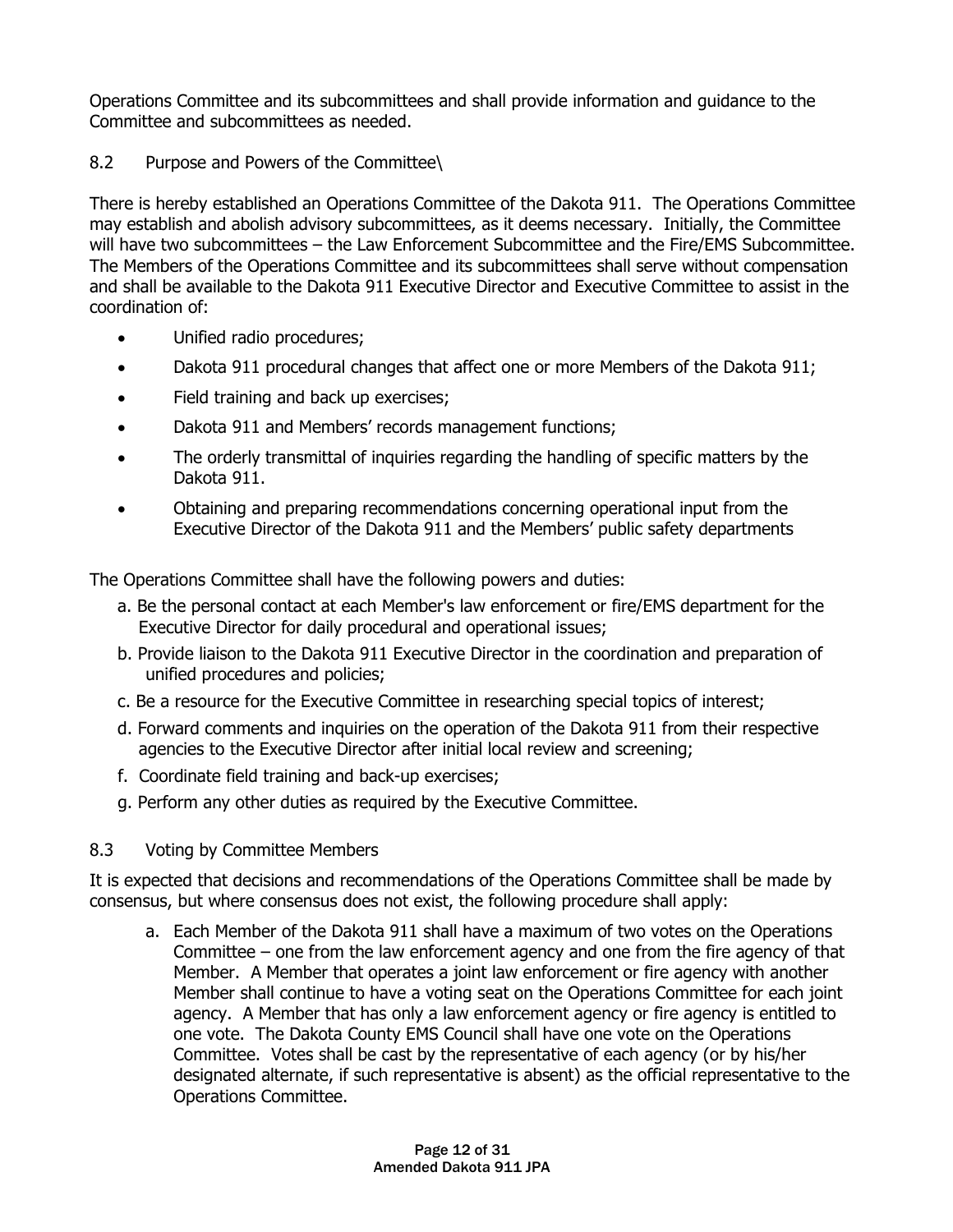- b. No proxy votes or absentee voting shall be permitted except as otherwise provided in the Bylaws of the Executive Committee.
- c. Membership and voting on subcommittees established by the Operations Committee shall be as required by the Bylaws of the Committee or the resolution of the Committee that establishes the subcommittee. Each Member that maintains a law enforcement agency individually or jointly with another Member shall have one representative and one vote on the Law Enforcement Subcommittee. Each Member that maintains a fire agency individually or jointly with another Member shall have one representative and one vote on the fire agency Subcommittee.
- 8.4 Meetings and Actions

The Operations Committee shall meet at least six times each year and may schedule additional meetings as deemed necessary and appropriate by the Membership. The meetings will be conducted in compliance with any direction provided to the Committee by the Executive Committee, subject to the policies established by the Board of Directors and the Executive Committee. Except as otherwise stated in the Bylaws, no action of the Operations Committee or its subcommittees shall be in effect until approved or ratified by the Executive Committee or, if deemed necessary by the Executive Committee, until approved or ratified by the Board of Directors.

Any law enforcement, fire or EMS agency that receives dispatch services from the Dakota 911 may appear before the Operations Committee or its subcommittees to discuss concerns, complaints or other operational issues concerning the Dakota 911. If the agency is not satisfied with the action or lack of action taken by the Operations Committee, that agency may appear before the Executive Committee to discuss the actions or policies of concern. Prior to appearing before the Executive Committee, the agency shall meet and confer with the Executive Director about the issues to be discussed with the Executive Committee.

### **ARTICLE IX BUDGET**

#### 9.1 Recommended Annual Budget

The Executive Director shall prepare a proposed annual operating and capital budget for the Executive Committee no later than May 1st of each year to allow the Executive Committee members to consult with their respective governing bodies and prepare a recommended annual operating and capital budget for consideration by the Board of Directors. An annual operating and capital budget shall be adopted by the Board of Directors at a regular meeting before September  $1<sup>st</sup>$  each year. If the Board fails to adopt a budget by September  $1<sup>st</sup>$ , the budget from the current year shall be deemed approved for the next year. This requirement to adopt a budget at a regular meeting of the Board by September  $1<sup>st</sup>$  does not apply to the calendar year in which this Agreement is first executed.

9.2 Distribution of Recommended Budget

No later than May 1st, copies of the proposed operating and capital budget as recommended by the Executive Director shall be delivered to each Executive Committee Member.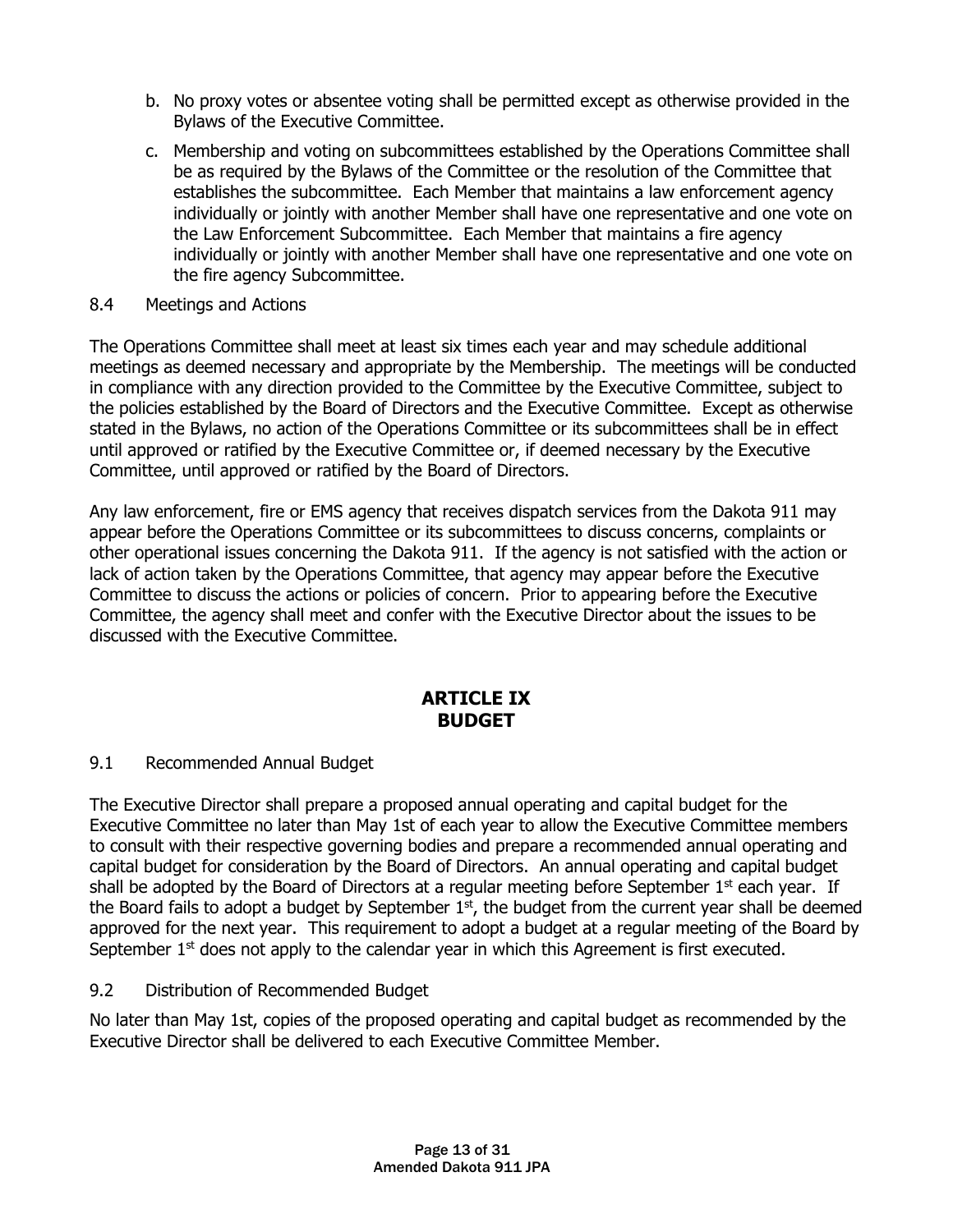#### 9.3. Review by Executive Committee

Not later than August  $1<sup>st</sup>$  of each year, the Executive Committee shall review the annual operating and capital budget as proposed by the Executive Director and make such modifications, as it deems proper. Following approval by the Executive Committee, the proposed operating and capital budget shall be submitted to the Board of Directors for final approval.

#### 9.4 Allocation of Costs to Members

The cost of the operations and maintenance, and capital projects of the Dakota 911 will be shared by the Members. At the time of approval of the annual operating and capital budget, the Board of Directors shall fix the cost-sharing charges for all Members and any other participants in the Dakota 911 in amounts sufficient to provide the funds required by the approved annual operating and capital budget for the following year. Each Member shall take all required actions to authorize the funds necessary to meet its obligations under the approved annual operating and capital budget.

The allocation of annual operating and capital budget costs to Members shall be based on a threeyear average of each Member's number of Computer Aided Dispatch (CAD) events assigned to each Member (referred to as "Percent of Total Activity of the Member"). An event is defined as a computer aided dispatching system (CAD) event (transaction as logged). The calculation of the annual operating and capital cost allocation will be based on the formulas in Attachment B, which is incorporated into and made a part of this Agreement.

Beginning with budget year 2022, Dakota County will cover the "fixed costs" of the Dakota 911 in the following amount:

2022: 16.667% 2023: 33.333% 2024 and subsequent years: 50.000%

"Fixed costs" shall be determined by the Dakota 911 Executive Director pursuant to the following principles:

1. Consistent with the fixed and variable cost determinations in the Dakota 911 2022 budget. See Attachment C;

2. Fixed costs are generally expenses needed by any emergency communications center regardless of the volume of service provided by that center to a member, except personnel related costs, professional services, commodities, non-software related fiscal expenses are deemed to be variable costs; and

3. For budget years 2022 to 2024, there shall be no budgeted contributions to the Dakota 911 capital project fund for its capital improvement plan (the "Capital Project Fund"). Member contributions to the Capital Project Fund will be evaluated beginning with the 2025 budget, together with determining the portion of the Capital Project Fund to be considered a "fixed cost".

Dakota County will evaluate increasing its share of fixed costs for 2025 and subsequent years to more than 50% and up to potentially 100%. Any amendment of the fixed costs share is subject to approval by the Members pursuant to Paragraph 16.6.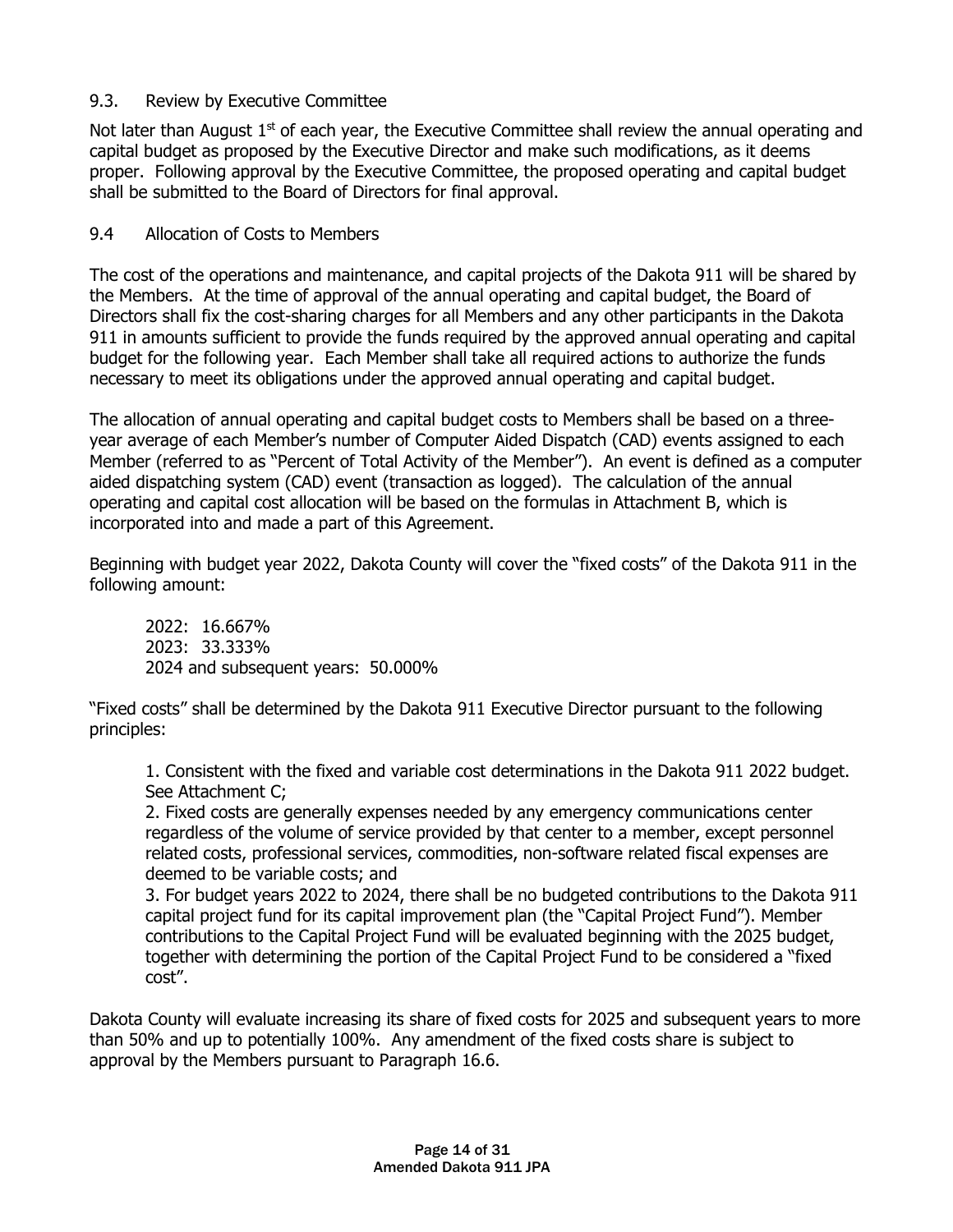#### 9.5 Billing and Delinquent Payments

Invoices for the cost-sharing charges shall be provided to Members monthly. Any Member whose charges have not been paid within thirty (30) days after billing shall be assessed interest on the delinquent payment(s) at a rate determined by the Board of Directors, not to exceed the maximum authorized by law at the time the payment becomes delinquent. The Directors and representatives of a Member that is delinquent on such payment shall not be entitled to vote on any matters coming before the Board of Directors or the Executive Committee until all delinquent payments and interest have been paid.

9.6 Expenditure of the Annual Budget.

The Board of Directors and/or the Executive Committee may establish procedures and limitations as may be necessary to preserve the integrity and purpose of the approved operating and capital budget. After adoption of the annual operating and capital budget by the Board of Directors, the Executive Director and the Executive Committee shall make all expenditures according to such budget. Purchases and/or letting contracts shall be done according to procedural guidelines established by resolution of the Board of Directors and Minnesota law.

The Executive Director shall have the power to transfer funds within the total annual operating budget in order to meet unanticipated needs or changed situations. The Executive Director shall not transfer funds within the total annual capital budget or between the operating budget and capital budget. The Executive Director shall report any transfer of funds within the annual operating budget to the Board of Directors and the Executive Committee in the Director's next quarterly report.

9.7 Credit or Payment to Members for Services

The Board of Directors may approve contract payments or cost-allocation credits to any Member that provides services, resources or property to the Dakota 911.

### **ARTICLE X AUDIT**

The Board of Directors shall call for an annual audit of the financial affairs of the Dakota 911, to be performed by an independent Certified Public Accountant retained by the Board in accordance with generally accepted auditing principles. A copy of the annual audit report shall be provided to each Member.

### **ARTICLE XI TERMINATION AND DISSOLUTION**

#### 11.1 Termination.

This Agreement shall terminate upon the occurrence of any one of the following events:

- a. When  $4/5<sup>ths</sup>$  of the Members agree by non-weighted voting, pursuant to a resolution of their governing bodies, to terminate the Agreement.
- b. When necessitated by operation of law or as a result of a decision by a court of competent jurisdiction.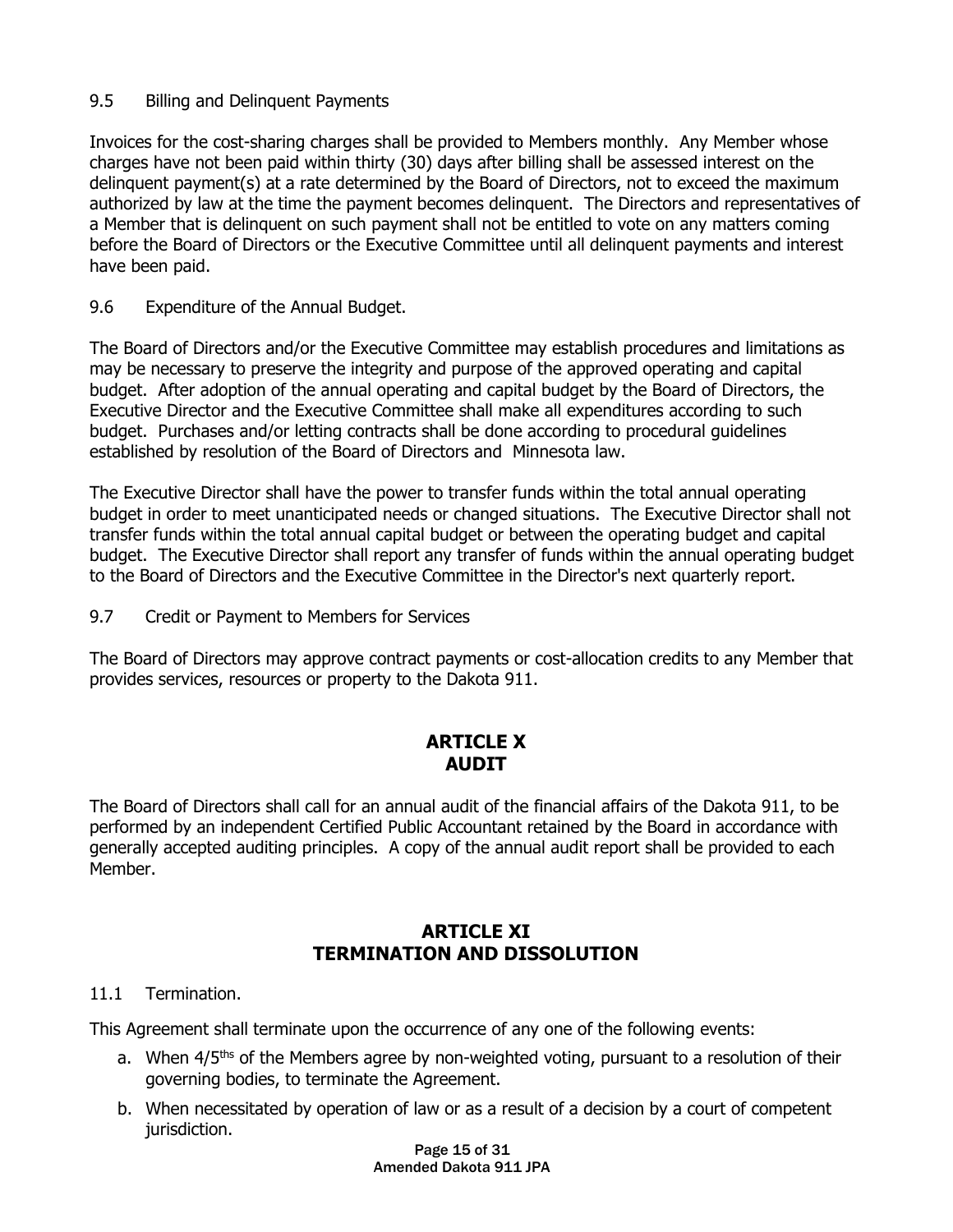#### 11.2 Effect of Termination.

Upon the occurrence of one or more of the events in Section 11.1, the Dakota 911 shall be terminated and dissolved in accord with the provisions hereof.

- a. Termination shall not discharge any liability incurred by the Board or by the Members during the term of this Agreement.
- b. Each Member shall be liable for its own acts and for the acts of the Board to the extent provided by law and this Agreement.
- c. Property that is owned by the Dakota 911 at the time of termination, including any surplus money, shall be divided among the units of government that are Members of the Dakota 911 at the time of termination, in proportion to their average respective regular and special assessment payments toward the operating and capital budgets for the preceding three  $(3)$ fiscal years. If liabilities exceed all assets, the difference shall be made up by contributions from all Members on a proportionate basis according to the then prevailing annual budget assessment formula.
- d. The Board shall approve a final report of its activities and affairs prior to dissolution of the Dakota 911.
- e. Upon such termination and dissolution, and after payment of all debts, all files and documentation shall be distributed to the Member community that has jurisdiction of the subject matter of the file or documentation without charge or offset. Records of the Dakota 911 shall be retained by the County of Dakota consistent with its current document retention schedules.
- f. Equipment and property that is owned by an individual Member or Members that is being used by the Dakota 911 at the time of termination shall be returned to the owner(s) upon termination and dissolution of the Dakota 911.

### **ARTICLE XII WITHDRAWAL OF A MEMBER**

At any time after the Initial Term of this Agreement, any Member may withdraw from the Dakota 911 subject to the provisions of this Article.

- a. Such withdrawing Member shall give written notice before July  $1<sup>st</sup>$  of any year and at least 18 months prior to the intended date of withdrawal, in the form of a certified copy of a resolution passed by its governing body, a copy of which must be mailed or delivered to the Executive Director of the Dakota 911 and the Chairs of the Executive Committee and Board of Directors.
- b. Sixty (60) days notice provided by the Executive Director or the Board of Directors to any Member of its nonpayment of cost allocation fees as set forth herein, and/or the refusal or declination of any Member to be bound by any obligation of the Dakota 911, shall also constitute notice of withdrawal of such Member, and if the Member fails to cure nonpayment or refuses to comply with an obligation within the Sixty days (60), withdrawal of that Member from the Dakota 911 shall become effective on the Sixty First day after mailing of said notice. The Force Majeure provisions of Article XV apply to a non-payment of charges and fees and the refusal or declination of a Member to act.
- c. Withdrawal of a Member shall also constitute withdrawal of its representatives to the Board of Directors, the Executive Committee and the Operations Committee and subcommittees.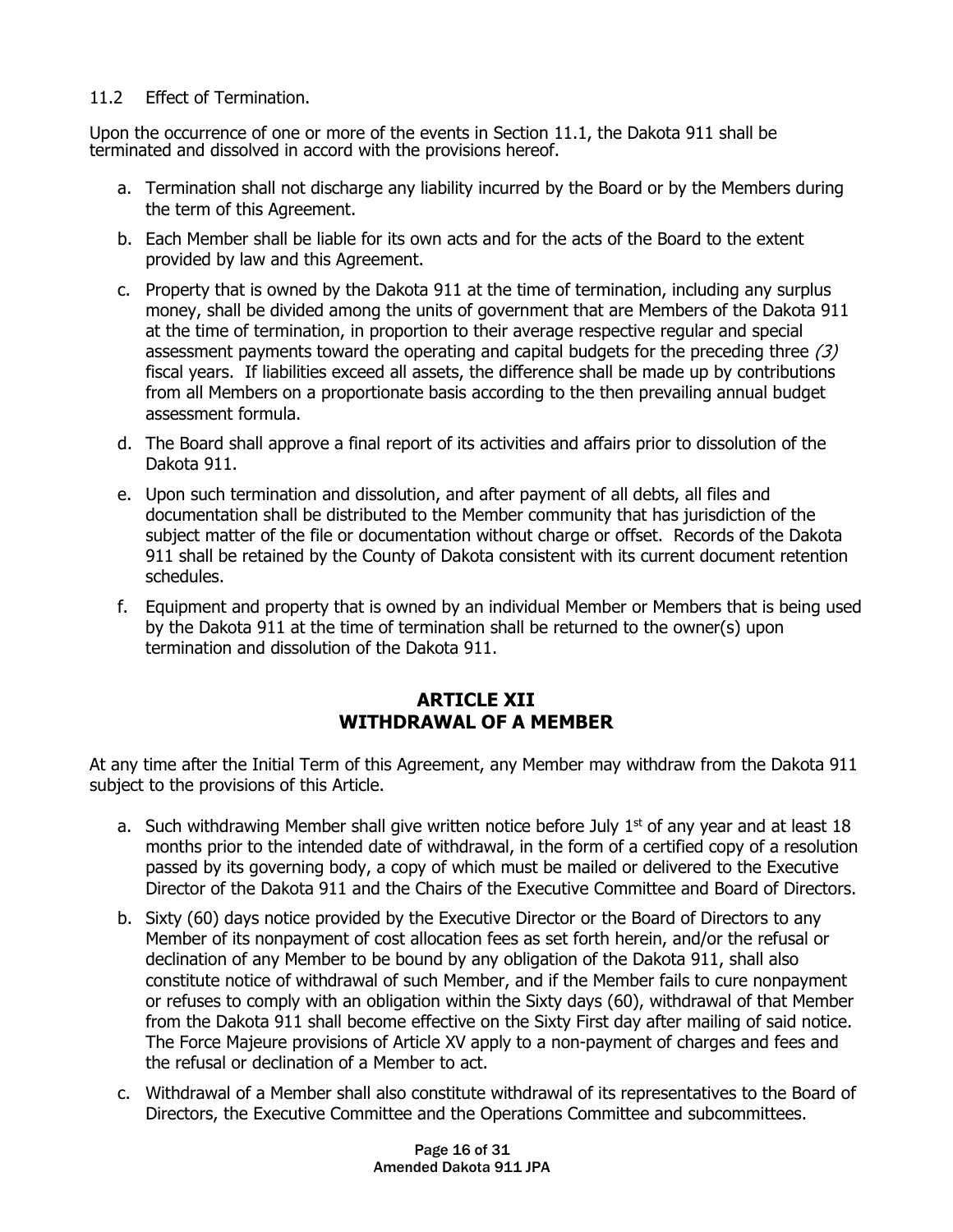- d. The withdrawing Member shall forfeit any and all interest, right and title to Dakota 911 property and assets of any type whatsoever.
- e. The withdrawing Member shall be liable for all costs incurred by the Dakota 911as a result of the Member's separation and withdrawal. This may include, but is not necessarily limited to, legal fees, court costs and interest-on late payment of obligations.
- f. The withdrawing Member shall continue to be responsible for:
	- 1. One hundred (100%) percent of that Member's pro rata share of the operating costs of the Dakota 911 that are incurred up to the date of withdrawal, and One hundred (100%) percent of that Member's pro rata share of any capital debts, liabilities or obligations of the Dakota 911 that were incurred prior to the date of providing notice of intent to withdraw and are due and payable before the effective date of withdrawal.
	- 2. For any contractual obligations it has separately entered into with the Dakota 911.

#### **ARTICLE XIII INSURANCE AND INDEMNIFICATION**

#### 13.1 Insurance and Limitations on Liability

The Dakota 911 shall purchase insurance for the operation, equipment and facilities of the Dakota 911 and workers compensation insurance for Dakota 911 employees, as the Board of Directors or Executive Committee deems necessary. Such insurance shall name each Member as an additional insured, and may name other entities that purchase communications services from the Dakota 911 as additional insureds if deemed appropriate. By purchasing insurance the Members do not intend to waive, and shall not be interpreted to constitute a waiver by any Member of limitations on liability or immunities provided by any applicable Minnesota law, including Minnesota Statutes, Chapter 466.

If the Dakota 911 incurs a legal liability that is not covered by insurance, is within its statutory liability limitations and to which no liability exemption or immunity applies, that liability shall be paid by contributions from all Members on a proportionate basis according to the then prevailing annual operating budget assessment formula. If the Board of Directors incorporates the Dakota 911 as a nonprofit corporation, the Members shall collectively be responsible for any liability not covered by insurance only to the extent required by law.

#### 13.2 Third Party Action Against a Member

Each Member that is subject to a claim of any nature commenced by a person or entity that is not a Member of the Dakota 911, which arises as a consequence of the acts or omissions of such Member's personnel in responding to, or providing emergency services pursuant to a dispatch by the Dakota 911 shall, at such Member's sole expense, indemnify and save free and harmless any other Member, and its officers, employees and agents from any cost, expense, attorney fees, judgment or liability of any nature when any other Member is subject to the same claim solely as a consequence of such other Member being a Member of the Dakota 911.

#### 13.3 Third Party Action Against the Dakota 911

In the event the Dakota 911 and/or its Directors, officers, employees and agents are subject to a claim of any nature which arises as a consequence of the acts or omissions of Member's personnel in

> Page 17 of 31 Amended Dakota 911 JPA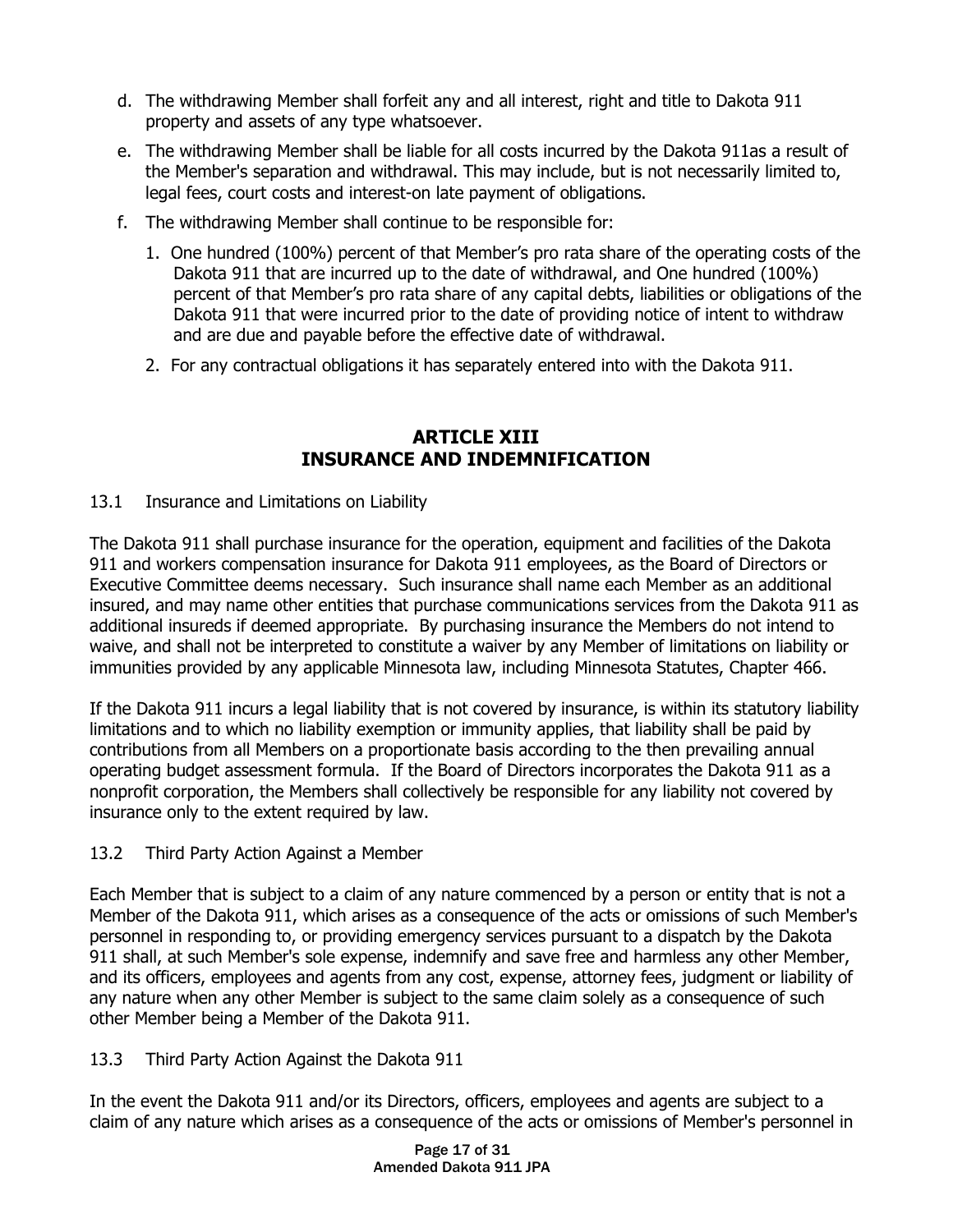responding to or providing emergency services pursuant to a dispatch by the Dakota 911 , such Member shall at its sole expense, indemnify and save free and harmless from any cost, expense, attorney fees, judgments or liability of any nature the Dakota 911 and/or its officers, Directors employees and agents unless it is determined that the officers, Directors, employees and/or agents of the Dakota 911 acted in a negligent or intentionally wrongful manner in connection with dispatching the personnel of the Member.

#### 13.4 Member Action Against the Dakota 911

In the event that any Member should file suit or an action against the Dakota 911, all representatives of that Member shall be prohibited from attending any meetings or discussions or having access to the results of such meetings related to the defense of the suit or action. The Member's representatives shall have no direct access to any written communication concerning the matter except by legal process, and no representative of the Member shall be allowed to vote on any issue related to the suit or action.

#### **ARTICLE XIV RESOLUTION OF DISPUTES**

The Members agree to engage in good faith efforts to resolve any disputes that arise over the establishment, operation or maintenance of the Dakota 911. Members that have concerns about the operations of the Dakota 911 may appear at meetings of the Operations Committee, Executive Committee and Board of Directors to discuss issues of concern.

#### **ARTICLE XV FORCE MAJEURE**

A Member shall not be liable to the Dakota 911 or another Member for the failure to perform an obligation under this Agreement due to unforeseeable acts or events outside the defaulting party's reasonable control, providing the defaulting Member gives notice to the Board of Directors and Executive Committee as soon as possible. Acts and events may include acts of God, acts of terrorism, war, fire, flood, epidemic, acts of civil or military authority, and natural disasters.

#### **ARTICLE XVI MISCELLANEOUS PROVISIONS**

- 16.1 *Entire Agreement*: This Agreement shall supersede all prior oral or written statements, agreements and understandings between or among the parties hereto with respect to the establishment and operation of a county-wide public safety communications center.
- 16.2 Attorneys' Fees. In the event of litigation relating to this Agreement, the prevailing party (e.g. the party whose position is substantially upheld) shall be entitled to recover from the losing party any costs or reasonable attorney's fees incurred by the prevailing party in connection with such litigation.
- 16.3 Severability: If any provision of this Agreement shall be held to be invalid by a court of competent jurisdiction, the remaining terms of this Agreement to the extent not inconsistent

Page 18 of 31 Amended Dakota 911 JPA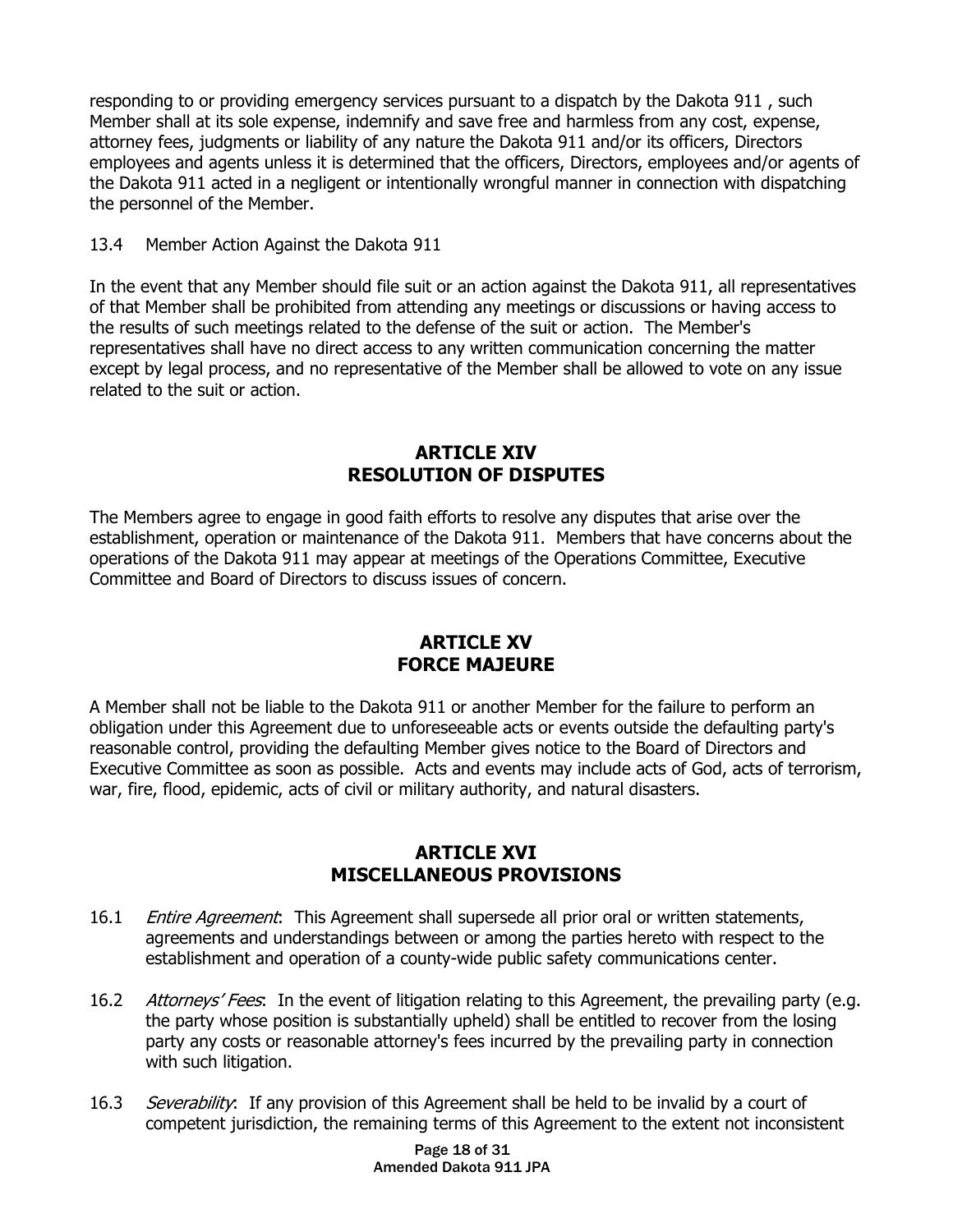with any such holding, shall not be affected thereby if such remaining terms would then continue to conform with the requirements of applicable laws.

- 16.4 Counterparts: This Agreement may be executed in one or more counterparts, each of which shall be deemed to be an original, but all of which together shall be deemed to constitute one and the same agreement.
- 16.5 *Waiver*: Any right or remedy that a party may have under this Agreement may be waived in writing by such party without the execution of a new or supplementary agreement, but any such waiver shall not affect the future exercise of the rights of such party hereunder (to the extent not previously waived in writing) or any other rights of the parties not specifically waived. No waiver of any right or remedy by any party at any one time shall be deemed to be a waiver of any such right or remedy in the future.
- 16.6 Amendments, Modifications: This Agreement may be amended or modified only by a written document, duly executed by all Members of the Dakota 911 on the date the amendment is executed.
- 16.7 Section Headings. The descriptive headings of the articles, sections and subsections of this Agreement are for convenience only and shall not affect the meaning or construction of any of the provisions hereof.
- 16.8 *Governing Law*: The respective rights, obligations and remedies of the parties under this Agreement and the interpretation thereof shall be governed by the laws of the State of Minnesota which pertain to agreements made and to be performed in the State of Minnesota.
- 16.9 Binding Effect: This Agreement shall be binding upon and shall inure to the benefit of the parties hereto.
- 16.10 *Further Assurances*: Each party hereto shall from time to time execute, acknowledge and deliver such further instruments and perform such additional acts at no cost to such party as the other party may reasonably request to further effectuate or confirm the intent of this Agreement.
- 16.11 *Good Faith*: In exercising its rights and fulfilling its obligations hereunder, each party shall act in good faith. Each party acknowledges that this Agreement contemplates cooperation between and among the parties.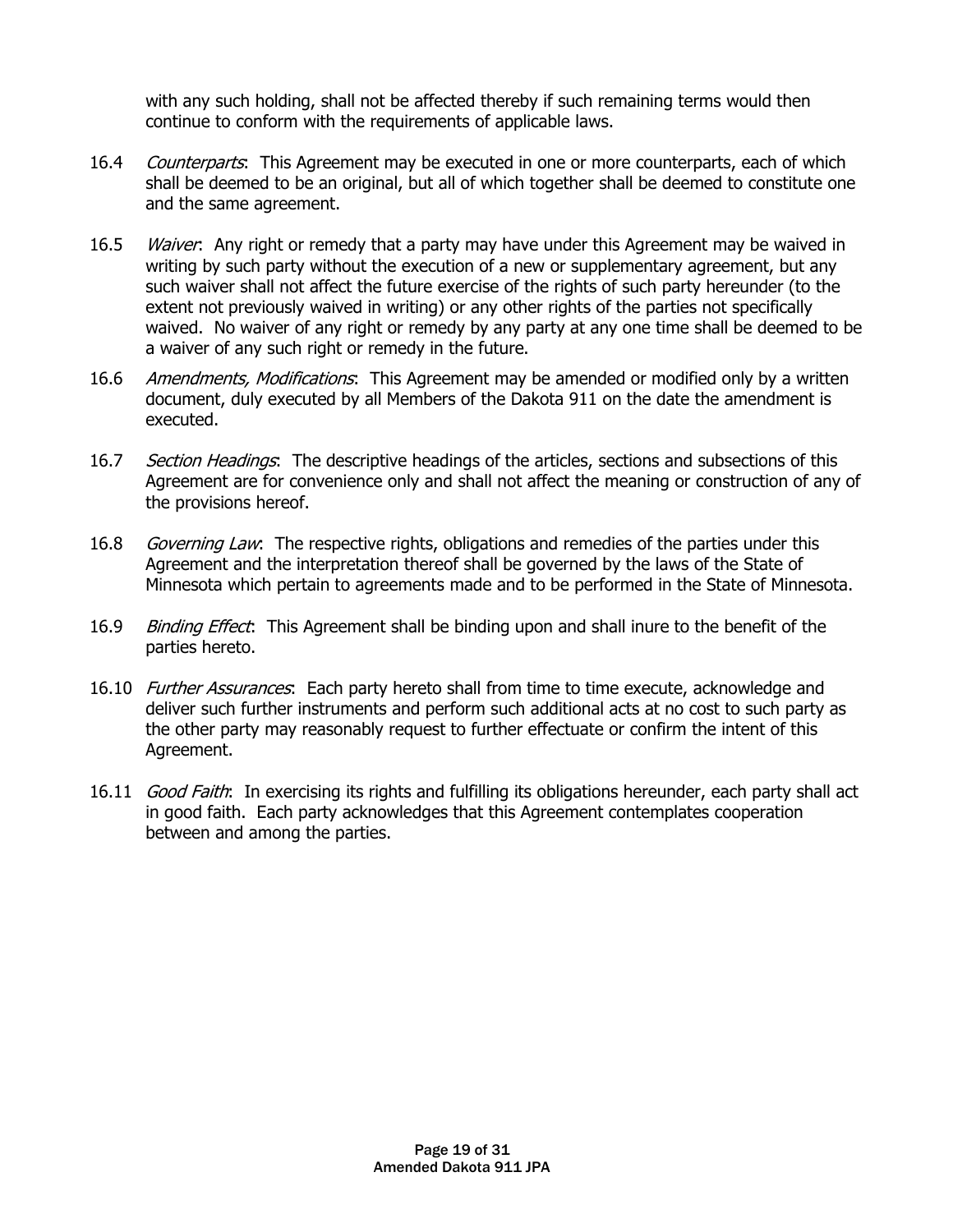IN WITNESS WHEREOF, the undersigned governmental units, by action of their governing bodies, have caused this Agreement to be executed in accordance with the authority of Minnesota Statute §471.59.

Approved by the City Council **CITY OF APPLE VALLEY**

Date \_\_\_\_\_\_\_\_\_\_\_\_\_\_\_\_\_\_\_\_ By

| Bv                |
|-------------------|
| Date of Signature |
|                   |
| Attest            |
| Date of Signature |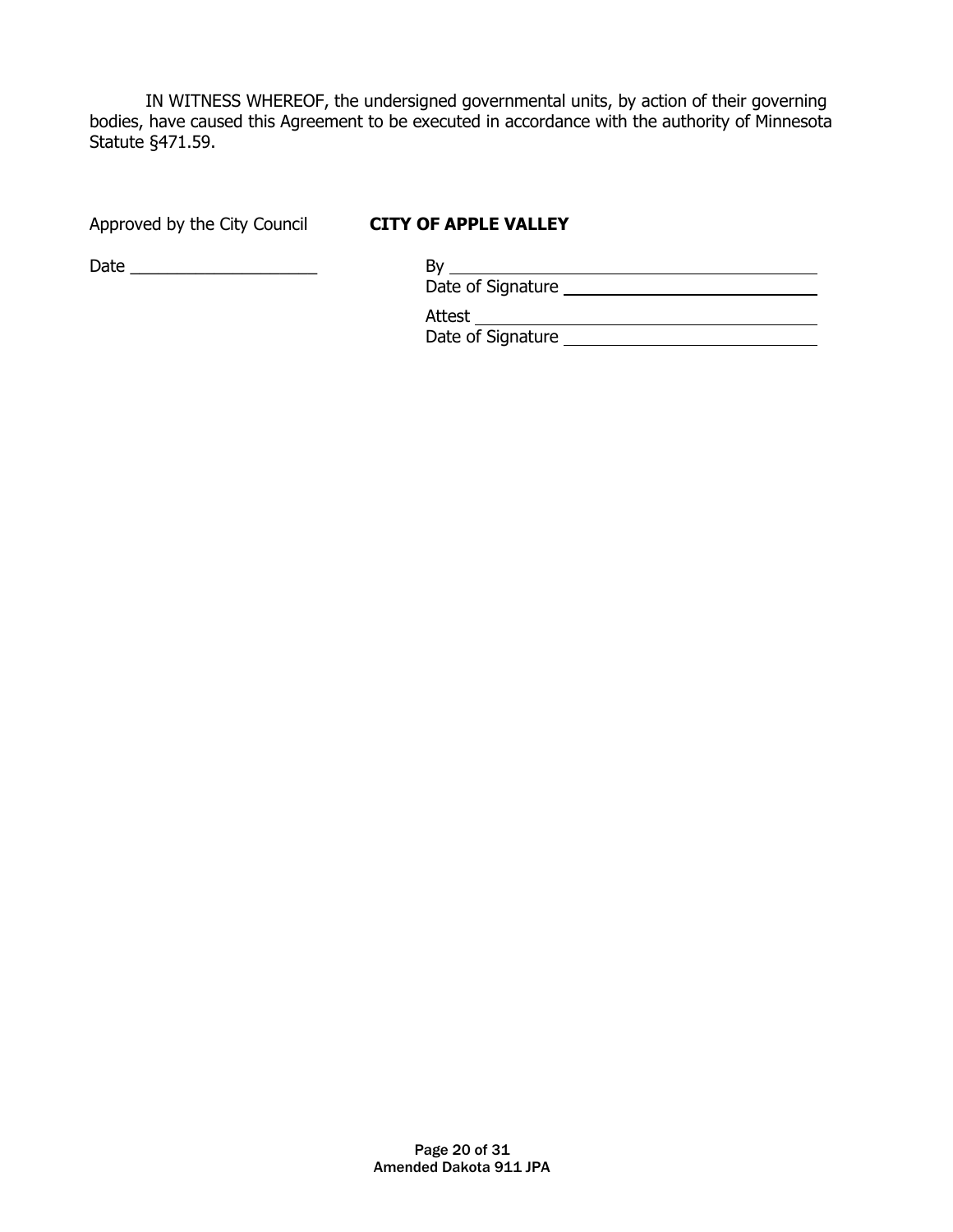Approved by the City Council **CITY OF BURNSVILLE**

| Date |  |  |  |  |  |
|------|--|--|--|--|--|
|      |  |  |  |  |  |

| Date of Signature |
|-------------------|
| Attest            |
| Date of Signature |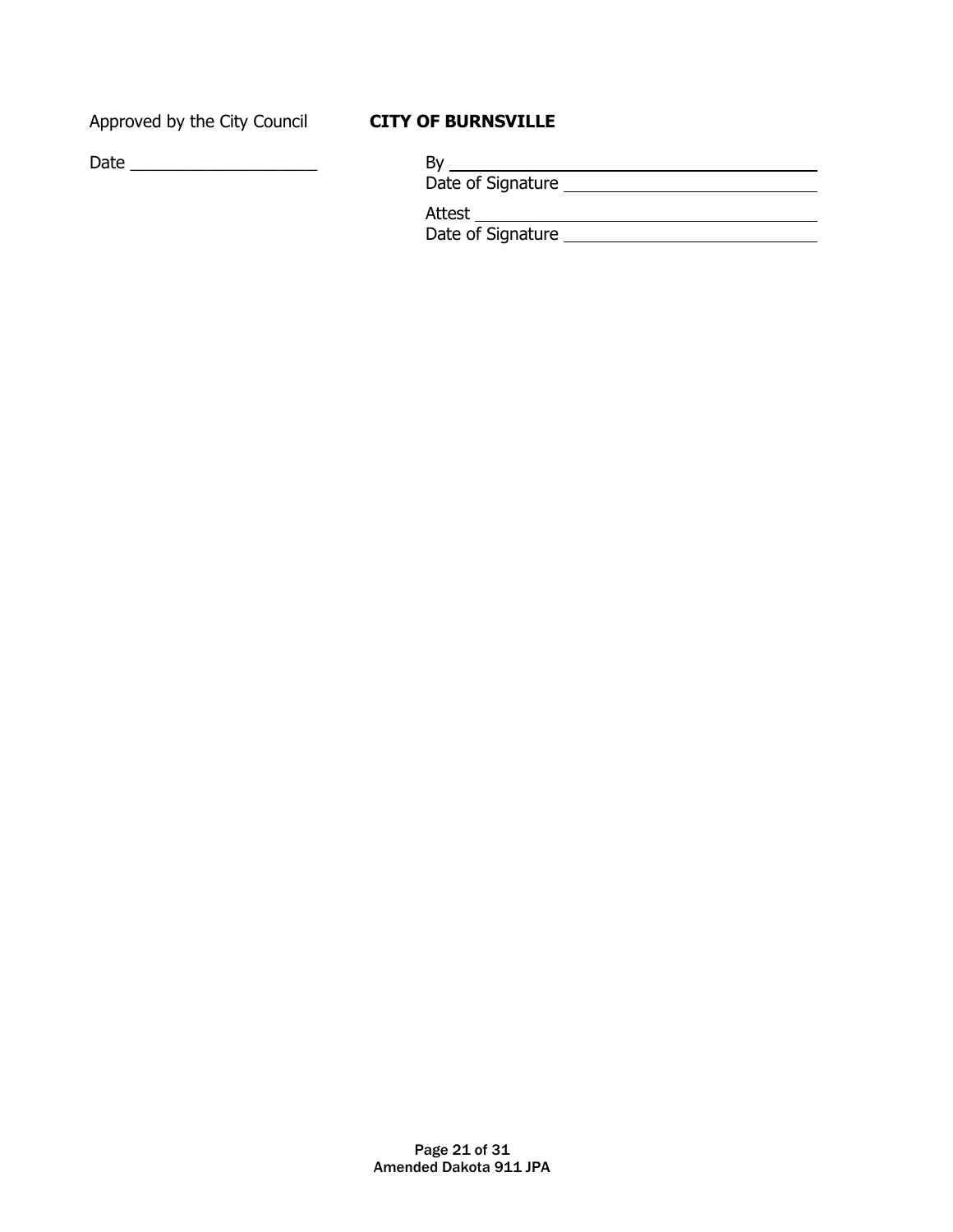Approved by the City Council **CITY OF EAGAN**

Date \_\_\_\_\_\_\_\_\_\_\_\_\_\_\_\_\_\_\_\_ By

| B٧                |  |
|-------------------|--|
| Date of Signature |  |
| Attest            |  |
| Date of Signature |  |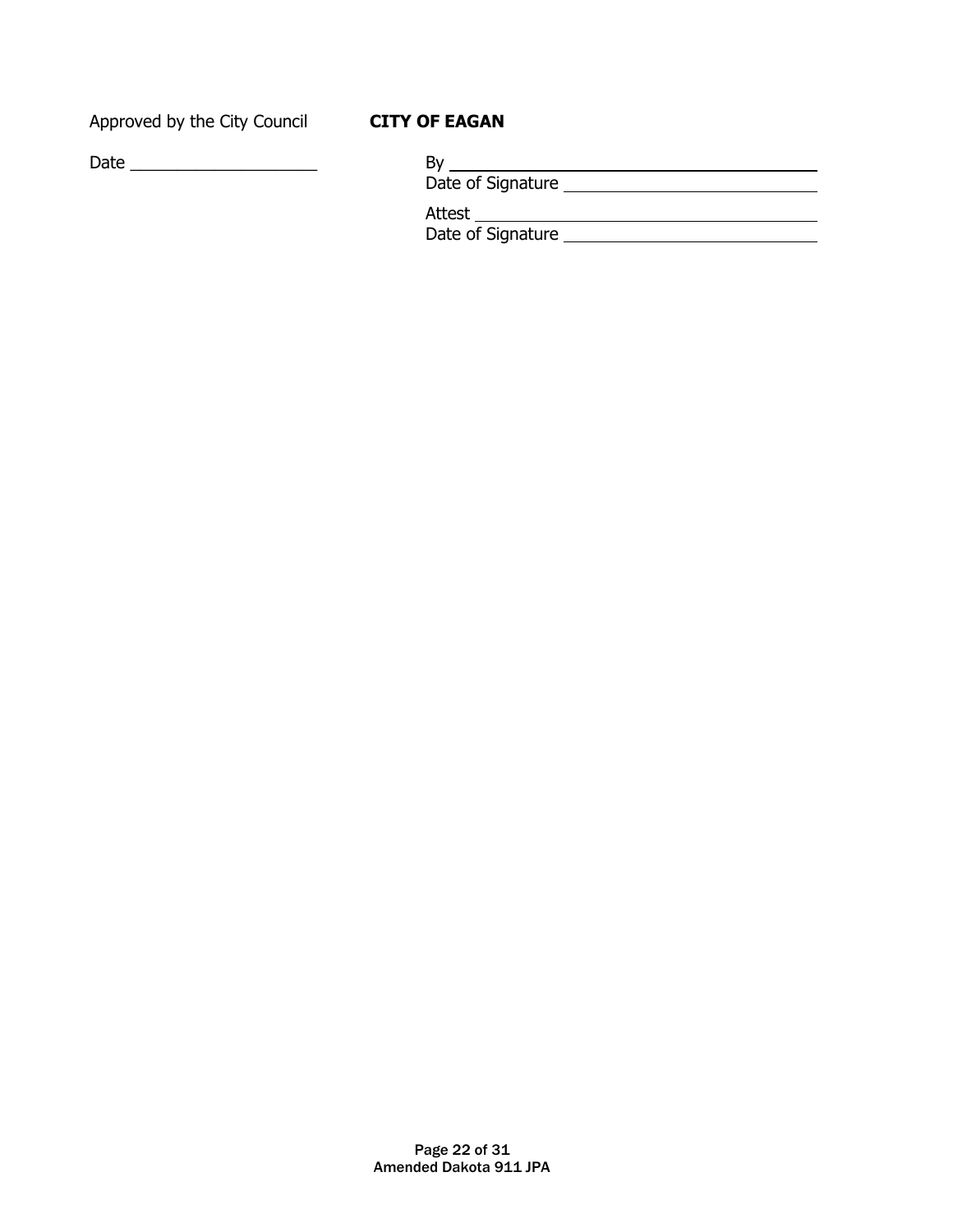Approved by the City Council **CITY OF FARMINGTON**

| Da<br>эго<br>- - | - |
|------------------|---|
|------------------|---|

| Bν                |  |
|-------------------|--|
| Date of Signature |  |
| Attest            |  |
| Date of Signature |  |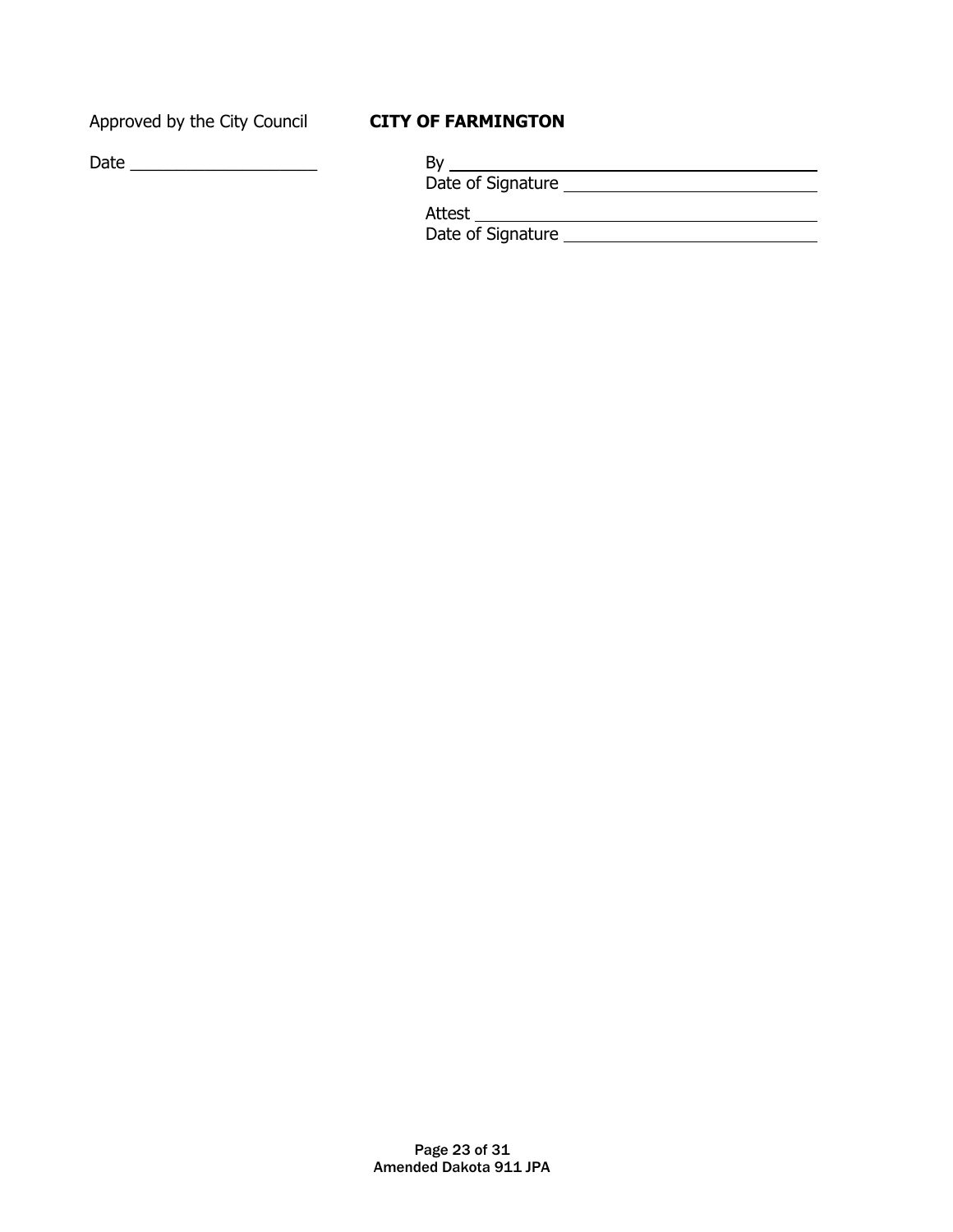Approved by the City Council **CITY OF HASTINGS**

| Date | Bv<br>Date of Signature     |  |
|------|-----------------------------|--|
|      | Attest<br>Date of Signature |  |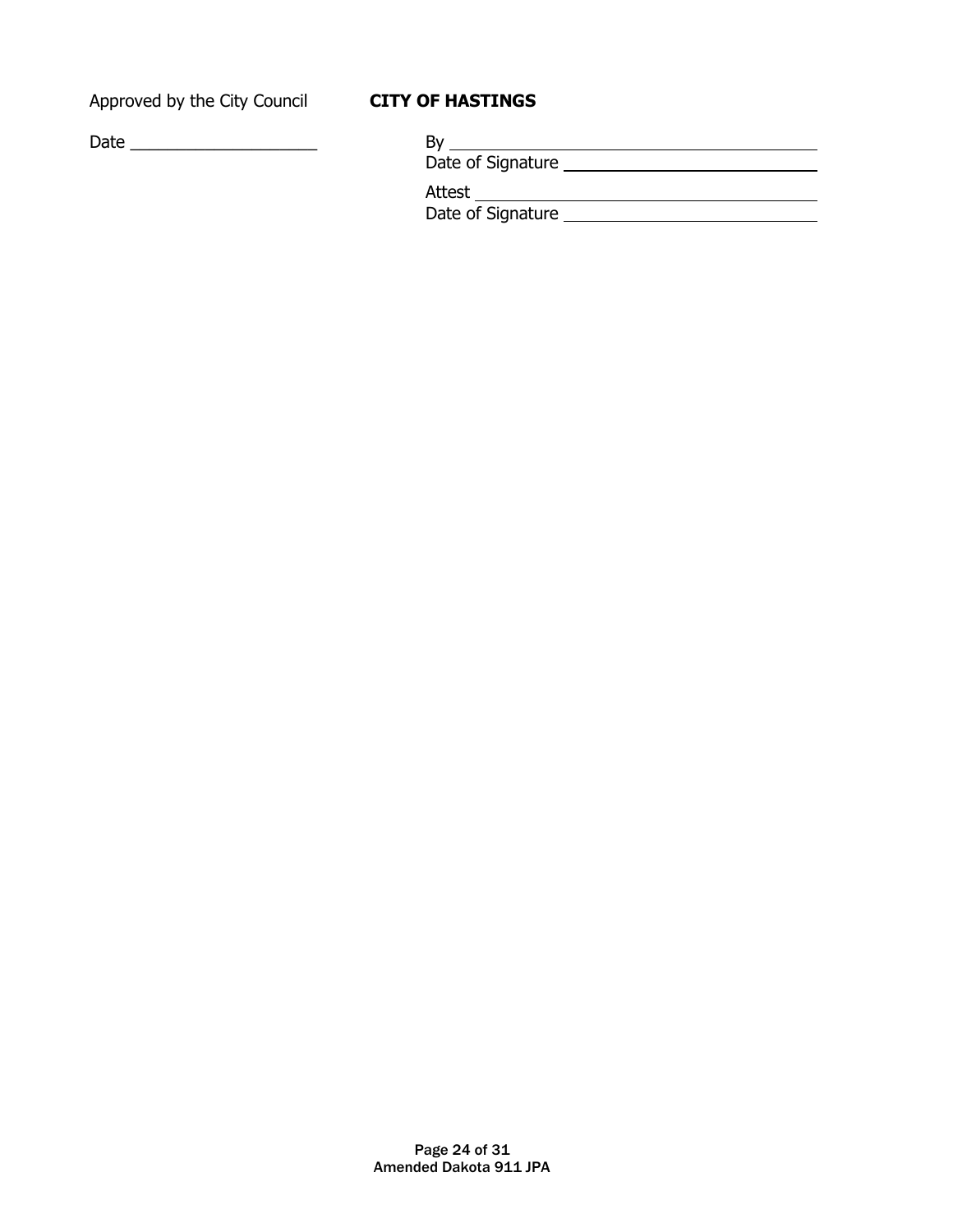### Approved by the City Council **CITY OF INVER GROVE HEIGHTS**

| Date<br>- |  |
|-----------|--|
|           |  |

| B١                |  |
|-------------------|--|
| Date of Signature |  |
| Attest            |  |
| Date of Signature |  |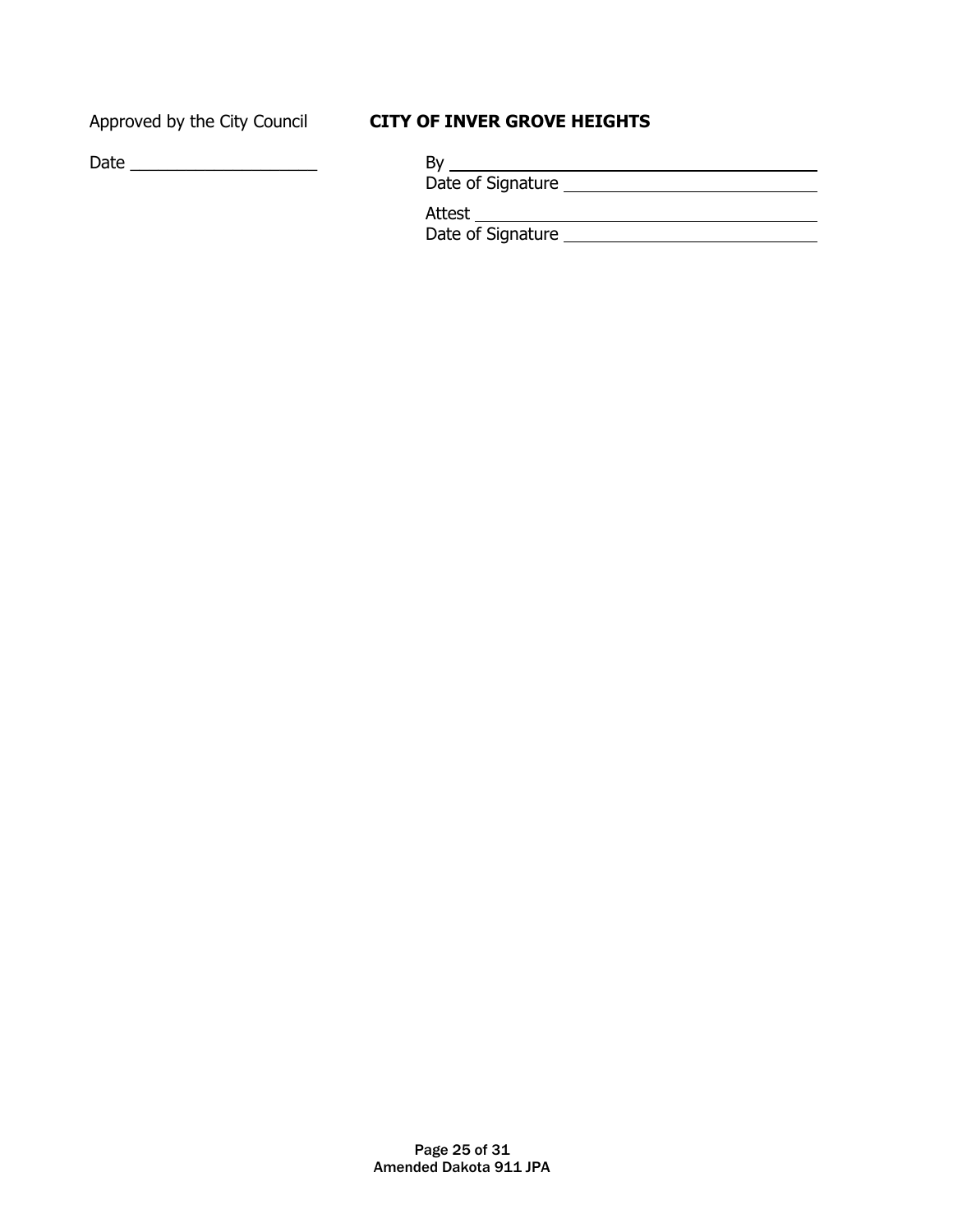Approved by the City Council **CITY OF LAKEVILLE**

| Date |  |  |  |
|------|--|--|--|
|      |  |  |  |

| Date of Signature                  |
|------------------------------------|
| <b>Attest</b><br>Date of Signature |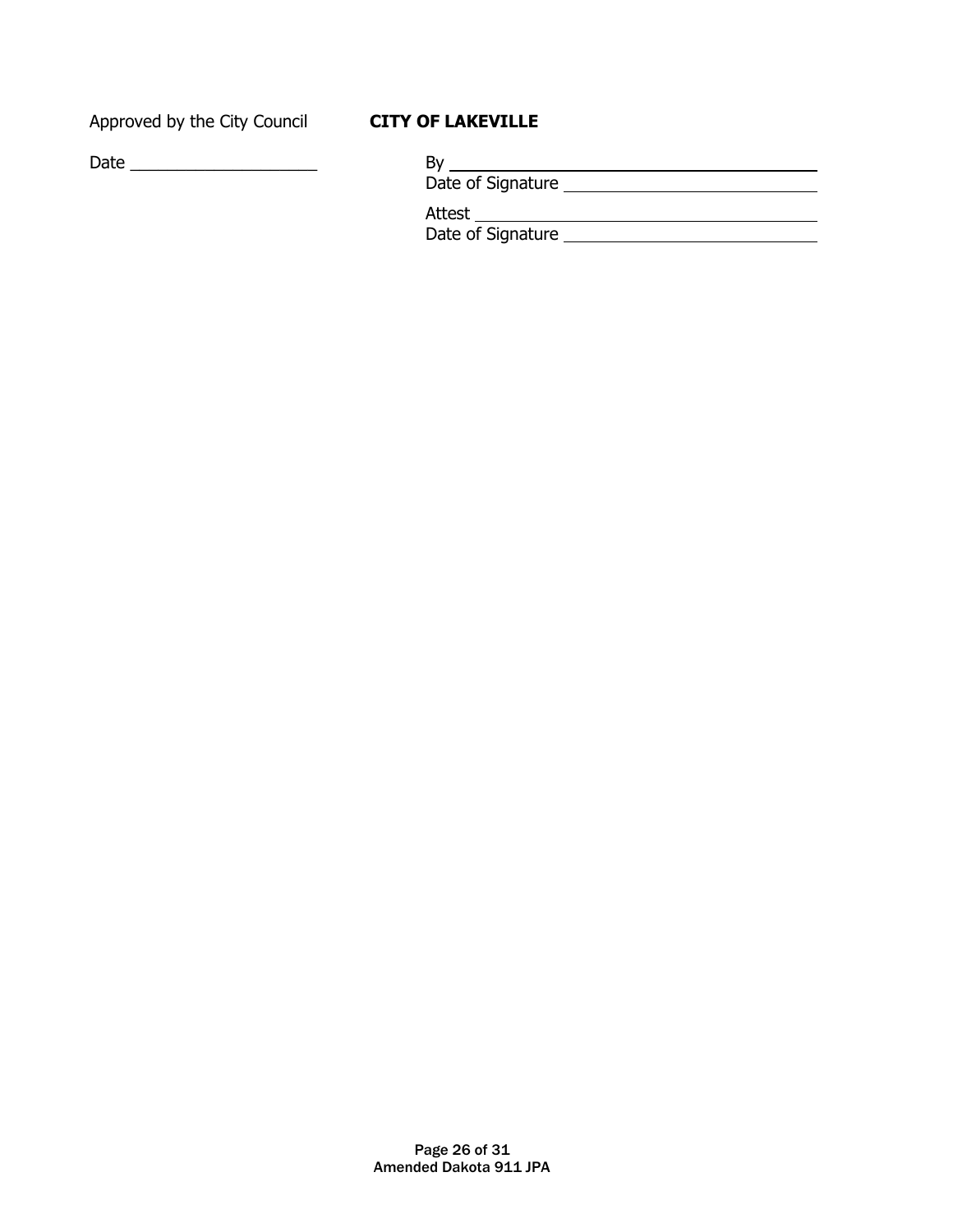### Approved by the City Council **CITY OF MENDOTA HEIGHTS**

| By                |  |
|-------------------|--|
| Date of Signature |  |
| Attest            |  |
| Date of Signature |  |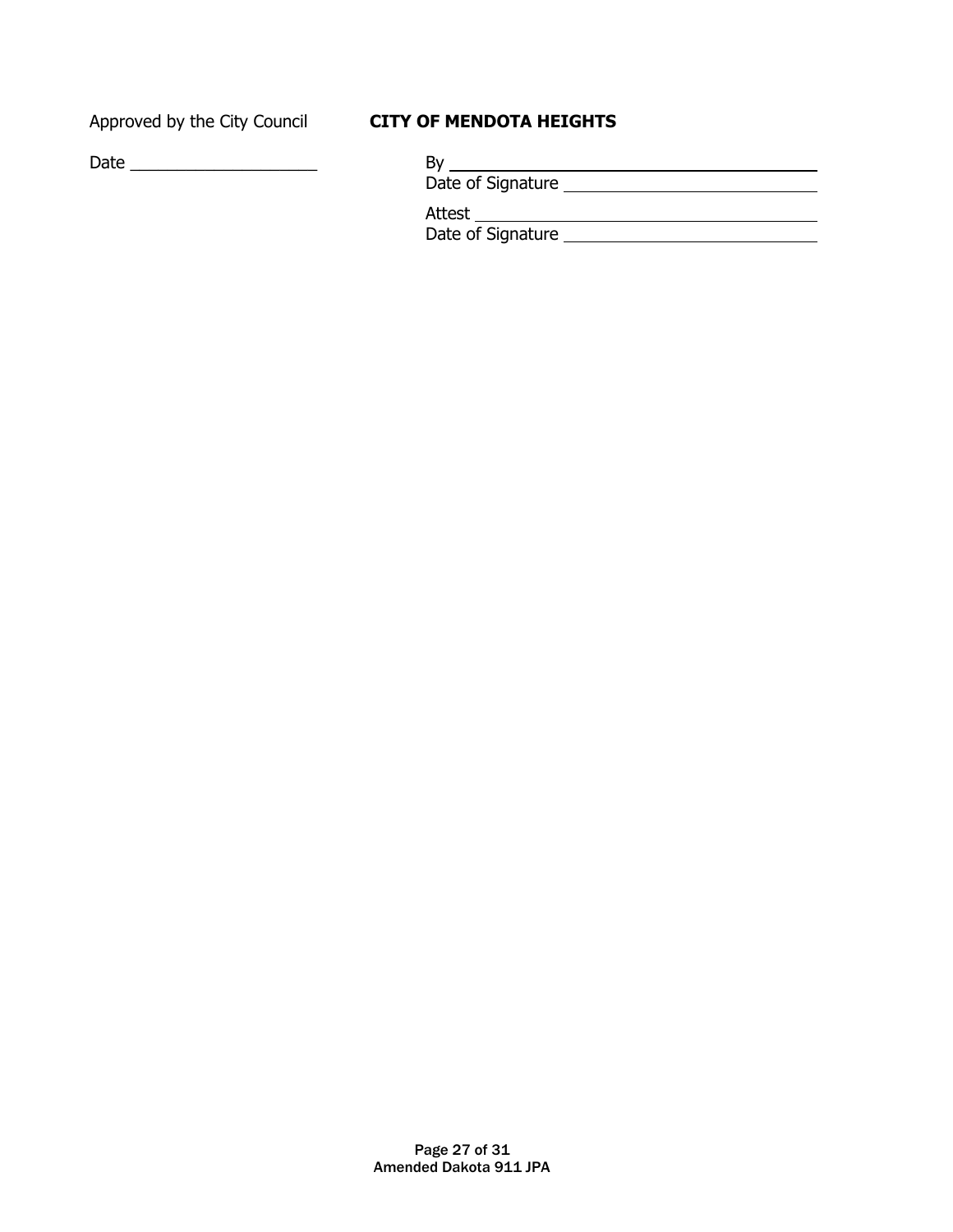Approved by the City Council **CITY OF ROSEMOUNT**

Date  $\underline{\qquad \qquad }$  By

| Bν                |
|-------------------|
| Date of Signature |
| Attest            |
| Date of Signature |
|                   |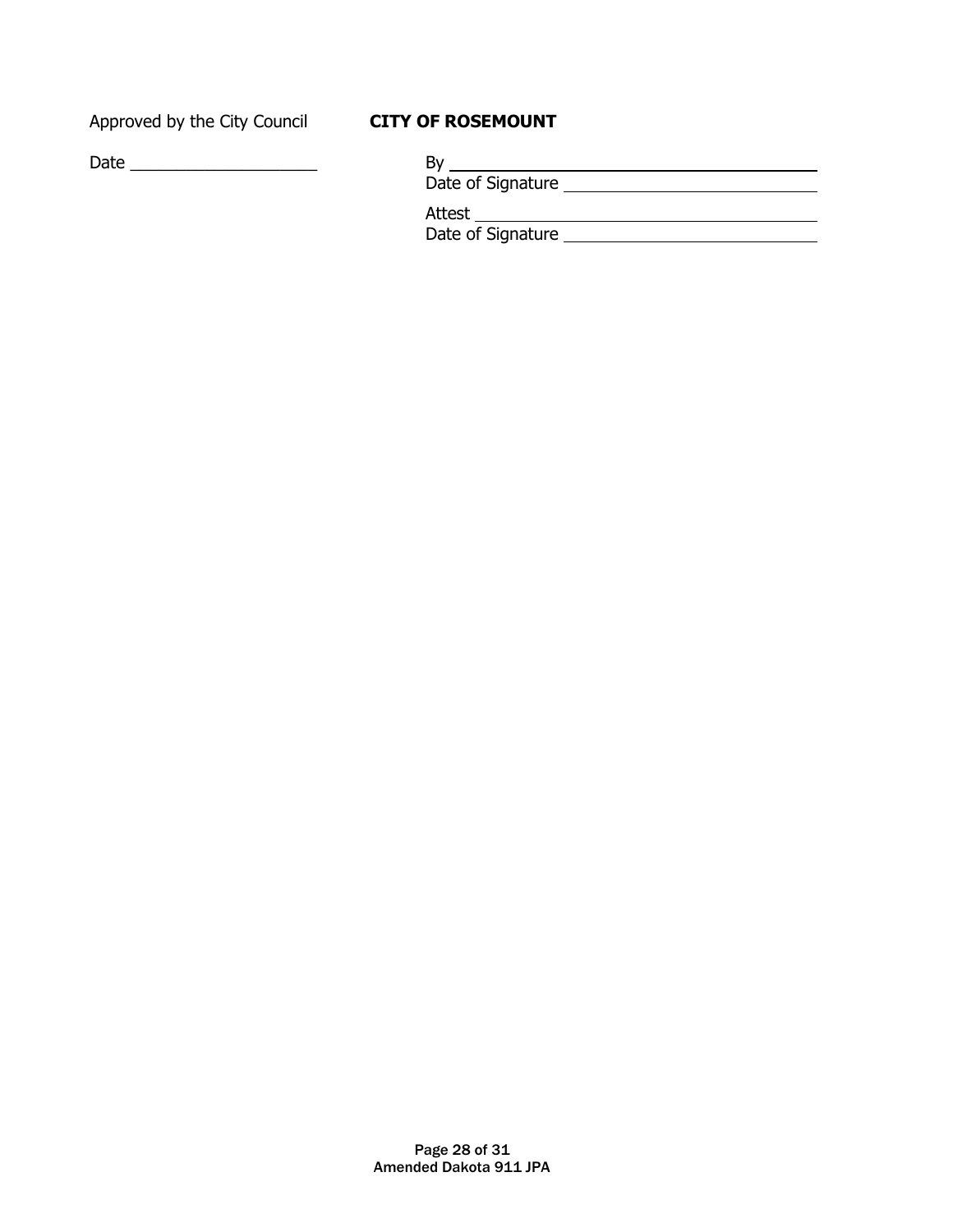### Approved by the City Council **CITY OF SOUTH ST. PAUL**

| Date of Signature |
|-------------------|
| Attest            |
| Date of Signature |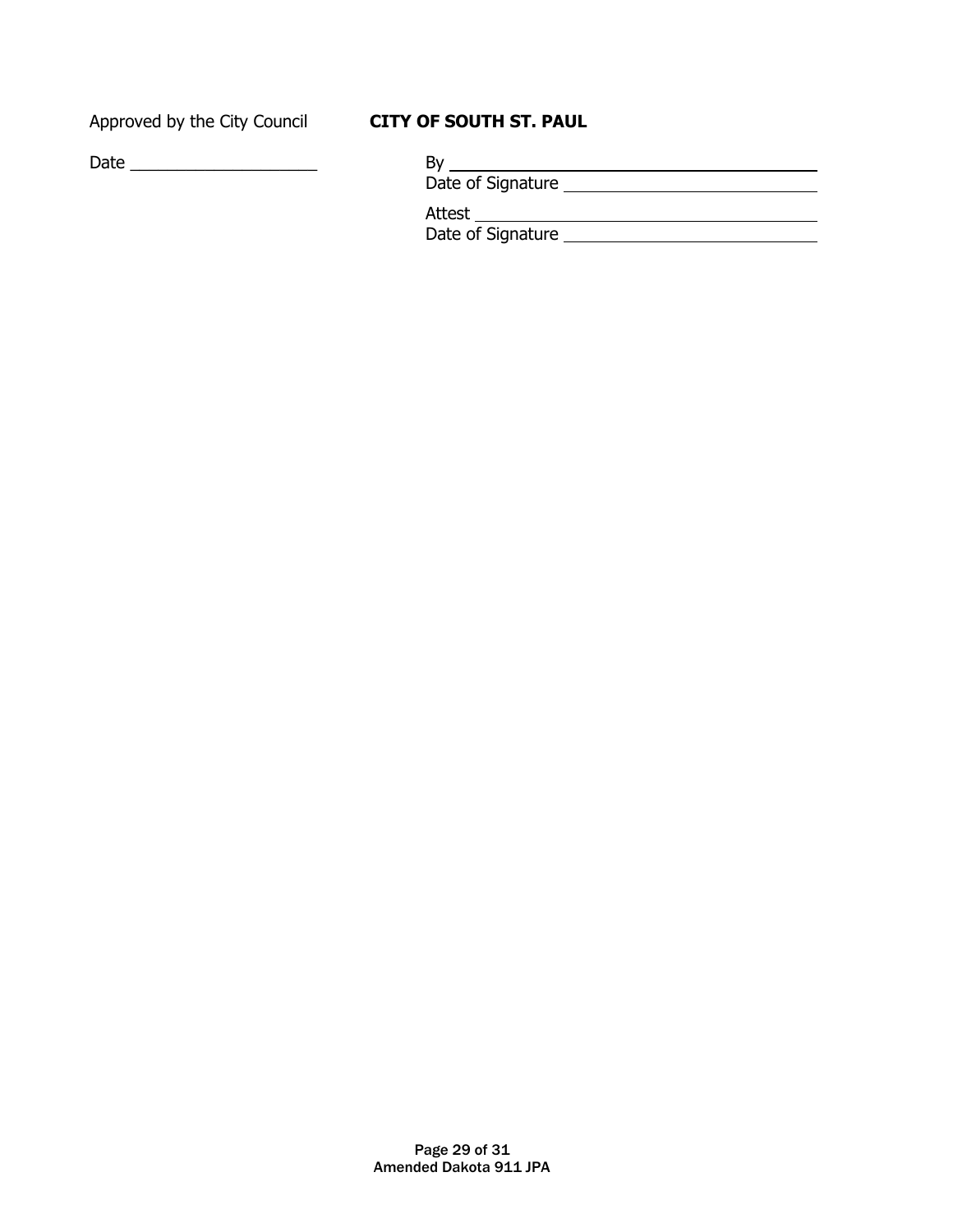### Approved by the City Council **CITY OF WEST ST. PAUL**

| Da<br>эго<br>- - | - |
|------------------|---|
|------------------|---|

| By                |  |
|-------------------|--|
| Date of Signature |  |
| Attest            |  |
| Date of Signature |  |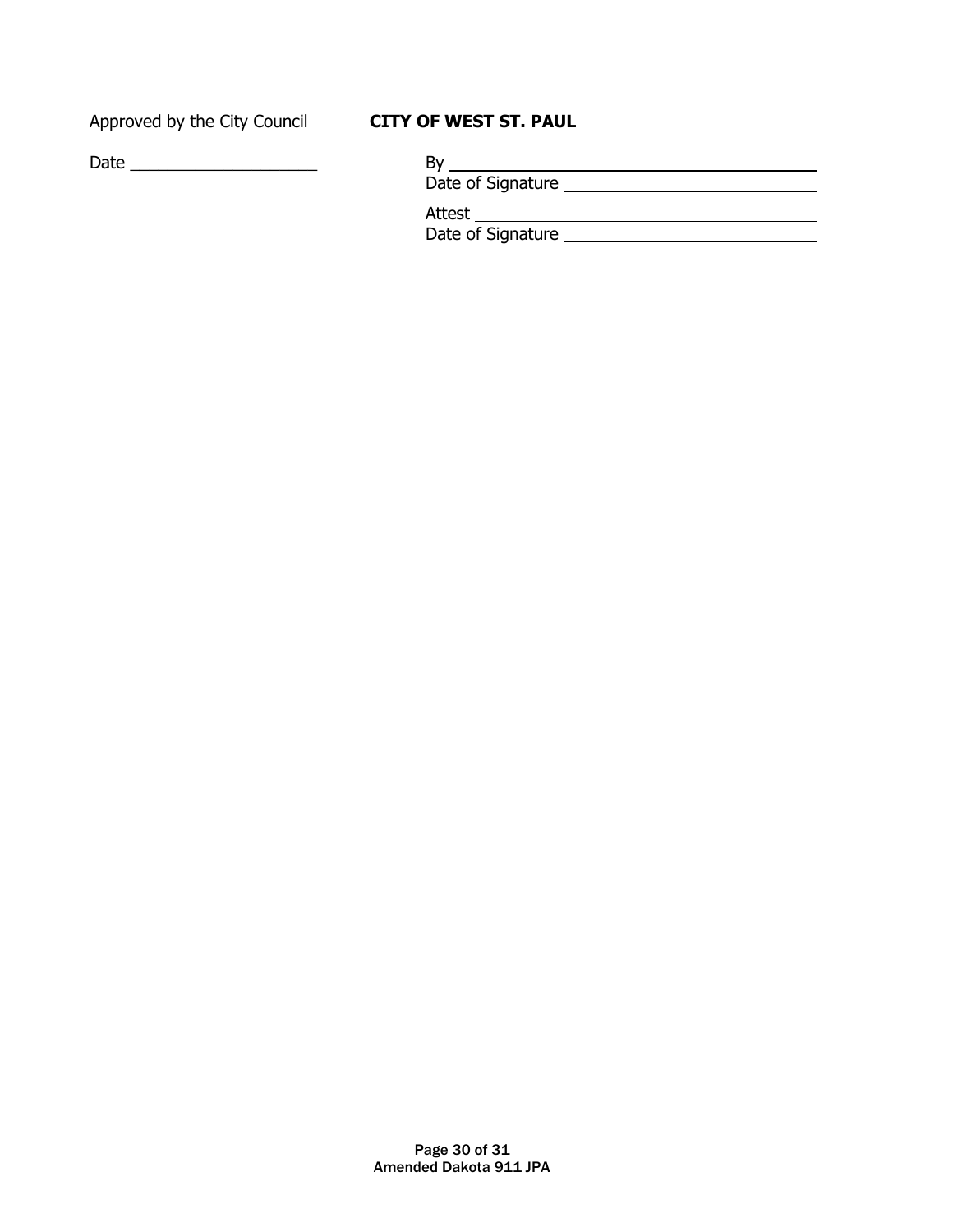Approved by Dakota County Board **COUNTY OF DAKOTA**

Resolution No. \_\_\_\_\_\_\_\_\_\_\_\_\_\_\_

Dakota County Judicial Center 1560 Highway 55<br>
Hastings, MN 55033<br>
Hastings, MN 55033<br>
By <u>Date of Signature</u> Hastings, MN 55033 Date of Signature 2014<br>651-438-4438 KS-20-479 651-438-4438

Date of Signature

Dakota County Attorney's Office Approved as to Form (Asst County Atty):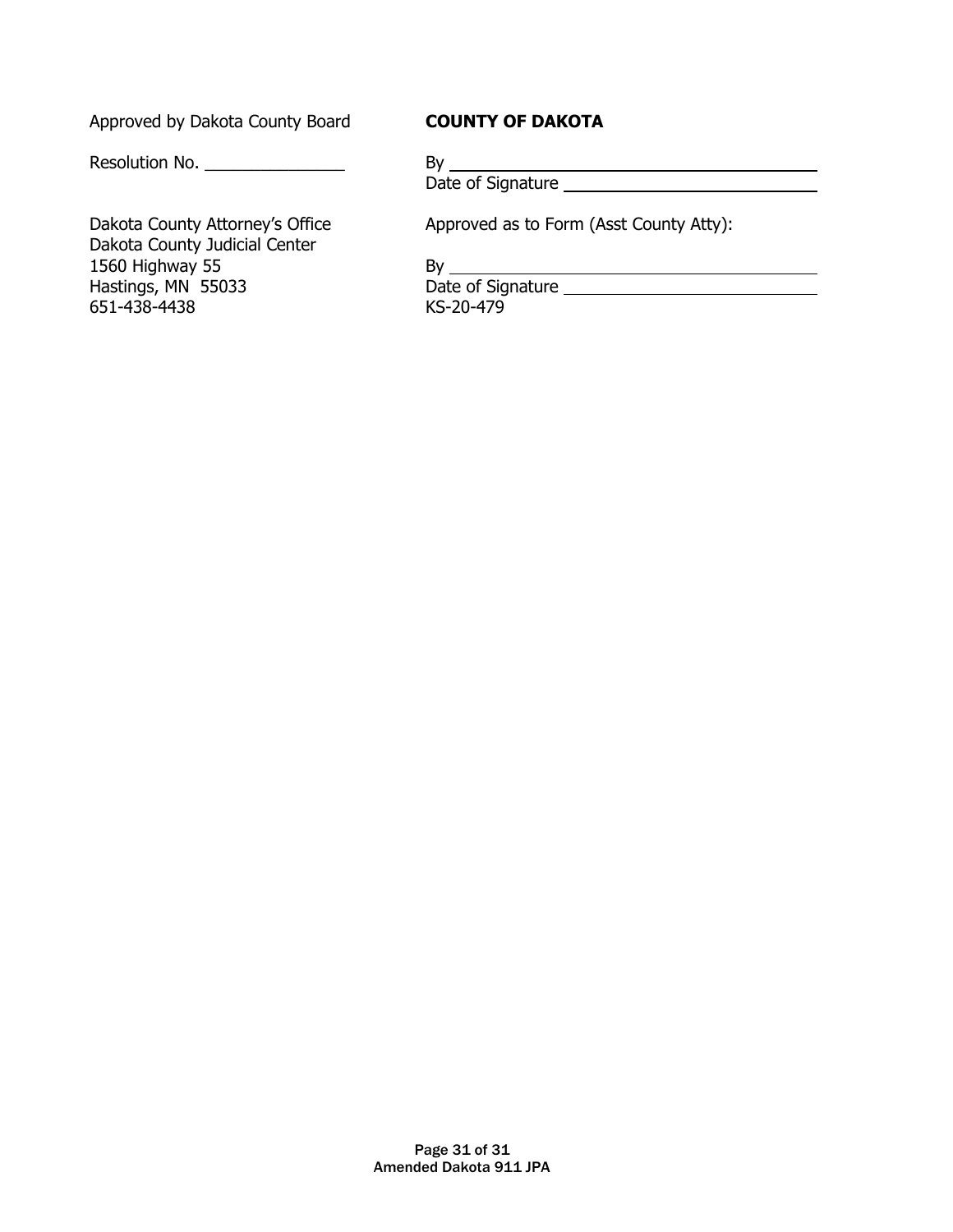## *Attachment A: Dakota Communications Center Joint Powers Agreement Organizational Structure*

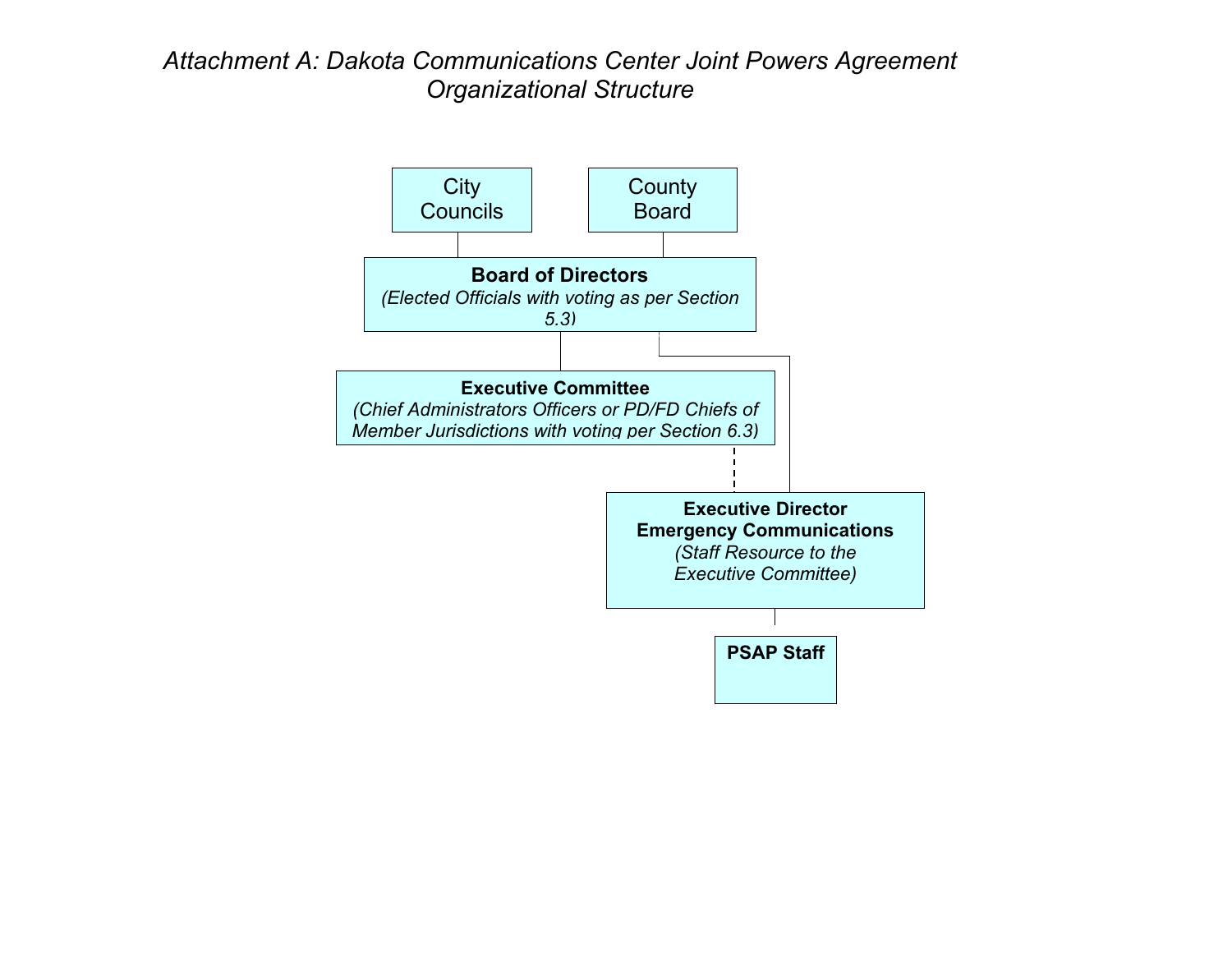#### **Attachment B**

#### **Table 1 – County Annual Share of Operating Costs Calculation with County Fixed Cost Contribution**

\*Variable Costs = Total Operating Costs – Fixed Costs

\*\*Fixed Costs = Line items determined to be fixed costs less any revenue from Mass Telephone Notification System fees and ½ of any 911 grant fees received from the State of Minnesota.

*For 2022:*

Annual Share of Operating Costs = [Variable Costs x County's Percent of Total Activity for Member] + [Fixed Costs x 16.667%]+[County's Percent of Total Activity for Member x 83.333% of fixed costs]

*For 2023:*

Annual Share of Operating Costs = [Variable Costs x Percent of Total Activity for Member] + [Fixed Costs x 33.333%]+[County's Percent of Total Activity for Member x 66.667% of fixed costs]

*For 2024 and subsequent years:* Annual Share of Operating Costs = [Variable Costs x Percent of Total Activity for Member] + [Fixed Costs x 50.000%]+[County's Percent of Total Activity for Member x 50% of fixed costs]

#### **Table 2 – Non-County Member Annual Share of Operating Costs Calculation**

\*Variable Costs = Total Operating Costs – Fixed Costs

\*\*Fixed Costs = Line items determined to be fixed costs less any revenue from Mass Telephone Notification System fees and ½ of any 911 grant fees received from the State of Minnesota.

\*\*\* Non-County Member Fixed Cost Share = Percent of Total Activity of the Member calculated by excluding the County from the calculation.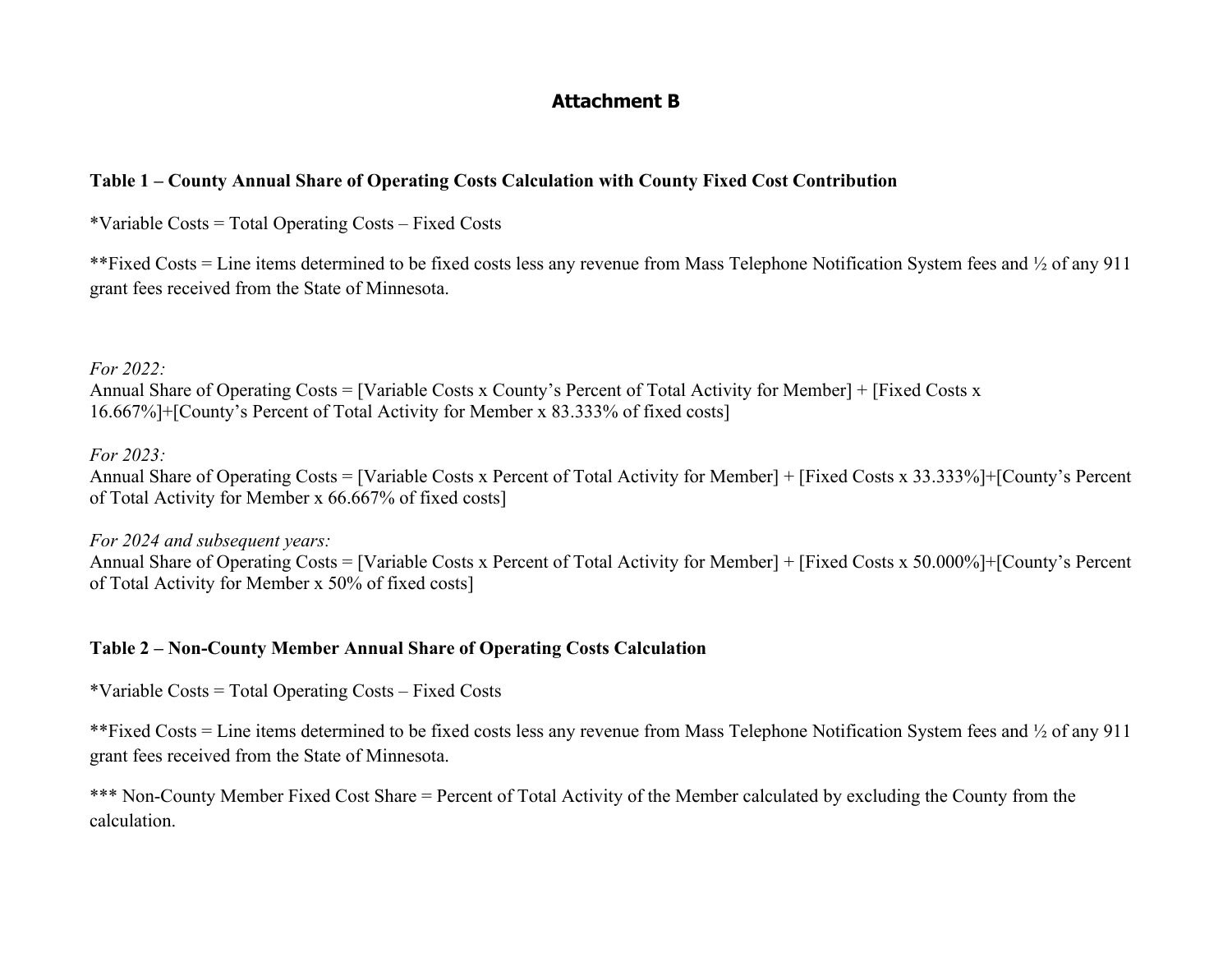#### *For 2022:*

Annual Share of Operating Costs = [Variable Costs x Percent of Total Activity for Member] + [Percent of Total Activity for the Member x 83.334% of Fixed Costs]]

#### *For 2023:*

Annual Share of Operating Costs = [Variable Costs x Percent of Total Activity for Member] + [Percent of Total Activity for the Member x 66.667% of Fixed Costs]

#### *For 2024 and subsequent years:*

Annual Share of Operating Costs = [Variable Costs x Percent of Total Activity for Member] + [Percent of Total Activity for the Member x 50% of Fixed Costs]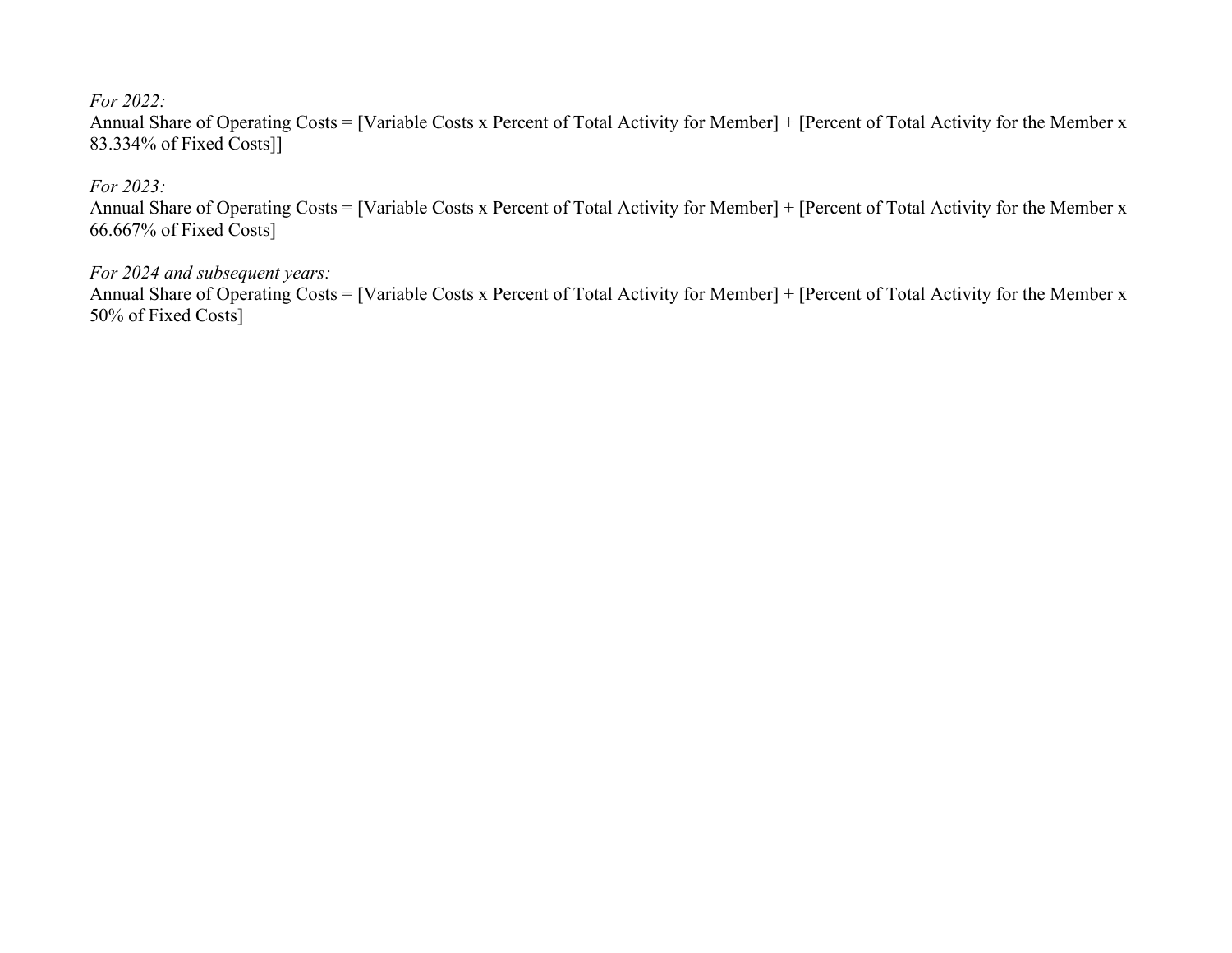**ATTACHMENT C**

### **2022 DAKOTA 911 GENERAL FUND BUDGET – DETAIL FOR VARIABLE AND FIXED COSTS CALCULATIONS**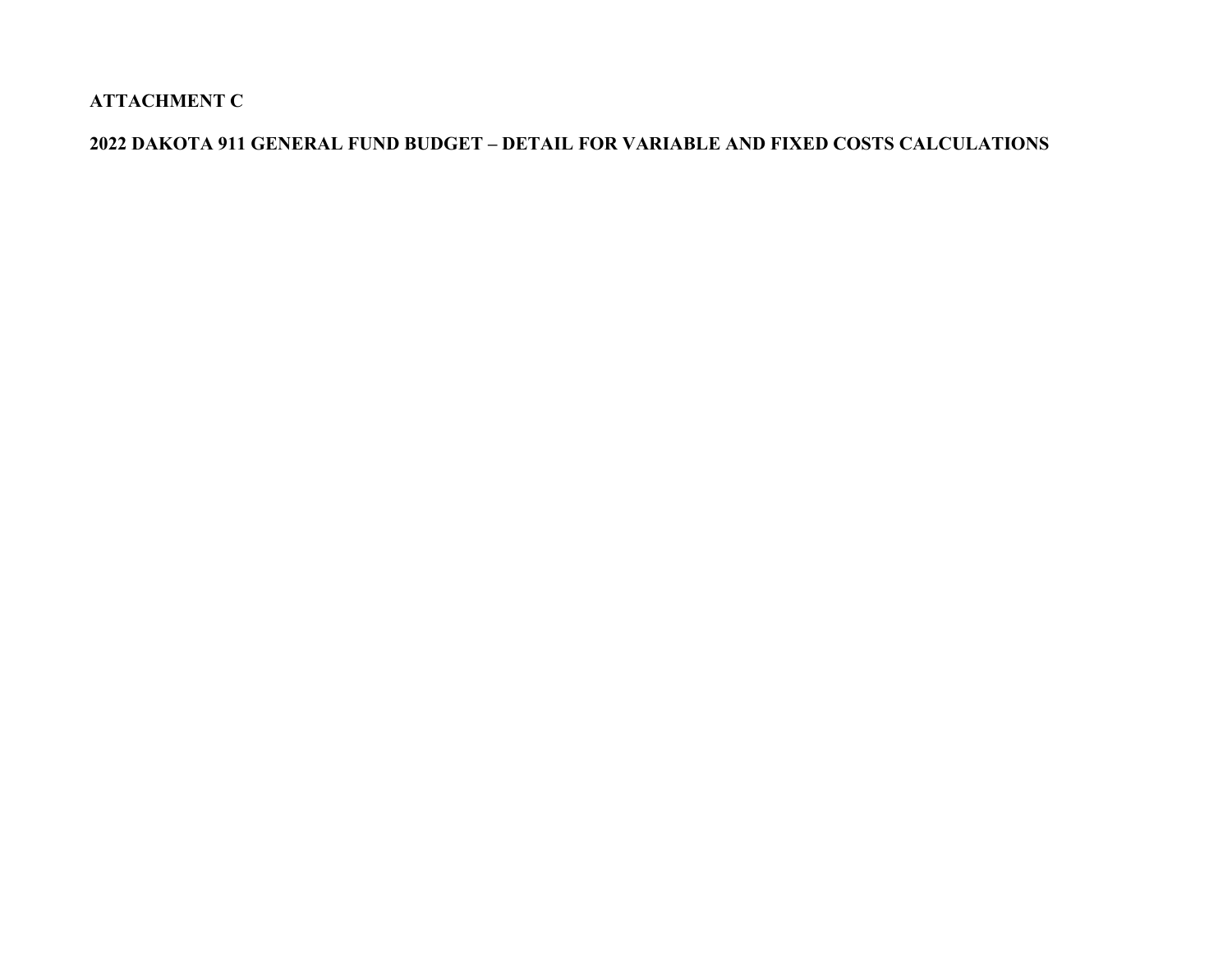|        | <b>Fund Balance Percentage</b>                 | 18.12%                   | 24.68%    | 10.75%    | 17.89%                   | 12.47%                   |                 |                   |               | 9.95%                    | 9.62%                    | 10.37%                   | 11.32%          |
|--------|------------------------------------------------|--------------------------|-----------|-----------|--------------------------|--------------------------|-----------------|-------------------|---------------|--------------------------|--------------------------|--------------------------|-----------------|
|        |                                                |                          |           |           |                          |                          |                 |                   | 2021 Estimate |                          |                          |                          |                 |
|        |                                                |                          |           |           |                          |                          | <b>Fixed</b>    | vs. 2022 Proposed |               |                          |                          |                          |                 |
| Object |                                                | 2019                     | 2020      | 2021      | 2021                     | 2022                     | <b>VS</b>       | Increase/         |               | 2023                     | 2024                     | 2025                     | 2026            |
| Codes  |                                                | Actual                   | Actual    | Adopted   | <b>Estimate</b>          | <b>Proposed</b>          | <b>Variable</b> | (Decrease)        |               | <b>Estimate</b>          | <b>Estimate</b>          | <b>Estimate</b>          | <b>Estimate</b> |
|        | <b>Revenues</b>                                |                          |           |           |                          | $0.0\%$                  |                 |                   |               | 3.5%                     | 5.0%                     | 4.0%                     | 3.0%            |
|        | JPA Membership Fees (NET)                      | 8,686,572                | 8,860,307 | 8,708,886 | 8,708,886                | 8,708,886                |                 | $\sim$            | $0.0\%$       | 9,013,697                | 9,464,382                | 9,842,957                | 10,138,246      |
|        | JPA Membership Fees - REBATED                  | $\overline{\phantom{a}}$ |           |           | $\overline{\phantom{a}}$ |                          |                 | $\sim$            | $0.0\%$       |                          | $\overline{\phantom{a}}$ | $\overline{\phantom{a}}$ |                 |
|        | Annual 911 Fees (Estimated)                    | 581,696                  | 581,696   | 581,696   | 581,696                  | 842,961                  |                 | 261,265           | 44.9%         | 842,961                  | 842,961                  | 842,961                  | 842,961         |
|        | Dakota County - Startup Subsidy                |                          |           |           |                          |                          |                 | $\omega$          | $0.0\%$       |                          |                          |                          |                 |
|        | Mass notification system fees-MTNS Partnership | 18,000                   | 18,000    | 18,000    | 18,000                   | 18,000                   |                 | $\sim$            | $0.0\%$       | 18,000                   | 18,000                   | 18,000                   | 18,000          |
|        | Interest on Investments                        | 63,096                   | 51,931    | 38,627    | 38,627                   | 49,086                   |                 | 10,459            | 27.1%         | 49,945                   | 50,819                   | 51,709                   | 52,614          |
|        | Net change in fair value of investment         | 78,677                   | 49,606    | (13, 577) | (34, 282)                | (31, 334)                |                 |                   | $-8.6%$       | (4,354)                  | 23,323                   | 4,121                    | (7,697)         |
|        | Grant income                                   | 16,649                   | 161,857   | 18,000    | 186,180                  | 18,000                   |                 | (168, 180)        | $-90.3%$      | 10,000                   | 10,250                   | 10,506                   | 10,769          |
|        | Miscellaneous income                           | 1,613                    | 20,242    | 1,613     | 1,613                    | 1,613                    |                 | $\omega$          | $0.0\%$       | 1,613                    | 1,613                    | 1,613                    | 1,613           |
|        | LMCIT rebate/refunds                           | 1,752                    | 7,406     | 1,500     | 1,500                    | 1,500                    |                 | $\sim$            | $0.0\%$       | 1,538                    | 1,576                    | 1,615                    | 1,655           |
|        | Transfer from Special Revenue Fund             |                          |           |           |                          |                          |                 | $\sim$            | $0.0\%$       |                          |                          | $\overline{\phantom{a}}$ | $\sim$          |
|        |                                                | $\overline{\phantom{a}}$ | $\sim$    |           | $\sim$                   | $\overline{\phantom{a}}$ |                 | $\sim$            | $0.0\%$       | $\overline{\phantom{a}}$ | $\overline{\phantom{a}}$ | $\overline{\phantom{a}}$ | $\sim$          |
|        | <b>Total revenues</b>                          | 9,448,055                | 9,751,045 | 9,354,745 | 9,502,220                | 9,608,713                |                 | 106,493           | 1.1%          | 9,933,400                | 10,412,924               | 10,773,482               | 11,058,160      |
|        |                                                |                          |           |           |                          |                          |                 |                   |               |                          |                          |                          |                 |
|        |                                                |                          |           |           |                          |                          |                 |                   |               |                          |                          |                          |                 |
|        |                                                |                          |           |           |                          |                          |                 |                   |               |                          |                          |                          |                 |
|        |                                                |                          |           |           |                          |                          |                 |                   |               |                          |                          |                          |                 |
|        |                                                |                          |           |           |                          |                          |                 |                   |               |                          |                          |                          |                 |
|        |                                                |                          |           |           |                          |                          |                 |                   |               |                          |                          |                          |                 |
|        | <b>Personnel Expenses</b>                      |                          |           |           |                          |                          |                 |                   |               |                          |                          |                          |                 |
| 6012   | <b>Salaries</b>                                | 4,388,212                | 4,636,831 | 5,117,887 | 5,015,865                | 5,253,708                | Variable        | 237,843           | 4.7%          | 5,538,834                | 5,677,305                | 5,819,238                | 5,964,719       |
| 6015   | OT                                             | 590,450                  | 381,485   | 412,975   | 423,134                  | 435,828                  | Variable        | 12,694            | 3.0%          | 448,902                  | 460,125                  | 471,628                  | 483,419         |
| 6041   | <b>PERA</b>                                    | 368,321                  | 372,218   | 414,637   | 407,747                  | 427,667                  | Variable        | 19,920            | 4.9%          | 451,013                  | 462,288                  | 473,845                  | 485,691         |
| 6044   | <b>FICA/Medicare</b>                           | 366,589                  | 366,017   | 423,111   | 416,083                  | 436,221                  | Variable        | 20,137            | 4.8%          | 460,033                  | 471,534                  | 483,322                  | 495,405         |
| 6051   | <b>Health Ins</b>                              | 648,347                  | 689,604   | 764,660   | 762,279                  | 771,061                  | Variable        | 8,782             | 1.2%          | 920,026                  | 943,027                  | 966,603                  | 990,768         |
| 6052   | Life Ins                                       | 2,088                    | 1,797     | 2,327     | 1,848                    | 1,954                    | Variable        | 106               | 5.7%          | 2,043                    | 2,095                    | 2,147                    | 2,201           |
| 6053   | <b>LTD</b>                                     | 11,817                   | 10,662    | 11,686    | 10,781                   | 11,411                   | Variable        | 630               | 5.8%          | 11,930                   | 12,228                   | 12,534                   | 12,847          |
| 6054   | Dental                                         | 31,773                   | 32,537    | 31,125    | 29,744                   | 32,894                   | Variable        | 3,150             | 10.6%         | 35,370                   | 36,255                   | 37,161                   | 38,090          |
| 6055   | <b>Workers' Comp</b>                           | 27,931                   | 36,666    | 32,200    | 44,553                   | 49,584                   | Variable        | 5,031             | 11.3%         | 54,792                   | 56,162                   | 57,566                   | 59,005          |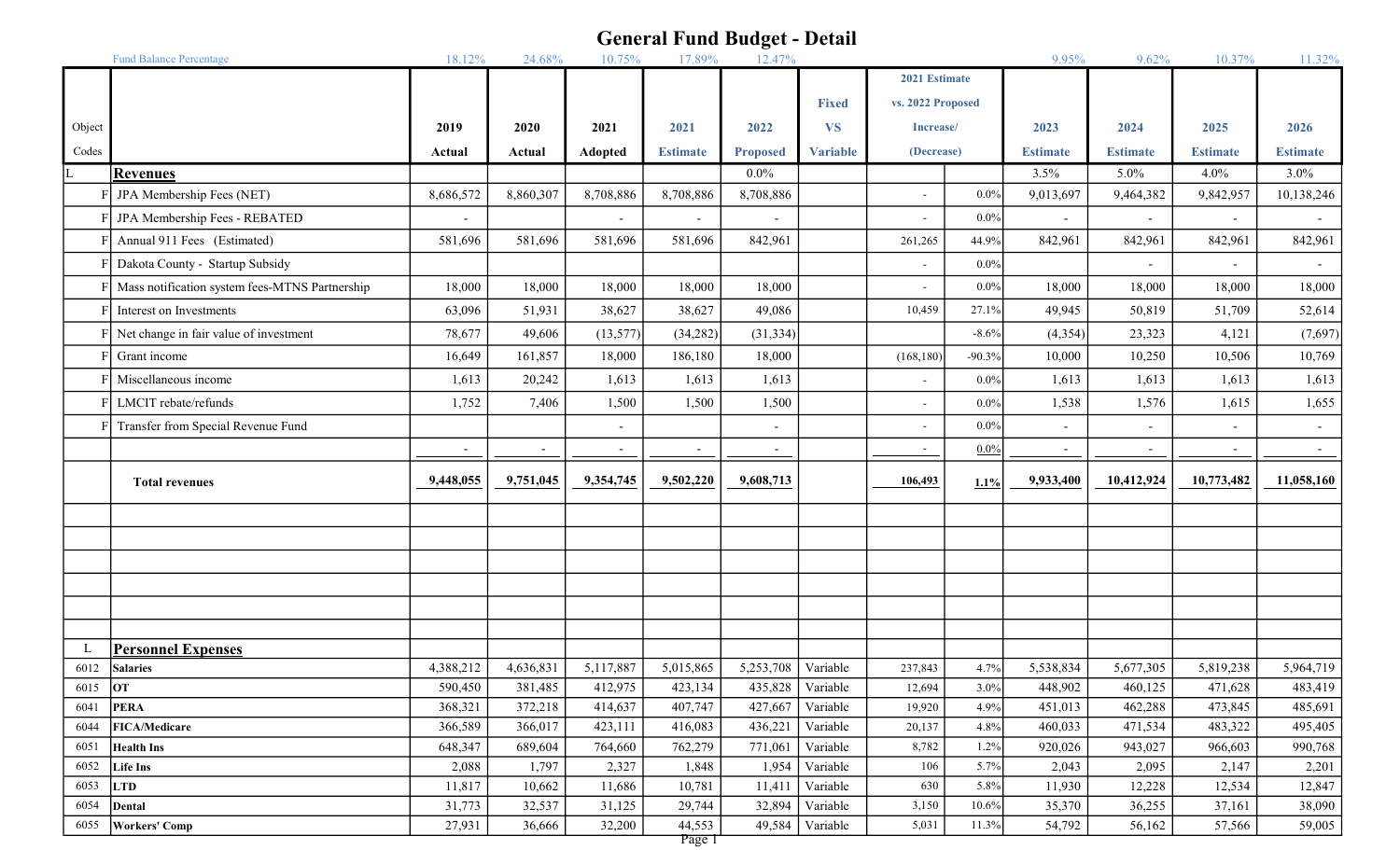|        | <b>Fund Balance Percentage</b> |           | 24.68%    |                          | 7.89%           | ີ<br>12.47%              |                 |                   |            | 9.95%                    | 9.62%           | U.J             | 1.32%           |
|--------|--------------------------------|-----------|-----------|--------------------------|-----------------|--------------------------|-----------------|-------------------|------------|--------------------------|-----------------|-----------------|-----------------|
|        |                                |           |           |                          |                 |                          |                 | 2021 Estimate     |            |                          |                 |                 |                 |
|        |                                |           |           |                          |                 |                          | <b>Fixed</b>    | vs. 2022 Proposed |            |                          |                 |                 |                 |
| Object |                                | 2019      | 2020      | 2021                     | 2021            | 2022                     | <b>VS</b>       | Increase/         |            | 2023                     | 2024            | 2025            | 2026            |
| Codes  |                                | Actual    | Actual    | Adopted                  | <b>Estimate</b> | <b>Proposed</b>          | <b>Variable</b> |                   | (Decrease) |                          | <b>Estimate</b> | <b>Estimate</b> | <b>Estimate</b> |
| 6056   | Unemployment/other             | 1,534     | 1,740     | $\overline{\phantom{0}}$ |                 | -                        | Variable        |                   | $0.0\%$    | $\overline{\phantom{0}}$ |                 |                 |                 |
|        | <b>Fund balance</b>            |           |           | $\overline{\phantom{0}}$ |                 | $\overline{\phantom{a}}$ | Variable        | . .               | $0.0\%$    |                          |                 |                 |                 |
| 6058   | <b>Contingency</b>             |           |           |                          |                 |                          | Variable        |                   | $0.0\%$    |                          |                 |                 |                 |
|        |                                |           |           |                          |                 |                          | Variable        |                   | $0.0\%$    |                          |                 |                 |                 |
|        | <b>Total personnel costs</b>   | 6,437,062 | 6,529,557 | 7,210,608                | 7,112,033       | 7,420,328                |                 | 308,295           | 4.3%       | 7,922,945                | 8,121,019       | 8,324,044       | 8,532,145       |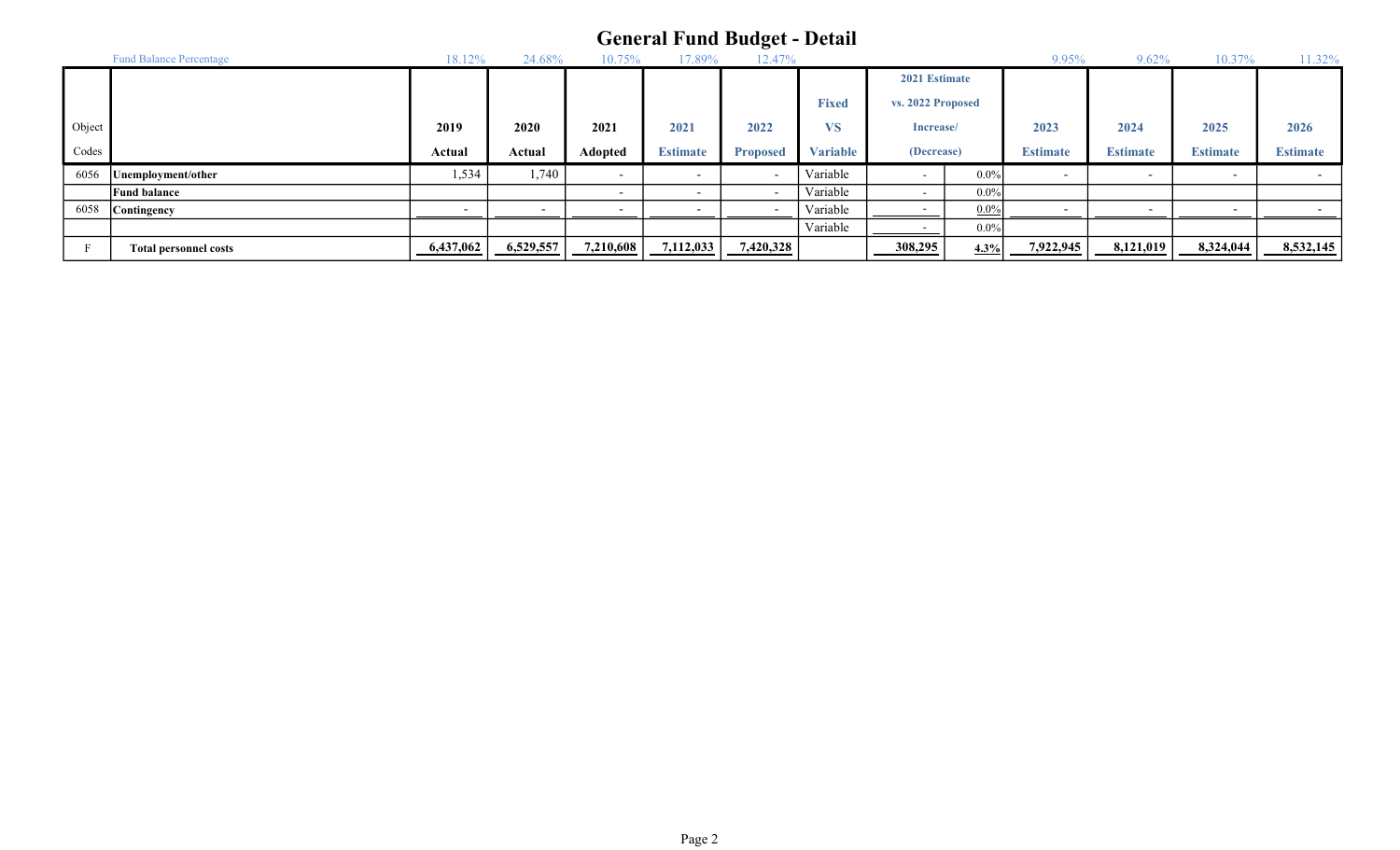|              | <b>Fund Balance Percentage</b>                                               | 18.12%         | 24.68%         | 10.75%                   | 17.89%          | 12.47%                   |                 |                   |               | 9.95%           | 9.62%           | 10.37%                   | 11.32%          |
|--------------|------------------------------------------------------------------------------|----------------|----------------|--------------------------|-----------------|--------------------------|-----------------|-------------------|---------------|-----------------|-----------------|--------------------------|-----------------|
|              |                                                                              |                |                |                          |                 |                          |                 |                   | 2021 Estimate |                 |                 |                          |                 |
|              |                                                                              |                |                |                          |                 |                          | <b>Fixed</b>    | vs. 2022 Proposed |               |                 |                 |                          |                 |
| Object       |                                                                              | 2019           | 2020           | 2021                     | 2021            | 2022                     | <b>VS</b>       | Increase/         |               | 2023            | 2024            | 2025                     | 2026            |
| Codes        |                                                                              | Actual         | Actual         | Adopted                  | <b>Estimate</b> | <b>Proposed</b>          | <b>Variable</b> | (Decrease)        |               | <b>Estimate</b> | <b>Estimate</b> | <b>Estimate</b>          | <b>Estimate</b> |
|              | <b>Commodities</b>                                                           |                |                | $\overline{\phantom{a}}$ |                 |                          |                 |                   |               |                 |                 |                          |                 |
| 6120         | <b>Operating Supplies</b>                                                    |                |                |                          |                 |                          |                 |                   |               |                 |                 |                          |                 |
| J            | Paper (printer, letterhead & envelopes)                                      | 690            | 495            | 1,000                    | 1,000           | 1,000                    | Variable        | $\sim$            | $0.0\%$       | 1,020           | 1,040           | 1,061                    | 1,082           |
| $\bf{J}$     | Employee Recognition (NTW, including DOTY Jacket &<br>retirements)           | 822            | 2,075          | 2,200                    | 2,200           | 2,200                    | Variable        | $\sim$            | $0.0\%$       | 2,244           | 2,289           | 2,335                    | 2,382           |
| J            | Furniture/Misc Appliances                                                    | 964            |                | 2,000                    | 2,000           | 2,000                    | Variable        | $\sim$            | $0.0\%$       | 2,040           | 2,101           | 2,164                    | 2,229           |
|              | <b>Cleaning Supplies</b>                                                     | $\overline{a}$ | $\overline{a}$ | $\overline{\phantom{a}}$ | 1,404           | 1,446                    | Variable        |                   |               | 1,446           | 1,489           | 1,534                    | 1,580           |
| $\bf{J}$     | General office supplies (includes toner, name plates, bsns cards,<br>Tissue) | 6,123          | 3,456          | 6,365                    | 6,365           | 6,365                    | Variable        | $\Omega$          | $0.0\%$       | 6,493           | 6,623           | 6,755                    | 6,890           |
|              | <b>Total Operating Supplies</b>                                              | 8,599          | 6,026          | 11,565                   | 12,969          | 13,012                   |                 | $\mathbf{r}$      | 0.3%          | 13,243          | 13,543          | 13,849                   | 14,163          |
|              |                                                                              |                |                |                          |                 |                          |                 |                   |               |                 |                 |                          |                 |
| 6123         | Cleaning Supplies (antibac & electronic wipes, dish<br>soap, etc)            | 1,363          | 1,467          | 1,404                    | $\sim$          | $\overline{\phantom{a}}$ | Variable        | $\sim$            | $0.0\%$       | $\sim$          | $\sim$          | $\overline{\phantom{a}}$ | $\sim$          |
| J            |                                                                              |                |                |                          |                 |                          |                 |                   |               |                 |                 |                          |                 |
| 6124         | <b>Clothing</b>                                                              | 3,935          | 2,514          | 2,800                    | 2,800           | 3,000                    | Variable        | 200               | 7.1%          | 3,060           | 3,121           | 3,183                    | 3,247           |
| J            |                                                                              |                |                |                          |                 |                          |                 |                   |               |                 |                 |                          |                 |
| 6180         | Computer supplies & software (headsets, software &<br>equipment)             | 4,381          | 8,365          | 5,925                    | 5,925           | 5,925                    | Variable        | $\sim$            | $0.0\%$       | 6,044           | 6,165           | 6,288                    | 6,414           |
| $\mathbf{C}$ |                                                                              |                |                |                          |                 |                          |                 |                   |               |                 |                 |                          |                 |
|              | <b>TOTAL COMMODITIES</b>                                                     | 18,278         | 18,372         | 21,694                   | 21,694          | 21,937                   |                 | 200               | 1.1%          | 22,347          | 22,829          | 23,320                   | 23,824          |
|              |                                                                              |                |                |                          |                 |                          |                 |                   |               |                 |                 |                          |                 |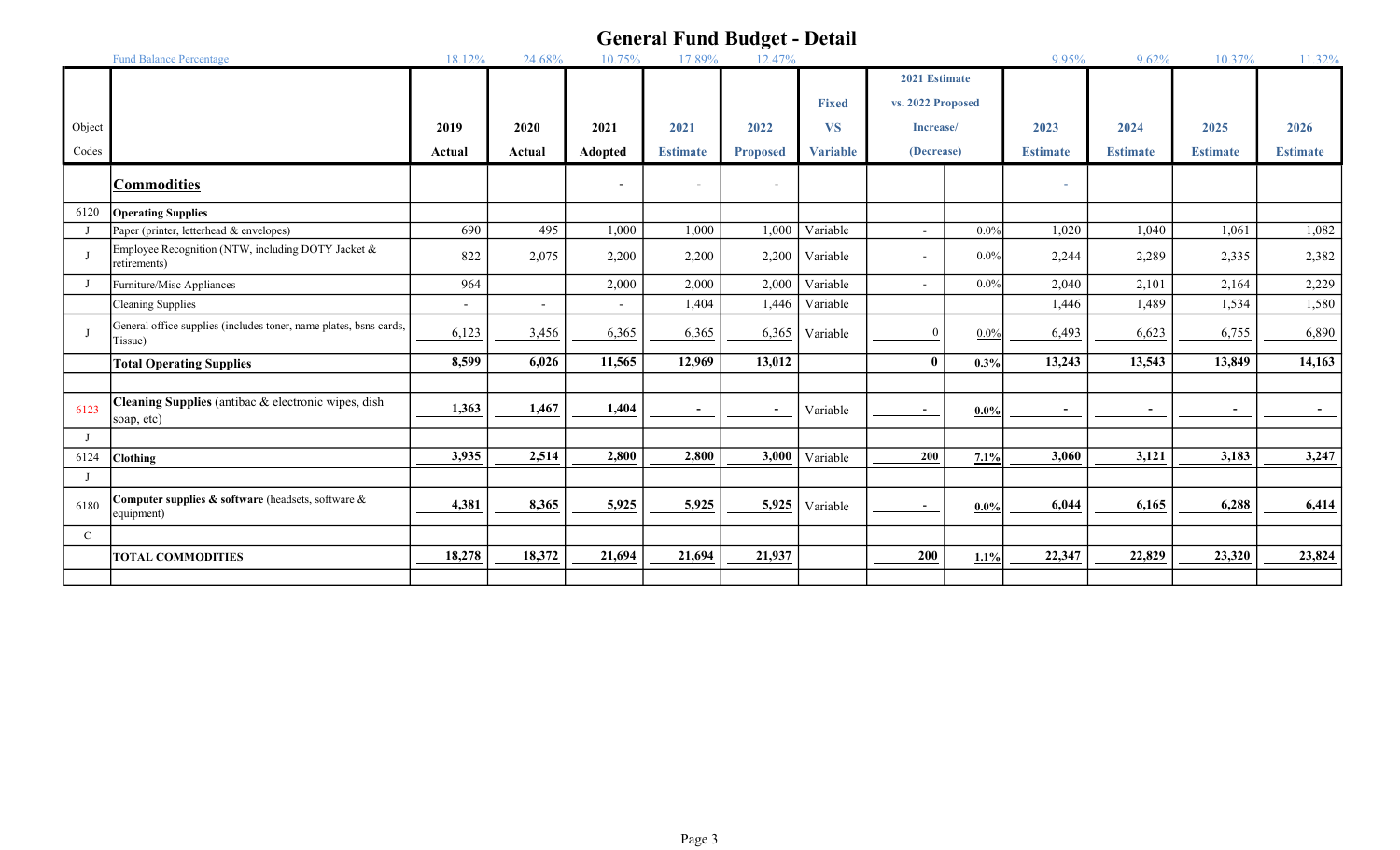|               | <b>Fund Balance Percentage</b>                | 18.12%                   | 24.68%                   | 10.75%                   | 17.89%          | o<br>12.47%              |                 |                   |          | 9.95%                    | 9.62%                    | 10.37%                   | 11.32%          |
|---------------|-----------------------------------------------|--------------------------|--------------------------|--------------------------|-----------------|--------------------------|-----------------|-------------------|----------|--------------------------|--------------------------|--------------------------|-----------------|
|               |                                               |                          |                          |                          |                 |                          |                 | 2021 Estimate     |          |                          |                          |                          |                 |
|               |                                               |                          |                          |                          |                 |                          | <b>Fixed</b>    | vs. 2022 Proposed |          |                          |                          |                          |                 |
|               |                                               |                          |                          |                          |                 |                          |                 |                   |          |                          |                          |                          |                 |
| Object        |                                               | 2019                     | 2020                     | 2021                     | 2021            | 2022                     | <b>VS</b>       | Increase/         |          | 2023                     | 2024                     | 2025                     | 2026            |
| Codes         |                                               | Actual                   | Actual                   | Adopted                  | <b>Estimate</b> | <b>Proposed</b>          | <b>Variable</b> | (Decrease)        |          | <b>Estimate</b>          | <b>Estimate</b>          | <b>Estimate</b>          | <b>Estimate</b> |
|               |                                               |                          |                          |                          |                 |                          |                 |                   |          |                          |                          |                          |                 |
|               | <b>Contractual Expenses</b>                   |                          |                          |                          |                 |                          |                 |                   |          |                          |                          |                          |                 |
|               |                                               |                          |                          |                          |                 |                          |                 |                   |          |                          |                          |                          |                 |
| 6210          | <b>Professional Services</b>                  |                          |                          |                          |                 |                          |                 |                   |          |                          |                          |                          |                 |
| J             | <b>HR</b> Services                            | 8,288                    | 10,701                   | 13,500                   | 15,809          | 15,809                   | Variable        | $\sim$            | $0.0\%$  | 16,125                   | 16,448                   | 16,777                   | 17,113          |
|               | <b>Executive Director Search</b>              |                          |                          |                          |                 |                          | Variable        |                   | $0.0\%$  |                          |                          |                          |                 |
|               | <b>Wellness Committee/Services</b>            | 1,331                    | 414                      | 2,000                    | 2,000           | 2,000                    | Variable        | $\sim$            | $0.0\%$  | 2,000                    | 2,000                    | 2,000                    | 2,000           |
|               | Other Professional Services                   |                          |                          |                          |                 |                          | Variable        |                   | $0.0\%$  |                          |                          | $\sim$                   |                 |
|               | Director Search                               | $\sim$                   |                          | $\sim$                   | $\sim$          | $\overline{\phantom{0}}$ | Variable        | $\sim$            | $0.0\%$  | $\sim$                   | $\sim$                   | $\sim$                   | $\sim$          |
|               | Applicant Testing (skills, Criticall)         | 3,495                    | 3,195                    | 3,708                    | 3,520           | 4,529                    | Variable        | 1,009             | 28.7%    | 4,529                    | 4,529                    | 4,529                    | 4,529           |
|               | Psychological Evaluations                     | 11,300                   | 2,200                    | 3,399                    | 3,300           | 3,300                    | Variable        |                   | $0.0\%$  |                          |                          |                          |                 |
|               | Check-up from Neck Up                         |                          |                          |                          | 7,440           | 7,440                    | Variable        |                   |          |                          |                          |                          |                 |
| J             | Drug Screenings                               | 491                      | 408                      | 469                      | 469             | 469                      | Variable        | $\sim$            | $0.0\%$  | 478                      | 488                      | 498                      | 508             |
| J             | <b>Employment Backgrounds</b>                 | 12,634                   | 2,385                    | 7,800                    | 6,000           | 6,000                    | Variable        | $\sim$            | $0.0\%$  | 6,120                    | 6,242                    | 6,367                    | 6,494           |
| T             | Technical Consulting - DCC                    | 3,113                    |                          | 12,000                   | 12,000          | 12,000                   | Variable        | $\sim$            | $0.0\%$  | 12,000                   | 12,000                   | 12,000                   | 12,000          |
| T             | Operations Consultant (one time)              | $\overline{\phantom{a}}$ |                          | $\overline{\phantom{a}}$ |                 |                          | Variable        | $\sim$            | $0.0\%$  | $\overline{\phantom{a}}$ | $\overline{\phantom{a}}$ | $\sim$                   | $\sim$          |
| J             | Miscellaneous (website, other)                | $\blacksquare$           | 2,604                    |                          | 1,000           | 1,000                    | Variable        | $\sim$            | $0.0\%$  | 1,000                    | 1,020                    | 1,040                    | 1,061           |
|               | Personnel Tracking (Guardian Tracking)        | 2,256                    | 2,922                    | 3,000                    |                 |                          | Variable        |                   |          |                          |                          |                          |                 |
| $\mathbf C$   | Scheduling                                    | 1,980                    | 4,752                    | 4,895                    |                 |                          | Variable        |                   |          |                          |                          |                          |                 |
|               | CJIIN (2019 final year)                       | 2,113                    | $\overline{\phantom{a}}$ |                          |                 |                          | Fixed           | $\sim$            | $0.0\%$  | $\overline{\phantom{a}}$ | $\overline{\phantom{a}}$ | $\overline{\phantom{a}}$ | $\sim$          |
| $\mathcal{C}$ | Emergency Medical Direction (EMD)             | 4,200                    | 4,200                    | 4,200                    | 4,200           | 4,200                    | Fixed           | $\sim$            | $0.0\%$  | 4,200                    | 4,200                    | 4,200                    | 4,200           |
|               | <b>Professional Services Total</b>            | 51,202                   | 33,781                   | 54,971                   | 55,738          | 56,747                   |                 | 1,009             | 1.8%     | 46,452                   | 46,927                   | 47,411                   | 47,905          |
|               |                                               |                          |                          |                          |                 |                          |                 |                   |          |                          |                          |                          |                 |
| 6211          | <b>Legal Services</b>                         |                          |                          |                          |                 |                          |                 |                   |          |                          |                          |                          |                 |
| T             | Civil                                         | 3,354                    | 15,940                   | 20,000                   | 20,000          | 20,000                   | Variable        | $\sim$            | $0.0\%$  | 20,400                   | 20,808                   | 21,224                   | 21,648          |
| T             | Labor                                         | 7,106                    | 2,385                    | 7,200                    | 7,200           | 3,500                    | Variable        | (3,700)           | $-51.4%$ | 4,000                    | 7,500                    | 4,000                    | 7,500           |
|               | <b>Total Legal Services</b>                   | 10,460                   | 18,325                   | 27,200                   | 27,200          | 23,500                   |                 | (3,700)           | $-13.6%$ | 24,400                   | 28,308                   | 25,224                   | 29,148          |
|               |                                               |                          |                          |                          |                 |                          |                 |                   |          |                          |                          |                          |                 |
| 6214          | <b>Fiscal Agency Expenses</b>                 |                          |                          |                          |                 |                          |                 |                   |          |                          |                          |                          |                 |
| 6214          | Fiscal Agent (Proposed new contract for 2022) | 69,984                   | 71,448                   | 73,590                   | 72,276          | 124,785                  | Variable        | 52,509            | 72.7%    | 127,281                  | 129,827                  | 132,424                  | 135,072         |
|               | ERP Software implementation                   |                          |                          |                          |                 | 12,000                   | Variable        | 12,000            | 0.0%     | 6,000                    |                          |                          |                 |
| 6214          | <b>Total Fiscal Agency Expenses</b>           | 69,984                   | 71,448                   | 73,590                   | 72,276          | 136,785                  |                 | 64,509            | 89.3%    | 133,281                  | 129,827                  | 132,424                  | 135,072         |
| L             |                                               |                          |                          |                          |                 |                          |                 |                   |          |                          |                          |                          |                 |
| 6218          | <b>Bank Charges</b>                           | 284                      | 123                      | 350                      | 350             | 350                      | Variable        | $\sim$            | $0.0\%$  | 357                      | 364                      | 371                      | 378             |
| L             |                                               |                          |                          |                          |                 |                          |                 |                   |          |                          |                          |                          |                 |
| 6221          | <b>Independent Audit Fees</b>                 | 11,500                   | 11,800                   | 12,500                   | 12,100          | 12,500                   | Variable        | 400               | 3.3%     | 12,875                   | 13,261                   | 13,659                   | 14,069          |
| T             |                                               |                          |                          |                          | Page 4          |                          |                 |                   |          |                          |                          |                          |                 |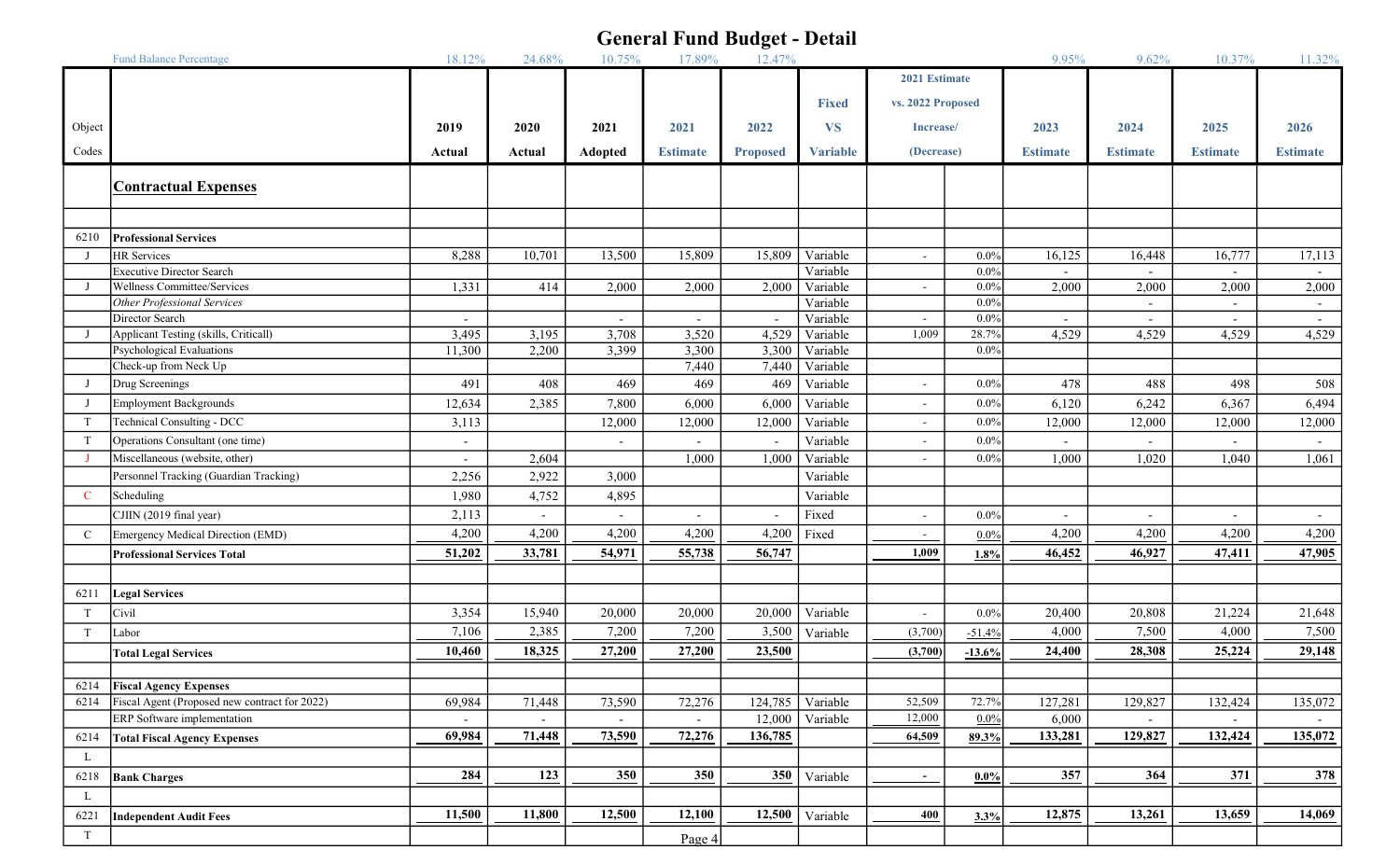|               | <b>Fund Balance Percentage</b>                                    | 18.12%                   | 24.68%                   | 10.75%                   | 17.89%          | 12.47%                   |                 |                             |          | 9.95%           | 9.62%                    | 10.37%                   | 11.32%          |
|---------------|-------------------------------------------------------------------|--------------------------|--------------------------|--------------------------|-----------------|--------------------------|-----------------|-----------------------------|----------|-----------------|--------------------------|--------------------------|-----------------|
|               |                                                                   |                          |                          |                          |                 |                          |                 | 2021 Estimate               |          |                 |                          |                          |                 |
|               |                                                                   |                          |                          |                          |                 |                          | <b>Fixed</b>    | vs. 2022 Proposed           |          |                 |                          |                          |                 |
| Object        |                                                                   | 2019                     | 2020                     | 2021                     | 2021            | 2022                     | <b>VS</b>       | Increase/                   |          | 2023            | 2024                     | 2025                     | 2026            |
| Codes         |                                                                   | Actual                   | Actual                   | Adopted                  | <b>Estimate</b> | <b>Proposed</b>          | <b>Variable</b> | (Decrease)                  |          | <b>Estimate</b> | <b>Estimate</b>          | <b>Estimate</b>          | <b>Estimate</b> |
| 6234          | Use of personal auto                                              |                          |                          |                          |                 |                          |                 |                             |          |                 |                          |                          |                 |
| T             | <b>Executive Director</b>                                         |                          |                          |                          | $\sim$          |                          | Variable        | $\sim$                      | $0.0\%$  |                 | $\sim$                   | $\sim$                   |                 |
| J             | Other personnel                                                   | 1,536                    | 329                      | 2,000                    | 1,500           | 2,000                    | Variable        | 500                         | 33.3%    | 2,040           | 2,081                    | 2,123                    | 2,165           |
|               | Total use of personal auto                                        | 1,536                    | 329                      | 2,000                    | 1,500           | 2,000                    |                 | 500                         | 33.3%    | 2,040           | 2,081                    | 2,123                    | 2,165           |
|               |                                                                   |                          |                          |                          |                 |                          |                 |                             |          |                 |                          |                          |                 |
| 6252          | Print Information (pub ed, employment material, handouts)         | 3,385                    | $\sim$                   | 2,120                    | 3,000           | 2,120                    | Variable        | (880)                       | $-29.3%$ | 2,162           | 2,205                    | 2,249                    | 2,294           |
| J             |                                                                   |                          |                          |                          |                 |                          |                 |                             |          |                 |                          |                          |                 |
| 6255          | <b>Advertising</b>                                                | 10                       | $\sim$                   | <b>100</b>               | 100             | 100                      | Variable        | $\sim$                      | $0.0\%$  | 102             | 104                      | 106                      | <u>108</u>      |
| J             |                                                                   |                          |                          |                          |                 |                          |                 |                             |          |                 |                          |                          |                 |
|               |                                                                   |                          |                          |                          |                 |                          |                 |                             |          |                 |                          |                          |                 |
| 6261          | Insurance                                                         |                          |                          |                          |                 |                          |                 |                             |          |                 |                          |                          |                 |
| J             | General Liability                                                 | 21,576                   | 22,278                   | 21,887                   | 23,128          | 23,470                   | Fixed           | 342                         | 1.5%     | 23,939          | 24,418                   | 24,906                   | 25,404          |
| J             | Property                                                          | 8,373                    | 9,000                    | 8,902                    | 9,764           | 9,908                    | Fixed           | 144                         | 1.5%     | 10,106          | 10,308                   | 10,514                   | 10,724          |
| J             | Faithful Performance (Bonds)                                      | 1,007                    | 957                      | 957                      | 920             | 934                      | Fixed           | 14                          | 1.5%     | 953             | 972                      | 991                      | 1,011           |
| J             | Commercial Auto                                                   | 75                       | 75                       | 76                       | 78              | 80                       | Fixed           | $\overline{\mathbf{3}}$     | 3.2%     | 82              | 84                       | 86                       | $88\,$          |
| J             | Open Meeting Law                                                  |                          |                          |                          |                 |                          |                 | $\sim$                      | $0.0\%$  |                 |                          |                          |                 |
|               | <b>Insurance Total</b>                                            | 31,031                   | 32,310                   | 31,822                   | 33,890          | 34,392                   |                 | 503                         | 1.5%     | 35,080          | 35,782                   | 36,497                   | 37,227          |
|               |                                                                   |                          |                          |                          |                 |                          |                 |                             |          |                 |                          |                          |                 |
| 6276          | Telephone                                                         |                          |                          |                          |                 |                          |                 |                             |          |                 |                          |                          |                 |
| $\mathbf C$   | Frontier (Local Service including Circuit/Fiber, Tele-relay, etc) | 36,880                   | 36,942                   | 38,110                   | 37,920          | 39,058                   | Fixed           | 1,138                       | 3.0%     | 39,839          | 40,636                   | 41,449                   | 42,278          |
| $\mathbf C$   | AT&T (Long Distance)                                              | $\overline{\phantom{a}}$ | $\overline{\phantom{a}}$ |                          | $\sim$          |                          | Variable        | $\sim$                      | $0.0\%$  | $\sim$          | $\overline{\phantom{a}}$ | $\overline{\phantom{a}}$ | $\sim$          |
| $\mathbf C$   | Qwest/CenturyLink(Federal & Local Access/Usage Charges)           |                          |                          |                          | $\sim$          |                          |                 | $\sim$                      | 0.0%     | $\sim$          | $\overline{\phantom{a}}$ | $\sim$                   | $\sim$          |
| $\mathcal{C}$ | Sprint/Nextel (Air Cards)                                         |                          |                          |                          | $\sim$          |                          |                 | $\sim$                      | $0.0\%$  | $\sim$          | $\overline{\phantom{a}}$ | $\sim$                   | $\sim$          |
| $\mathbf C$   | Cellular Service                                                  | 3,577                    | 3,510                    | 4,000                    | 3,252           | 3,350                    | Fixed           | 98                          | 3.0%     | 3,417           | 3,485                    | 3,555                    | 3,626           |
| $\mathbf C$   | Other                                                             | $\sim$                   |                          |                          | $\mathbf{r}$    |                          | Variable        | $\mathcal{L}^{\mathcal{L}}$ | $0.0\%$  |                 |                          | $\sim$                   | $\sim$          |
|               | <b>Telephone Total</b>                                            | 40,457                   | 40,452                   | 42,110                   | 41,172          | 42,407                   |                 | 1,235                       | 3.0%     | 43,256          | 44,121                   | 45,004                   | 45,904          |
|               |                                                                   |                          |                          |                          |                 |                          |                 |                             |          |                 |                          |                          |                 |
| 6277          | Postage                                                           | 774                      | 39                       | 450                      | 450             | 450                      | Variable        | $\sim$                      | $0.0\%$  | 450             | 450                      | 450                      | 450             |
| J             |                                                                   |                          |                          |                          |                 |                          |                 |                             |          |                 |                          |                          |                 |
| 6276          | Language Line (pd by State 911 Program)                           |                          |                          | $\overline{\phantom{a}}$ | $\sim$          | $\overline{\phantom{a}}$ |                 |                             |          | $\overline{a}$  | $\overline{\phantom{a}}$ | $\sim$                   | $\sim$          |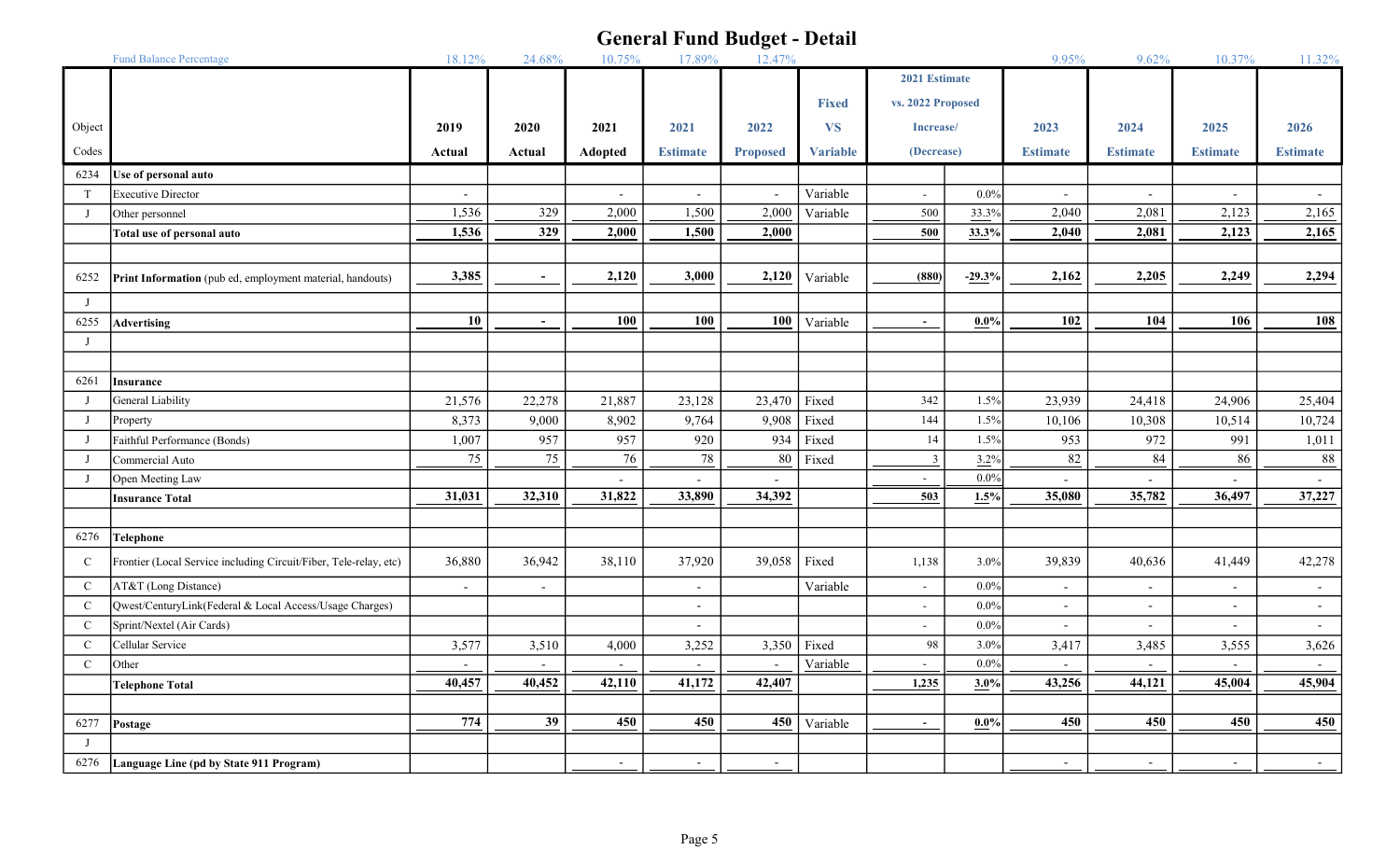| 2021 Estimate<br>vs. 2022 Proposed<br><b>Fixed</b><br>Object<br><b>VS</b><br>2019<br>2020<br>2021<br>2021<br>2022<br>Increase/<br>2023<br>2024<br>2025<br>2026<br>$\rm{Codes}$<br>(Decrease)<br><b>Variable</b><br><b>Estimate</b><br><b>Estimate</b><br>Actual<br>Actual<br>Adopted<br><b>Estimate</b><br><b>Proposed</b><br><b>Estimate</b><br><b>Estimate</b><br>6280<br><b>Other Contractual</b><br>2,922<br>Fixed<br>3,000<br>78<br>2.7%<br>Personnel Tracking (Guardian Tracking)<br>$\mathbf C$<br>$\overline{\phantom{a}}$<br>$\overline{\phantom{a}}$<br>$\overline{\phantom{a}}$<br>$\mathbf C$<br>4,752<br>4,847<br>Fixed<br>95<br>2.0%<br>5,043<br>5,247<br>Scheduling<br>4,944<br>5,144<br>Miscellaneous (website, other)<br>605<br>1,000<br>J<br>$\blacksquare$<br>12,520<br>12,520<br>Fixed<br>13,260<br>13,525<br>13,796<br>14,072<br>T<br>CAD Interface (Imagetrend)<br>13,000<br>13,000<br>13,000<br>$0.0\%$<br>$\sim$<br>$0.0\%$<br>Citizen Survey<br>$\blacksquare$<br>$\sim$<br>$\blacksquare$<br>$\overline{\phantom{a}}$<br>$\overline{\phantom{a}}$<br>$\tilde{\phantom{a}}$<br>MN CJIS Fees (included in LOGIS fees)<br>$\mathbf C$<br>$0.0\%$<br>$\sim$<br>$\sim$<br>$\sim$<br>$\overline{\phantom{a}}$<br>$\overline{\phantom{a}}$<br>Mass Telephone Notification System - Annual Fees<br>$0.0\%$<br>$\sim$<br>$\overline{a}$<br>$\overline{\phantom{a}}$<br>49,164<br>48,918 Fixed<br>50,894<br>$\mathcal{C}$<br><b>MTNS Annual Fees</b><br>45,900<br>45,900<br>47,048<br>1,871<br>4.0%<br>49,896<br>51,912<br>52,950<br>MTNS CAD Package<br>$0.0\%$<br>$\mathbf{C}$<br>$\sim$<br>$\overline{\phantom{a}}$<br>600<br>600<br>600<br>600<br>600<br>600<br>600<br>Fixed<br>9-1-1 Database Updates<br>$0.0\%$<br>$\mathbf C$<br>$\overline{\phantom{a}}$<br>$\sim$<br>58,420<br>68,322<br>59,025<br>63,764<br>70,365<br>2,044<br>3.0%<br>68,700<br>70,062<br>71,452<br>72,869<br><b>Total Other Contractual</b><br>6282<br><b>Contract Equipment Maintenance</b><br>16,725<br>16,725<br>30,250<br>30,202<br>26,452<br>Fixed<br>26,452<br>26,981<br>27,521<br>28,071<br>(3,750)<br>$-12.4%$<br>C, T<br>Logging<br>Radio Consoles (Motorola)<br>60,559<br>62,376<br>72,818<br>72,818<br>76,460<br>Fixed<br>5.0%<br>78,753<br>81,116<br>83,550<br>85,221<br>C, T<br>3,642<br>Fixed<br><b>Workstation Furniture</b><br>$0.0\%$<br>$\mathcal{C}$<br>$\sim$<br>$\overline{\phantom{a}}$<br>$\sim$<br>$\sim$<br>$\overline{\phantom{a}}$<br>$\overline{\phantom{a}}$<br>Fixed<br>$0.0\%$<br>$\sim$<br>$\sim$<br>$\sim$<br>$\overline{\phantom{a}}$<br>$\overline{\phantom{a}}$<br>Fixed<br>$0.0\%$<br>$\sim$<br>Fixed<br>Phone Software Support (IES) - System upgrade 2015<br>92,852<br>89,613<br>100,000<br>101,825<br>107,300<br>5,475<br>5.4%<br>109,446<br>111,635<br>113,868<br>116,145<br>T<br>Fixed<br>Install grounding kits<br>$0.0\%$<br>$\overline{\phantom{a}}$<br>$\sim$<br>$\overline{\phantom{a}}$<br>$\overline{\phantom{a}}$<br>$\blacksquare$<br>Text-to-911 - Annual Maintenance<br>T, C<br>Fixed<br>$0.0\%$<br>$\sim$<br>$\overline{a}$<br>$\overline{\phantom{a}}$<br>22,000<br>Fixed<br>22,889<br>23,347<br>23,814<br>T, C<br>Emergency Fire Dispatching - Annual Maintenance<br>22,000<br>22,000<br>22,440<br>$0.0\%$<br>$\sim$<br>Fixed<br>Redundant Fiber Links (moved from 6283)<br>19,383<br>11,076<br>$0.0\%$<br>11,076<br>11,076<br>11,076<br>11,076<br>11,076<br>11,076<br>11,076<br>$\sim$<br>1,000<br>Variable<br>$0.0\%$<br>$\mathbf C$<br>Other<br>$\sim$<br>189,519<br>179,790<br>237,144<br>237,921<br>5,367<br>248,167<br>253,697<br>264,327<br>243,288<br>2.3%<br>259,362<br><b>Total Contract Equipment Repair</b><br>6283<br><b>Facility Mgmt Payments to County</b><br>216,216<br>226,000<br>Fixed<br>T<br>216,216<br>224,475<br>224,475<br>1,525<br>0.7%<br>230,520<br>235,130<br>239,833<br>244,630<br>Facility/Operating<br>Fixed<br>Prior Year Adjustments for Actual vs Estimated.<br>$0.0\%$<br>$\sim$<br>$\overline{\phantom{a}}$<br>٠<br>Fixed<br>$0.0\%$<br>2012<br>$\sim$<br>$\overline{\phantom{a}}$<br>$\sim$<br>$\overline{\phantom{a}}$<br>Fixed<br>2013<br>$0.0\%$<br>$\sim$<br>$\sim$<br>$\overline{\phantom{a}}$<br>$\overline{\phantom{a}}$<br>Fixed<br>2014<br>$0.0\%$<br>$\overline{\phantom{a}}$<br>$\sim$<br>$\overline{\phantom{a}}$<br>$\overline{\phantom{a}}$<br>Fixed<br>$0.0\%$<br>2015<br>$\sim$<br>$\sim$<br>$\overline{\phantom{a}}$ | Fund Balance Percentage | 18.12% | 24.68% | 10.75% | 17.89% | 12.47% |       |        |         | 9.95% | 9.62% | 10.37% | 11.32% |
|--------------------------------------------------------------------------------------------------------------------------------------------------------------------------------------------------------------------------------------------------------------------------------------------------------------------------------------------------------------------------------------------------------------------------------------------------------------------------------------------------------------------------------------------------------------------------------------------------------------------------------------------------------------------------------------------------------------------------------------------------------------------------------------------------------------------------------------------------------------------------------------------------------------------------------------------------------------------------------------------------------------------------------------------------------------------------------------------------------------------------------------------------------------------------------------------------------------------------------------------------------------------------------------------------------------------------------------------------------------------------------------------------------------------------------------------------------------------------------------------------------------------------------------------------------------------------------------------------------------------------------------------------------------------------------------------------------------------------------------------------------------------------------------------------------------------------------------------------------------------------------------------------------------------------------------------------------------------------------------------------------------------------------------------------------------------------------------------------------------------------------------------------------------------------------------------------------------------------------------------------------------------------------------------------------------------------------------------------------------------------------------------------------------------------------------------------------------------------------------------------------------------------------------------------------------------------------------------------------------------------------------------------------------------------------------------------------------------------------------------------------------------------------------------------------------------------------------------------------------------------------------------------------------------------------------------------------------------------------------------------------------------------------------------------------------------------------------------------------------------------------------------------------------------------------------------------------------------------------------------------------------------------------------------------------------------------------------------------------------------------------------------------------------------------------------------------------------------------------------------------------------------------------------------------------------------------------------------------------------------------------------------------------------------------------------------------------------------------------------------------------------------------------------------------------------------------------------------------------------------------------------------------------------------------------------------------------------------------------------------------------------------------------------------------------------------------------------------------------------------------------------------------------------------------------------------------------------------------------------------------------------------------------------------------------------------------------------------------------------------------------------------------------------------------------|-------------------------|--------|--------|--------|--------|--------|-------|--------|---------|-------|-------|--------|--------|
|                                                                                                                                                                                                                                                                                                                                                                                                                                                                                                                                                                                                                                                                                                                                                                                                                                                                                                                                                                                                                                                                                                                                                                                                                                                                                                                                                                                                                                                                                                                                                                                                                                                                                                                                                                                                                                                                                                                                                                                                                                                                                                                                                                                                                                                                                                                                                                                                                                                                                                                                                                                                                                                                                                                                                                                                                                                                                                                                                                                                                                                                                                                                                                                                                                                                                                                                                                                                                                                                                                                                                                                                                                                                                                                                                                                                                                                                                                                                                                                                                                                                                                                                                                                                                                                                                                                                                                                                                                |                         |        |        |        |        |        |       |        |         |       |       |        |        |
|                                                                                                                                                                                                                                                                                                                                                                                                                                                                                                                                                                                                                                                                                                                                                                                                                                                                                                                                                                                                                                                                                                                                                                                                                                                                                                                                                                                                                                                                                                                                                                                                                                                                                                                                                                                                                                                                                                                                                                                                                                                                                                                                                                                                                                                                                                                                                                                                                                                                                                                                                                                                                                                                                                                                                                                                                                                                                                                                                                                                                                                                                                                                                                                                                                                                                                                                                                                                                                                                                                                                                                                                                                                                                                                                                                                                                                                                                                                                                                                                                                                                                                                                                                                                                                                                                                                                                                                                                                |                         |        |        |        |        |        |       |        |         |       |       |        |        |
|                                                                                                                                                                                                                                                                                                                                                                                                                                                                                                                                                                                                                                                                                                                                                                                                                                                                                                                                                                                                                                                                                                                                                                                                                                                                                                                                                                                                                                                                                                                                                                                                                                                                                                                                                                                                                                                                                                                                                                                                                                                                                                                                                                                                                                                                                                                                                                                                                                                                                                                                                                                                                                                                                                                                                                                                                                                                                                                                                                                                                                                                                                                                                                                                                                                                                                                                                                                                                                                                                                                                                                                                                                                                                                                                                                                                                                                                                                                                                                                                                                                                                                                                                                                                                                                                                                                                                                                                                                |                         |        |        |        |        |        |       |        |         |       |       |        |        |
|                                                                                                                                                                                                                                                                                                                                                                                                                                                                                                                                                                                                                                                                                                                                                                                                                                                                                                                                                                                                                                                                                                                                                                                                                                                                                                                                                                                                                                                                                                                                                                                                                                                                                                                                                                                                                                                                                                                                                                                                                                                                                                                                                                                                                                                                                                                                                                                                                                                                                                                                                                                                                                                                                                                                                                                                                                                                                                                                                                                                                                                                                                                                                                                                                                                                                                                                                                                                                                                                                                                                                                                                                                                                                                                                                                                                                                                                                                                                                                                                                                                                                                                                                                                                                                                                                                                                                                                                                                |                         |        |        |        |        |        |       |        |         |       |       |        |        |
|                                                                                                                                                                                                                                                                                                                                                                                                                                                                                                                                                                                                                                                                                                                                                                                                                                                                                                                                                                                                                                                                                                                                                                                                                                                                                                                                                                                                                                                                                                                                                                                                                                                                                                                                                                                                                                                                                                                                                                                                                                                                                                                                                                                                                                                                                                                                                                                                                                                                                                                                                                                                                                                                                                                                                                                                                                                                                                                                                                                                                                                                                                                                                                                                                                                                                                                                                                                                                                                                                                                                                                                                                                                                                                                                                                                                                                                                                                                                                                                                                                                                                                                                                                                                                                                                                                                                                                                                                                |                         |        |        |        |        |        |       |        |         |       |       |        |        |
|                                                                                                                                                                                                                                                                                                                                                                                                                                                                                                                                                                                                                                                                                                                                                                                                                                                                                                                                                                                                                                                                                                                                                                                                                                                                                                                                                                                                                                                                                                                                                                                                                                                                                                                                                                                                                                                                                                                                                                                                                                                                                                                                                                                                                                                                                                                                                                                                                                                                                                                                                                                                                                                                                                                                                                                                                                                                                                                                                                                                                                                                                                                                                                                                                                                                                                                                                                                                                                                                                                                                                                                                                                                                                                                                                                                                                                                                                                                                                                                                                                                                                                                                                                                                                                                                                                                                                                                                                                |                         |        |        |        |        |        |       |        |         |       |       |        |        |
|                                                                                                                                                                                                                                                                                                                                                                                                                                                                                                                                                                                                                                                                                                                                                                                                                                                                                                                                                                                                                                                                                                                                                                                                                                                                                                                                                                                                                                                                                                                                                                                                                                                                                                                                                                                                                                                                                                                                                                                                                                                                                                                                                                                                                                                                                                                                                                                                                                                                                                                                                                                                                                                                                                                                                                                                                                                                                                                                                                                                                                                                                                                                                                                                                                                                                                                                                                                                                                                                                                                                                                                                                                                                                                                                                                                                                                                                                                                                                                                                                                                                                                                                                                                                                                                                                                                                                                                                                                |                         |        |        |        |        |        |       |        |         |       |       |        |        |
|                                                                                                                                                                                                                                                                                                                                                                                                                                                                                                                                                                                                                                                                                                                                                                                                                                                                                                                                                                                                                                                                                                                                                                                                                                                                                                                                                                                                                                                                                                                                                                                                                                                                                                                                                                                                                                                                                                                                                                                                                                                                                                                                                                                                                                                                                                                                                                                                                                                                                                                                                                                                                                                                                                                                                                                                                                                                                                                                                                                                                                                                                                                                                                                                                                                                                                                                                                                                                                                                                                                                                                                                                                                                                                                                                                                                                                                                                                                                                                                                                                                                                                                                                                                                                                                                                                                                                                                                                                |                         |        |        |        |        |        |       |        |         |       |       |        |        |
|                                                                                                                                                                                                                                                                                                                                                                                                                                                                                                                                                                                                                                                                                                                                                                                                                                                                                                                                                                                                                                                                                                                                                                                                                                                                                                                                                                                                                                                                                                                                                                                                                                                                                                                                                                                                                                                                                                                                                                                                                                                                                                                                                                                                                                                                                                                                                                                                                                                                                                                                                                                                                                                                                                                                                                                                                                                                                                                                                                                                                                                                                                                                                                                                                                                                                                                                                                                                                                                                                                                                                                                                                                                                                                                                                                                                                                                                                                                                                                                                                                                                                                                                                                                                                                                                                                                                                                                                                                |                         |        |        |        |        |        |       |        |         |       |       |        |        |
|                                                                                                                                                                                                                                                                                                                                                                                                                                                                                                                                                                                                                                                                                                                                                                                                                                                                                                                                                                                                                                                                                                                                                                                                                                                                                                                                                                                                                                                                                                                                                                                                                                                                                                                                                                                                                                                                                                                                                                                                                                                                                                                                                                                                                                                                                                                                                                                                                                                                                                                                                                                                                                                                                                                                                                                                                                                                                                                                                                                                                                                                                                                                                                                                                                                                                                                                                                                                                                                                                                                                                                                                                                                                                                                                                                                                                                                                                                                                                                                                                                                                                                                                                                                                                                                                                                                                                                                                                                |                         |        |        |        |        |        |       |        |         |       |       |        |        |
|                                                                                                                                                                                                                                                                                                                                                                                                                                                                                                                                                                                                                                                                                                                                                                                                                                                                                                                                                                                                                                                                                                                                                                                                                                                                                                                                                                                                                                                                                                                                                                                                                                                                                                                                                                                                                                                                                                                                                                                                                                                                                                                                                                                                                                                                                                                                                                                                                                                                                                                                                                                                                                                                                                                                                                                                                                                                                                                                                                                                                                                                                                                                                                                                                                                                                                                                                                                                                                                                                                                                                                                                                                                                                                                                                                                                                                                                                                                                                                                                                                                                                                                                                                                                                                                                                                                                                                                                                                |                         |        |        |        |        |        |       |        |         |       |       |        |        |
|                                                                                                                                                                                                                                                                                                                                                                                                                                                                                                                                                                                                                                                                                                                                                                                                                                                                                                                                                                                                                                                                                                                                                                                                                                                                                                                                                                                                                                                                                                                                                                                                                                                                                                                                                                                                                                                                                                                                                                                                                                                                                                                                                                                                                                                                                                                                                                                                                                                                                                                                                                                                                                                                                                                                                                                                                                                                                                                                                                                                                                                                                                                                                                                                                                                                                                                                                                                                                                                                                                                                                                                                                                                                                                                                                                                                                                                                                                                                                                                                                                                                                                                                                                                                                                                                                                                                                                                                                                |                         |        |        |        |        |        |       |        |         |       |       |        |        |
|                                                                                                                                                                                                                                                                                                                                                                                                                                                                                                                                                                                                                                                                                                                                                                                                                                                                                                                                                                                                                                                                                                                                                                                                                                                                                                                                                                                                                                                                                                                                                                                                                                                                                                                                                                                                                                                                                                                                                                                                                                                                                                                                                                                                                                                                                                                                                                                                                                                                                                                                                                                                                                                                                                                                                                                                                                                                                                                                                                                                                                                                                                                                                                                                                                                                                                                                                                                                                                                                                                                                                                                                                                                                                                                                                                                                                                                                                                                                                                                                                                                                                                                                                                                                                                                                                                                                                                                                                                |                         |        |        |        |        |        |       |        |         |       |       |        |        |
|                                                                                                                                                                                                                                                                                                                                                                                                                                                                                                                                                                                                                                                                                                                                                                                                                                                                                                                                                                                                                                                                                                                                                                                                                                                                                                                                                                                                                                                                                                                                                                                                                                                                                                                                                                                                                                                                                                                                                                                                                                                                                                                                                                                                                                                                                                                                                                                                                                                                                                                                                                                                                                                                                                                                                                                                                                                                                                                                                                                                                                                                                                                                                                                                                                                                                                                                                                                                                                                                                                                                                                                                                                                                                                                                                                                                                                                                                                                                                                                                                                                                                                                                                                                                                                                                                                                                                                                                                                |                         |        |        |        |        |        |       |        |         |       |       |        |        |
|                                                                                                                                                                                                                                                                                                                                                                                                                                                                                                                                                                                                                                                                                                                                                                                                                                                                                                                                                                                                                                                                                                                                                                                                                                                                                                                                                                                                                                                                                                                                                                                                                                                                                                                                                                                                                                                                                                                                                                                                                                                                                                                                                                                                                                                                                                                                                                                                                                                                                                                                                                                                                                                                                                                                                                                                                                                                                                                                                                                                                                                                                                                                                                                                                                                                                                                                                                                                                                                                                                                                                                                                                                                                                                                                                                                                                                                                                                                                                                                                                                                                                                                                                                                                                                                                                                                                                                                                                                |                         |        |        |        |        |        |       |        |         |       |       |        |        |
|                                                                                                                                                                                                                                                                                                                                                                                                                                                                                                                                                                                                                                                                                                                                                                                                                                                                                                                                                                                                                                                                                                                                                                                                                                                                                                                                                                                                                                                                                                                                                                                                                                                                                                                                                                                                                                                                                                                                                                                                                                                                                                                                                                                                                                                                                                                                                                                                                                                                                                                                                                                                                                                                                                                                                                                                                                                                                                                                                                                                                                                                                                                                                                                                                                                                                                                                                                                                                                                                                                                                                                                                                                                                                                                                                                                                                                                                                                                                                                                                                                                                                                                                                                                                                                                                                                                                                                                                                                |                         |        |        |        |        |        |       |        |         |       |       |        |        |
|                                                                                                                                                                                                                                                                                                                                                                                                                                                                                                                                                                                                                                                                                                                                                                                                                                                                                                                                                                                                                                                                                                                                                                                                                                                                                                                                                                                                                                                                                                                                                                                                                                                                                                                                                                                                                                                                                                                                                                                                                                                                                                                                                                                                                                                                                                                                                                                                                                                                                                                                                                                                                                                                                                                                                                                                                                                                                                                                                                                                                                                                                                                                                                                                                                                                                                                                                                                                                                                                                                                                                                                                                                                                                                                                                                                                                                                                                                                                                                                                                                                                                                                                                                                                                                                                                                                                                                                                                                |                         |        |        |        |        |        |       |        |         |       |       |        |        |
|                                                                                                                                                                                                                                                                                                                                                                                                                                                                                                                                                                                                                                                                                                                                                                                                                                                                                                                                                                                                                                                                                                                                                                                                                                                                                                                                                                                                                                                                                                                                                                                                                                                                                                                                                                                                                                                                                                                                                                                                                                                                                                                                                                                                                                                                                                                                                                                                                                                                                                                                                                                                                                                                                                                                                                                                                                                                                                                                                                                                                                                                                                                                                                                                                                                                                                                                                                                                                                                                                                                                                                                                                                                                                                                                                                                                                                                                                                                                                                                                                                                                                                                                                                                                                                                                                                                                                                                                                                |                         |        |        |        |        |        |       |        |         |       |       |        |        |
|                                                                                                                                                                                                                                                                                                                                                                                                                                                                                                                                                                                                                                                                                                                                                                                                                                                                                                                                                                                                                                                                                                                                                                                                                                                                                                                                                                                                                                                                                                                                                                                                                                                                                                                                                                                                                                                                                                                                                                                                                                                                                                                                                                                                                                                                                                                                                                                                                                                                                                                                                                                                                                                                                                                                                                                                                                                                                                                                                                                                                                                                                                                                                                                                                                                                                                                                                                                                                                                                                                                                                                                                                                                                                                                                                                                                                                                                                                                                                                                                                                                                                                                                                                                                                                                                                                                                                                                                                                |                         |        |        |        |        |        |       |        |         |       |       |        |        |
|                                                                                                                                                                                                                                                                                                                                                                                                                                                                                                                                                                                                                                                                                                                                                                                                                                                                                                                                                                                                                                                                                                                                                                                                                                                                                                                                                                                                                                                                                                                                                                                                                                                                                                                                                                                                                                                                                                                                                                                                                                                                                                                                                                                                                                                                                                                                                                                                                                                                                                                                                                                                                                                                                                                                                                                                                                                                                                                                                                                                                                                                                                                                                                                                                                                                                                                                                                                                                                                                                                                                                                                                                                                                                                                                                                                                                                                                                                                                                                                                                                                                                                                                                                                                                                                                                                                                                                                                                                |                         |        |        |        |        |        |       |        |         |       |       |        |        |
|                                                                                                                                                                                                                                                                                                                                                                                                                                                                                                                                                                                                                                                                                                                                                                                                                                                                                                                                                                                                                                                                                                                                                                                                                                                                                                                                                                                                                                                                                                                                                                                                                                                                                                                                                                                                                                                                                                                                                                                                                                                                                                                                                                                                                                                                                                                                                                                                                                                                                                                                                                                                                                                                                                                                                                                                                                                                                                                                                                                                                                                                                                                                                                                                                                                                                                                                                                                                                                                                                                                                                                                                                                                                                                                                                                                                                                                                                                                                                                                                                                                                                                                                                                                                                                                                                                                                                                                                                                |                         |        |        |        |        |        |       |        |         |       |       |        |        |
|                                                                                                                                                                                                                                                                                                                                                                                                                                                                                                                                                                                                                                                                                                                                                                                                                                                                                                                                                                                                                                                                                                                                                                                                                                                                                                                                                                                                                                                                                                                                                                                                                                                                                                                                                                                                                                                                                                                                                                                                                                                                                                                                                                                                                                                                                                                                                                                                                                                                                                                                                                                                                                                                                                                                                                                                                                                                                                                                                                                                                                                                                                                                                                                                                                                                                                                                                                                                                                                                                                                                                                                                                                                                                                                                                                                                                                                                                                                                                                                                                                                                                                                                                                                                                                                                                                                                                                                                                                |                         |        |        |        |        |        |       |        |         |       |       |        |        |
|                                                                                                                                                                                                                                                                                                                                                                                                                                                                                                                                                                                                                                                                                                                                                                                                                                                                                                                                                                                                                                                                                                                                                                                                                                                                                                                                                                                                                                                                                                                                                                                                                                                                                                                                                                                                                                                                                                                                                                                                                                                                                                                                                                                                                                                                                                                                                                                                                                                                                                                                                                                                                                                                                                                                                                                                                                                                                                                                                                                                                                                                                                                                                                                                                                                                                                                                                                                                                                                                                                                                                                                                                                                                                                                                                                                                                                                                                                                                                                                                                                                                                                                                                                                                                                                                                                                                                                                                                                |                         |        |        |        |        |        |       |        |         |       |       |        |        |
|                                                                                                                                                                                                                                                                                                                                                                                                                                                                                                                                                                                                                                                                                                                                                                                                                                                                                                                                                                                                                                                                                                                                                                                                                                                                                                                                                                                                                                                                                                                                                                                                                                                                                                                                                                                                                                                                                                                                                                                                                                                                                                                                                                                                                                                                                                                                                                                                                                                                                                                                                                                                                                                                                                                                                                                                                                                                                                                                                                                                                                                                                                                                                                                                                                                                                                                                                                                                                                                                                                                                                                                                                                                                                                                                                                                                                                                                                                                                                                                                                                                                                                                                                                                                                                                                                                                                                                                                                                |                         |        |        |        |        |        |       |        |         |       |       |        |        |
|                                                                                                                                                                                                                                                                                                                                                                                                                                                                                                                                                                                                                                                                                                                                                                                                                                                                                                                                                                                                                                                                                                                                                                                                                                                                                                                                                                                                                                                                                                                                                                                                                                                                                                                                                                                                                                                                                                                                                                                                                                                                                                                                                                                                                                                                                                                                                                                                                                                                                                                                                                                                                                                                                                                                                                                                                                                                                                                                                                                                                                                                                                                                                                                                                                                                                                                                                                                                                                                                                                                                                                                                                                                                                                                                                                                                                                                                                                                                                                                                                                                                                                                                                                                                                                                                                                                                                                                                                                |                         |        |        |        |        |        |       |        |         |       |       |        |        |
|                                                                                                                                                                                                                                                                                                                                                                                                                                                                                                                                                                                                                                                                                                                                                                                                                                                                                                                                                                                                                                                                                                                                                                                                                                                                                                                                                                                                                                                                                                                                                                                                                                                                                                                                                                                                                                                                                                                                                                                                                                                                                                                                                                                                                                                                                                                                                                                                                                                                                                                                                                                                                                                                                                                                                                                                                                                                                                                                                                                                                                                                                                                                                                                                                                                                                                                                                                                                                                                                                                                                                                                                                                                                                                                                                                                                                                                                                                                                                                                                                                                                                                                                                                                                                                                                                                                                                                                                                                |                         |        |        |        |        |        |       |        |         |       |       |        |        |
|                                                                                                                                                                                                                                                                                                                                                                                                                                                                                                                                                                                                                                                                                                                                                                                                                                                                                                                                                                                                                                                                                                                                                                                                                                                                                                                                                                                                                                                                                                                                                                                                                                                                                                                                                                                                                                                                                                                                                                                                                                                                                                                                                                                                                                                                                                                                                                                                                                                                                                                                                                                                                                                                                                                                                                                                                                                                                                                                                                                                                                                                                                                                                                                                                                                                                                                                                                                                                                                                                                                                                                                                                                                                                                                                                                                                                                                                                                                                                                                                                                                                                                                                                                                                                                                                                                                                                                                                                                |                         |        |        |        |        |        |       |        |         |       |       |        |        |
|                                                                                                                                                                                                                                                                                                                                                                                                                                                                                                                                                                                                                                                                                                                                                                                                                                                                                                                                                                                                                                                                                                                                                                                                                                                                                                                                                                                                                                                                                                                                                                                                                                                                                                                                                                                                                                                                                                                                                                                                                                                                                                                                                                                                                                                                                                                                                                                                                                                                                                                                                                                                                                                                                                                                                                                                                                                                                                                                                                                                                                                                                                                                                                                                                                                                                                                                                                                                                                                                                                                                                                                                                                                                                                                                                                                                                                                                                                                                                                                                                                                                                                                                                                                                                                                                                                                                                                                                                                |                         |        |        |        |        |        |       |        |         |       |       |        |        |
|                                                                                                                                                                                                                                                                                                                                                                                                                                                                                                                                                                                                                                                                                                                                                                                                                                                                                                                                                                                                                                                                                                                                                                                                                                                                                                                                                                                                                                                                                                                                                                                                                                                                                                                                                                                                                                                                                                                                                                                                                                                                                                                                                                                                                                                                                                                                                                                                                                                                                                                                                                                                                                                                                                                                                                                                                                                                                                                                                                                                                                                                                                                                                                                                                                                                                                                                                                                                                                                                                                                                                                                                                                                                                                                                                                                                                                                                                                                                                                                                                                                                                                                                                                                                                                                                                                                                                                                                                                |                         |        |        |        |        |        |       |        |         |       |       |        |        |
|                                                                                                                                                                                                                                                                                                                                                                                                                                                                                                                                                                                                                                                                                                                                                                                                                                                                                                                                                                                                                                                                                                                                                                                                                                                                                                                                                                                                                                                                                                                                                                                                                                                                                                                                                                                                                                                                                                                                                                                                                                                                                                                                                                                                                                                                                                                                                                                                                                                                                                                                                                                                                                                                                                                                                                                                                                                                                                                                                                                                                                                                                                                                                                                                                                                                                                                                                                                                                                                                                                                                                                                                                                                                                                                                                                                                                                                                                                                                                                                                                                                                                                                                                                                                                                                                                                                                                                                                                                |                         |        |        |        |        |        |       |        |         |       |       |        |        |
|                                                                                                                                                                                                                                                                                                                                                                                                                                                                                                                                                                                                                                                                                                                                                                                                                                                                                                                                                                                                                                                                                                                                                                                                                                                                                                                                                                                                                                                                                                                                                                                                                                                                                                                                                                                                                                                                                                                                                                                                                                                                                                                                                                                                                                                                                                                                                                                                                                                                                                                                                                                                                                                                                                                                                                                                                                                                                                                                                                                                                                                                                                                                                                                                                                                                                                                                                                                                                                                                                                                                                                                                                                                                                                                                                                                                                                                                                                                                                                                                                                                                                                                                                                                                                                                                                                                                                                                                                                |                         |        |        |        |        |        |       |        |         |       |       |        |        |
|                                                                                                                                                                                                                                                                                                                                                                                                                                                                                                                                                                                                                                                                                                                                                                                                                                                                                                                                                                                                                                                                                                                                                                                                                                                                                                                                                                                                                                                                                                                                                                                                                                                                                                                                                                                                                                                                                                                                                                                                                                                                                                                                                                                                                                                                                                                                                                                                                                                                                                                                                                                                                                                                                                                                                                                                                                                                                                                                                                                                                                                                                                                                                                                                                                                                                                                                                                                                                                                                                                                                                                                                                                                                                                                                                                                                                                                                                                                                                                                                                                                                                                                                                                                                                                                                                                                                                                                                                                |                         |        |        |        |        |        |       |        |         |       |       |        |        |
|                                                                                                                                                                                                                                                                                                                                                                                                                                                                                                                                                                                                                                                                                                                                                                                                                                                                                                                                                                                                                                                                                                                                                                                                                                                                                                                                                                                                                                                                                                                                                                                                                                                                                                                                                                                                                                                                                                                                                                                                                                                                                                                                                                                                                                                                                                                                                                                                                                                                                                                                                                                                                                                                                                                                                                                                                                                                                                                                                                                                                                                                                                                                                                                                                                                                                                                                                                                                                                                                                                                                                                                                                                                                                                                                                                                                                                                                                                                                                                                                                                                                                                                                                                                                                                                                                                                                                                                                                                |                         |        |        |        |        |        |       |        |         |       |       |        |        |
|                                                                                                                                                                                                                                                                                                                                                                                                                                                                                                                                                                                                                                                                                                                                                                                                                                                                                                                                                                                                                                                                                                                                                                                                                                                                                                                                                                                                                                                                                                                                                                                                                                                                                                                                                                                                                                                                                                                                                                                                                                                                                                                                                                                                                                                                                                                                                                                                                                                                                                                                                                                                                                                                                                                                                                                                                                                                                                                                                                                                                                                                                                                                                                                                                                                                                                                                                                                                                                                                                                                                                                                                                                                                                                                                                                                                                                                                                                                                                                                                                                                                                                                                                                                                                                                                                                                                                                                                                                |                         |        |        |        |        |        |       |        |         |       |       |        |        |
|                                                                                                                                                                                                                                                                                                                                                                                                                                                                                                                                                                                                                                                                                                                                                                                                                                                                                                                                                                                                                                                                                                                                                                                                                                                                                                                                                                                                                                                                                                                                                                                                                                                                                                                                                                                                                                                                                                                                                                                                                                                                                                                                                                                                                                                                                                                                                                                                                                                                                                                                                                                                                                                                                                                                                                                                                                                                                                                                                                                                                                                                                                                                                                                                                                                                                                                                                                                                                                                                                                                                                                                                                                                                                                                                                                                                                                                                                                                                                                                                                                                                                                                                                                                                                                                                                                                                                                                                                                |                         |        |        |        |        |        |       |        |         |       |       |        |        |
|                                                                                                                                                                                                                                                                                                                                                                                                                                                                                                                                                                                                                                                                                                                                                                                                                                                                                                                                                                                                                                                                                                                                                                                                                                                                                                                                                                                                                                                                                                                                                                                                                                                                                                                                                                                                                                                                                                                                                                                                                                                                                                                                                                                                                                                                                                                                                                                                                                                                                                                                                                                                                                                                                                                                                                                                                                                                                                                                                                                                                                                                                                                                                                                                                                                                                                                                                                                                                                                                                                                                                                                                                                                                                                                                                                                                                                                                                                                                                                                                                                                                                                                                                                                                                                                                                                                                                                                                                                |                         |        |        |        |        |        |       |        |         |       |       |        |        |
|                                                                                                                                                                                                                                                                                                                                                                                                                                                                                                                                                                                                                                                                                                                                                                                                                                                                                                                                                                                                                                                                                                                                                                                                                                                                                                                                                                                                                                                                                                                                                                                                                                                                                                                                                                                                                                                                                                                                                                                                                                                                                                                                                                                                                                                                                                                                                                                                                                                                                                                                                                                                                                                                                                                                                                                                                                                                                                                                                                                                                                                                                                                                                                                                                                                                                                                                                                                                                                                                                                                                                                                                                                                                                                                                                                                                                                                                                                                                                                                                                                                                                                                                                                                                                                                                                                                                                                                                                                |                         |        |        |        |        |        |       |        |         |       |       |        |        |
|                                                                                                                                                                                                                                                                                                                                                                                                                                                                                                                                                                                                                                                                                                                                                                                                                                                                                                                                                                                                                                                                                                                                                                                                                                                                                                                                                                                                                                                                                                                                                                                                                                                                                                                                                                                                                                                                                                                                                                                                                                                                                                                                                                                                                                                                                                                                                                                                                                                                                                                                                                                                                                                                                                                                                                                                                                                                                                                                                                                                                                                                                                                                                                                                                                                                                                                                                                                                                                                                                                                                                                                                                                                                                                                                                                                                                                                                                                                                                                                                                                                                                                                                                                                                                                                                                                                                                                                                                                |                         |        |        |        |        |        |       |        |         |       |       |        |        |
|                                                                                                                                                                                                                                                                                                                                                                                                                                                                                                                                                                                                                                                                                                                                                                                                                                                                                                                                                                                                                                                                                                                                                                                                                                                                                                                                                                                                                                                                                                                                                                                                                                                                                                                                                                                                                                                                                                                                                                                                                                                                                                                                                                                                                                                                                                                                                                                                                                                                                                                                                                                                                                                                                                                                                                                                                                                                                                                                                                                                                                                                                                                                                                                                                                                                                                                                                                                                                                                                                                                                                                                                                                                                                                                                                                                                                                                                                                                                                                                                                                                                                                                                                                                                                                                                                                                                                                                                                                |                         |        |        |        |        |        |       |        |         |       |       |        |        |
|                                                                                                                                                                                                                                                                                                                                                                                                                                                                                                                                                                                                                                                                                                                                                                                                                                                                                                                                                                                                                                                                                                                                                                                                                                                                                                                                                                                                                                                                                                                                                                                                                                                                                                                                                                                                                                                                                                                                                                                                                                                                                                                                                                                                                                                                                                                                                                                                                                                                                                                                                                                                                                                                                                                                                                                                                                                                                                                                                                                                                                                                                                                                                                                                                                                                                                                                                                                                                                                                                                                                                                                                                                                                                                                                                                                                                                                                                                                                                                                                                                                                                                                                                                                                                                                                                                                                                                                                                                | 2016                    |        |        |        | Page 6 |        | Fixed | $\sim$ | $0.0\%$ |       |       |        |        |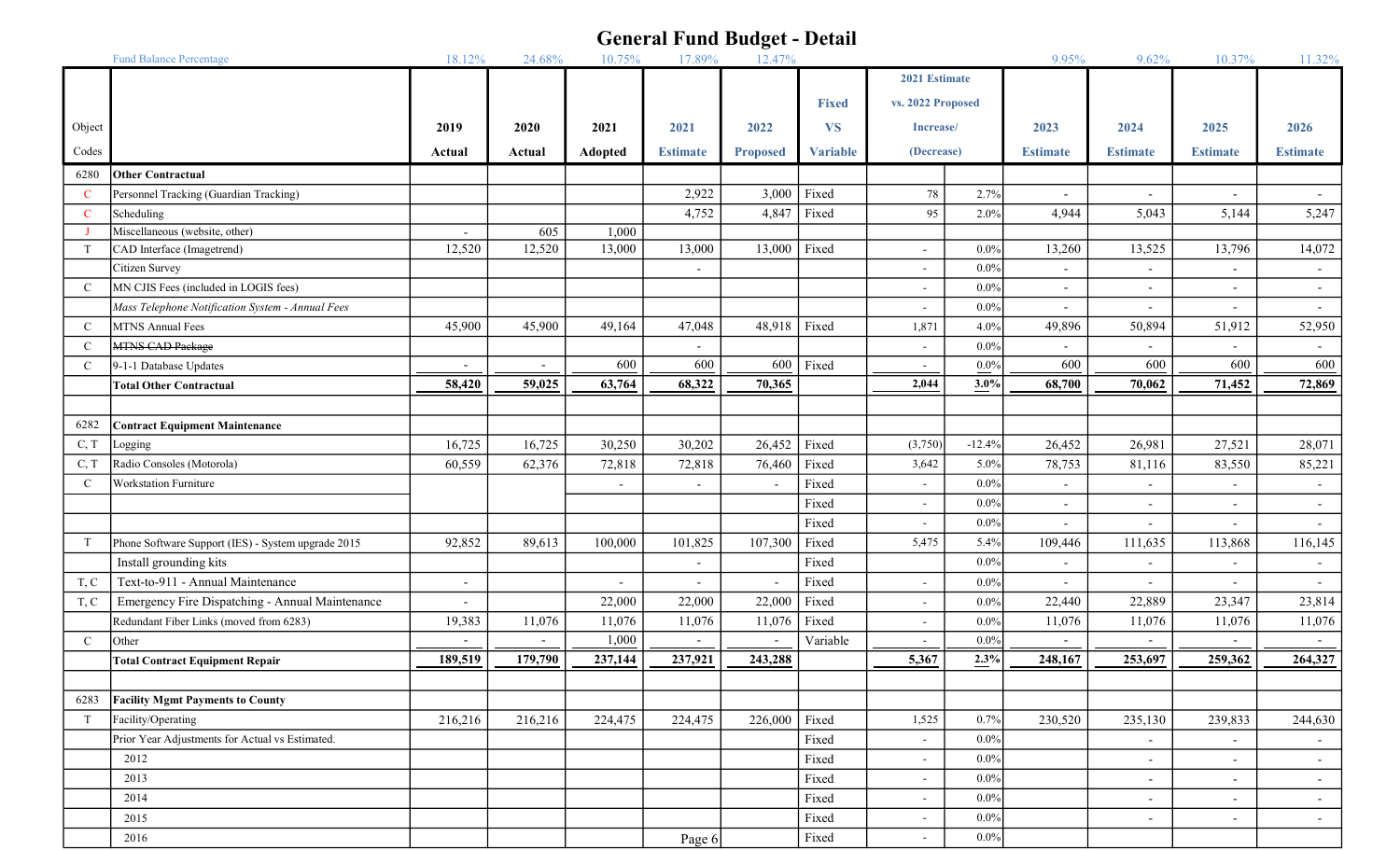|        | <b>Fund Balance Percentage</b>                | 18.12%    | 24.68%  | 10.75%         | 17.89%          | 12.47%          |                 |                          |            | 9.95%                    | 9.62%                    | 10.37%                   | 11.32%                   |
|--------|-----------------------------------------------|-----------|---------|----------------|-----------------|-----------------|-----------------|--------------------------|------------|--------------------------|--------------------------|--------------------------|--------------------------|
|        |                                               |           |         |                |                 |                 |                 | 2021 Estimate            |            |                          |                          |                          |                          |
|        |                                               |           |         |                |                 |                 | <b>Fixed</b>    | vs. 2022 Proposed        |            |                          |                          |                          |                          |
| Object |                                               | 2019      | 2020    | 2021           | 2021            | 2022            | <b>VS</b>       | Increase/                |            | 2023                     | 2024                     | 2025                     | 2026                     |
| Codes  |                                               | Actual    | Actual  | <b>Adopted</b> | <b>Estimate</b> | <b>Proposed</b> | <b>Variable</b> | (Decrease)               |            | <b>Estimate</b>          | <b>Estimate</b>          | <b>Estimate</b>          | <b>Estimate</b>          |
|        | 2017                                          |           |         |                |                 |                 | Fixed           | $\sim$                   | $0.0\%$    |                          |                          |                          |                          |
|        | 2018                                          | (11, 175) |         |                |                 |                 | Fixed           | $\overline{\phantom{a}}$ | $0.0\%$    |                          |                          |                          |                          |
|        | 2019                                          |           |         |                | 30,505          |                 | Fixed           | (30, 505)                | $-100.0\%$ |                          |                          |                          |                          |
|        | 2020                                          |           |         |                | 9,122           |                 | Fixed           | (9,122)                  | $-100.0\%$ |                          |                          |                          |                          |
|        | Future Reconciliation Credits                 |           |         |                |                 |                 | Fixed           | $\overline{\phantom{a}}$ | $0.0\%$    | $\overline{\phantom{0}}$ | $\overline{\phantom{0}}$ | $\overline{\phantom{a}}$ | $\overline{\phantom{0}}$ |
|        | Repair and Maintenance Rent                   | 169,025   | 172,902 | 177,050        | 175,979         | 178,253         | Fixed           | 2,274                    | 1.3%       | 181,818                  | 185,454                  | 189,163                  | 192,946                  |
|        | <b>Total Facility Mgmt Payments to County</b> | 374,066   | 389,118 | 401,525        | 440,081         | 404,253         |                 | (35,828)                 | $-8.1\%$   | 412,338                  | 420,584                  | 428,996                  | 437,576                  |
|        |                                               |           |         |                |                 |                 |                 |                          |            |                          |                          |                          |                          |
|        |                                               |           |         |                |                 |                 |                 |                          |            |                          |                          |                          |                          |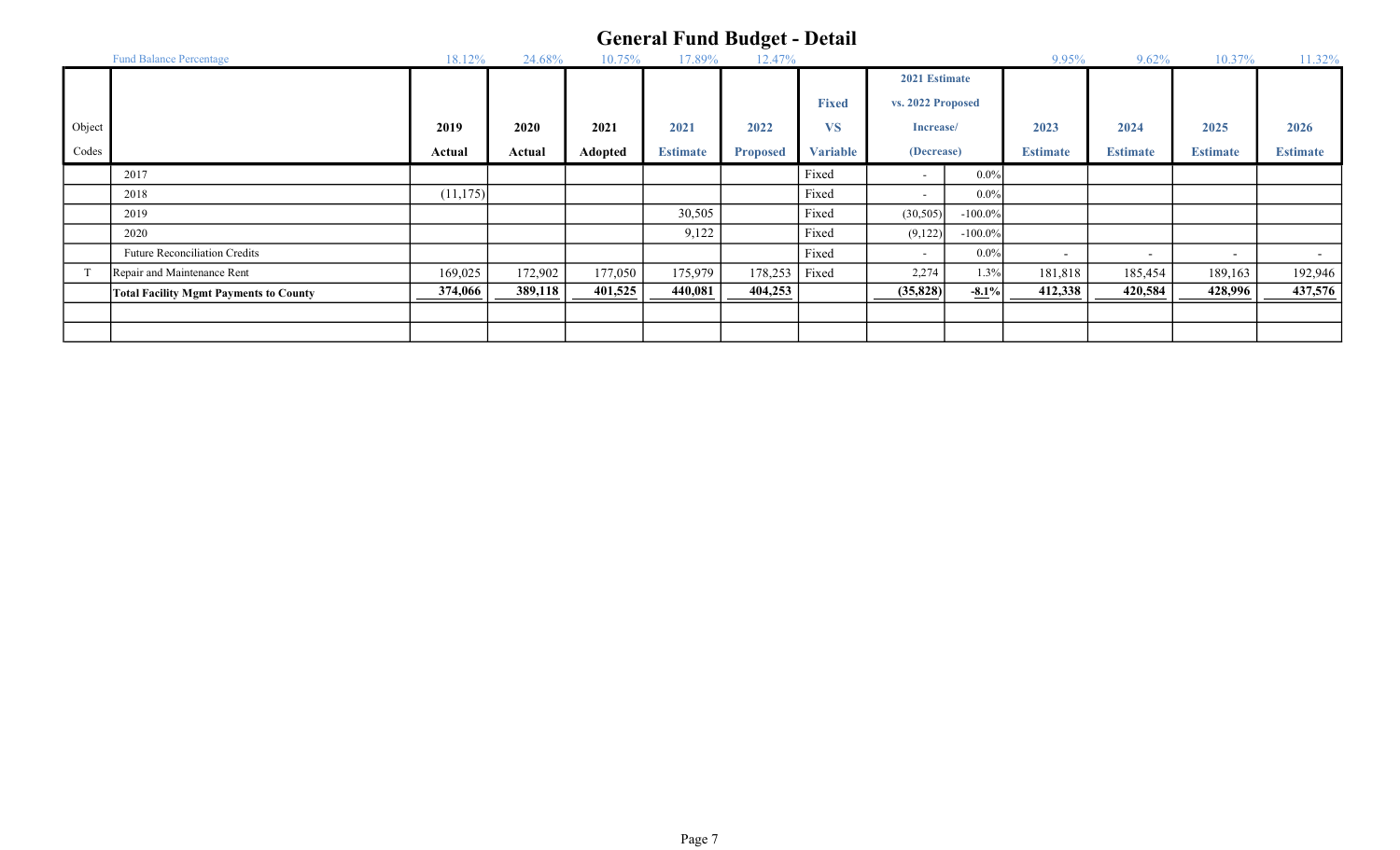|                  | <b>Fund Balance Percentage</b>                                       | 18.12%                   | 24.68%           | 10.75%                   | 17.89%                              | 12.47%                   |                 |                   |                    | 9.95%                    | 9.62%                                                | 10.37%                                     | 11.32%                   |
|------------------|----------------------------------------------------------------------|--------------------------|------------------|--------------------------|-------------------------------------|--------------------------|-----------------|-------------------|--------------------|--------------------------|------------------------------------------------------|--------------------------------------------|--------------------------|
|                  |                                                                      |                          |                  |                          |                                     |                          |                 | 2021 Estimate     |                    |                          |                                                      |                                            |                          |
|                  |                                                                      |                          |                  |                          |                                     |                          | <b>Fixed</b>    | vs. 2022 Proposed |                    |                          |                                                      |                                            |                          |
| Object           |                                                                      | 2019                     | 2020             | 2021                     | 2021                                | 2022                     | <b>VS</b>       | Increase/         |                    | 2023                     | 2024                                                 | 2025                                       | 2026                     |
|                  |                                                                      |                          |                  |                          |                                     |                          |                 |                   |                    |                          |                                                      |                                            |                          |
| Codes            |                                                                      | Actual                   | Actual           | Adopted                  | <b>Estimate</b>                     | <b>Proposed</b>          | <b>Variable</b> | (Decrease)        |                    | <b>Estimate</b>          | <b>Estimate</b>                                      | <b>Estimate</b>                            | <b>Estimate</b>          |
| 6288             | <b>LOGIS</b>                                                         |                          |                  |                          |                                     |                          |                 |                   |                    |                          |                                                      |                                            |                          |
| T                | <b>LOGIS Public Safety Application</b><br>Application Support - CAD  | 850,692                  | 1,800<br>874,308 | 904,915                  | $\overline{\phantom{a}}$<br>901,905 | 937,910                  | Fixed           | $\sim$<br>36,005  | 4.0%               | 956,668                  | $\overline{\phantom{a}}$<br>975,801                  | 995,317                                    | 1,015,223                |
| T                |                                                                      |                          |                  |                          |                                     | 14,990                   | Fixed           | 540               | 3.7%               |                          |                                                      |                                            | 16,226                   |
|                  | Application Support - Payroll                                        | 13,272                   | 14,040           | 14,528                   | 14,450                              |                          |                 |                   |                    | 15,290                   | 15,596                                               | 15,908                                     |                          |
| T                | Application Support - Internet                                       | 12,348                   | 14,496           |                          | 15,965                              | 16,444                   | Fixed           | 479               | 3.0%               | 16,773                   | 17,108                                               | 17,450                                     | 17,799                   |
| $\mathbf T$      | Application Support - AVL                                            |                          |                  |                          | $\overline{\phantom{a}}$            |                          | Fixed           |                   | $0.0\%$            |                          |                                                      |                                            |                          |
| T                | Application Support - EMD                                            | 13,889                   |                  | 15,000                   | 14,369                              | 14,600                   | Fixed           | 231               | 1.6%               | 14,892                   | 15,190                                               | 15,494                                     | 15,804                   |
| T                | Application Support - JDE Financial                                  | 1,236                    | 1,236            | 1,279                    | 1,270                               | 1,320                    | Fixed           | 50                | 3.9%               | 1,346                    | 1,373                                                | 1,400                                      | 1,428                    |
|                  |                                                                      |                          |                  |                          |                                     |                          | Fixed           |                   |                    |                          |                                                      |                                            |                          |
| T                | Insight Licensing (payroll reporting need)                           | 648                      | 1,056            | 1,095                    | 1,110                               | 1,165                    | Fixed           | 55                | 5.0%               | 1,188                    | 1,212                                                | 1,236                                      | 1,261                    |
| T                | CAD System Development                                               | 26,945                   | 27,600           | 27,000                   | 27,600                              | 28,200                   | Fixed           | 600               | 2.2%               | 28,764                   | 29,339                                               | 29,926                                     | 30,525                   |
| $\mathbf T$      | Payroll System Development                                           | 2,611                    | 2,650            | 2,800                    | 2,650                               | 2,700                    | Fixed           | 50                | 1.9%               | 2,754                    | 2,809                                                | 2,865                                      | 2,922                    |
|                  | R&D System Development                                               |                          | 1,750            |                          | 1,750                               | 1,800                    | Fixed           | 50                | 2.9%               |                          |                                                      |                                            |                          |
|                  |                                                                      |                          |                  |                          |                                     |                          | Fixed           |                   |                    |                          |                                                      |                                            |                          |
|                  | Fiber State WAN                                                      | $\overline{\phantom{a}}$ | 2,208            | 3,500                    | 3,500                               | 3,800                    | Fixed           | 300               | 8.6%               | 3,876                    | 3,954                                                | 4,033                                      | 4,114                    |
|                  | Managed Services (Backups, AD and Ex Server, Wireless<br>Controller) |                          | 9,955            | 9,901                    | 9,901                               | 13,850                   | Fixed           | 3,949             | 39.9%              | 14,127                   | 14,410                                               | 14,698                                     | 14,992                   |
|                  | Network Services (Security, Network Wellness, Consult)               | $\overline{\phantom{a}}$ | 7,521            | 25,000                   | 25,000                              | 21,000                   | Fixed           | (4,000)           | $-16.0%$           | 21,420                   | 21,848                                               | 22,285                                     | 22,731                   |
|                  | Managed Hardware                                                     | $\overline{\phantom{a}}$ |                  | 160                      |                                     |                          | Fixed           | $\sim$            | $0.0\%$            |                          |                                                      |                                            | $\overline{\phantom{a}}$ |
|                  | Managed Software (Adobe, MS, Laserfiche, Security)                   | $\overline{\phantom{a}}$ | 7,345            | 22,377                   | 22,377                              | 27,878                   | Fixed           | 5,501             | 24.6%              | 28,436                   | 29,005                                               | 29,585                                     | 30,177                   |
|                  | <b>SSL</b>                                                           |                          |                  | 1,545                    | 1,545                               |                          | Fixed           | (1, 545)          | $-100.0\%$         |                          |                                                      |                                            | $\overline{\phantom{a}}$ |
| $\top$           | Network Wellness (1 yearly charge)                                   | 3,082                    |                  |                          |                                     |                          | Fixed           | $\sim$            | $0.0\%$            | $\overline{\phantom{a}}$ | $\overline{\phantom{a}}$                             | $\overline{\phantom{a}}$                   | $\sim$                   |
| $\mathbf T$      | Managed Services Backup                                              | 4,500                    |                  |                          |                                     |                          | Fixed           | $\sim$            | $0.0\%$            | $\overline{\phantom{a}}$ | $\overline{\phantom{a}}$                             | $\overline{\phantom{a}}$                   | $\sim$                   |
| $\mathsf{T}$     | Managed Services Servers                                             |                          |                  |                          |                                     |                          | Fixed           | $\sim$            | $0.0\%$            | $\overline{\phantom{0}}$ | $\overline{\phantom{a}}$                             | $\overline{\phantom{a}}$                   | $\sim$                   |
| $\mathbf T$<br>D | Fiber Network Redundant Link<br>Cisco Firewall Support               |                          |                  |                          |                                     |                          | Fixed<br>Fixed  | $\sim$<br>$\sim$  | $0.0\%$<br>$0.0\%$ | $\sim$                   | $\overline{\phantom{a}}$<br>$\overline{\phantom{a}}$ | $\overline{\phantom{a}}$<br>$\blacksquare$ | $\overline{\phantom{a}}$ |
| $\mathsf{T}$     | Phone/T1 Access Charges                                              |                          |                  |                          |                                     |                          | Fixed           | $\sim$            | $0.0\%$            |                          |                                                      |                                            |                          |
| T                | Administrative Services                                              | 196                      |                  |                          |                                     |                          | Fixed           | $\sim$            | $0.0\%$            |                          |                                                      |                                            |                          |
| T                | Network Services                                                     | 8,460                    |                  |                          |                                     |                          | Fixed           | $\sim$            | $0.0\%$            |                          |                                                      |                                            | $\overline{\phantom{a}}$ |
| $\mathsf{T}$     | State Bandwidth at WSC (OET Charges)                                 | 2,842                    |                  | $\overline{\phantom{a}}$ |                                     |                          | Fixed           | $\sim$            | $0.0\%$            | $\overline{\phantom{a}}$ | $\overline{\phantom{a}}$                             | $\overline{\phantom{a}}$                   | $\sim$                   |
|                  | Domain Name Renewals                                                 |                          |                  | $\overline{\phantom{a}}$ |                                     | $\overline{\phantom{a}}$ | Fixed           | $\sim$            | $0.0\%$            | $\sim$                   | $\overline{\phantom{a}}$                             | $\overline{\phantom{a}}$                   | $\sim$                   |
|                  | Security Services                                                    | 439                      |                  | $\overline{\phantom{a}}$ |                                     | $\overline{\phantom{a}}$ | Fixed           | $\sim$            | $0.0\%$            | $\sim$                   | $\overline{\phantom{a}}$                             | $\sim$                                     | $\sim$                   |
| T                | Active Directory                                                     | 1,452                    |                  | $\overline{\phantom{a}}$ |                                     | $\overline{\phantom{a}}$ | Fixed           | $\sim$            | $0.0\%$            | $\sim$                   | $\overline{\phantom{a}}$                             | $\sim$                                     | $\sim$                   |
| $\mathsf{T}$     | Microsoft Licensing                                                  | 5,714                    |                  |                          |                                     |                          | Fixed           | $\sim$            | $0.0\%$            |                          |                                                      | $\overline{\phantom{a}}$                   | $\sim$                   |
| D                | Video Conferencing (OET pass through)                                |                          |                  |                          | $\sim$                              |                          | Fixed           | $\sim$            | $0.0\%$            | $\sim$                   | $\blacksquare$                                       | $\overline{\phantom{a}}$                   | $\sim$                   |
| D                | Public Safety Application Suite                                      |                          |                  |                          | $\sim$                              |                          | Fixed           |                   | $0.0\%$            | $\sim$                   | $\overline{\phantom{a}}$                             | $\overline{\phantom{a}}$                   | $\sim$                   |
|                  |                                                                      |                          |                  |                          | Page 8                              |                          | Fixed           |                   | $0.0\%$            |                          |                                                      |                                            |                          |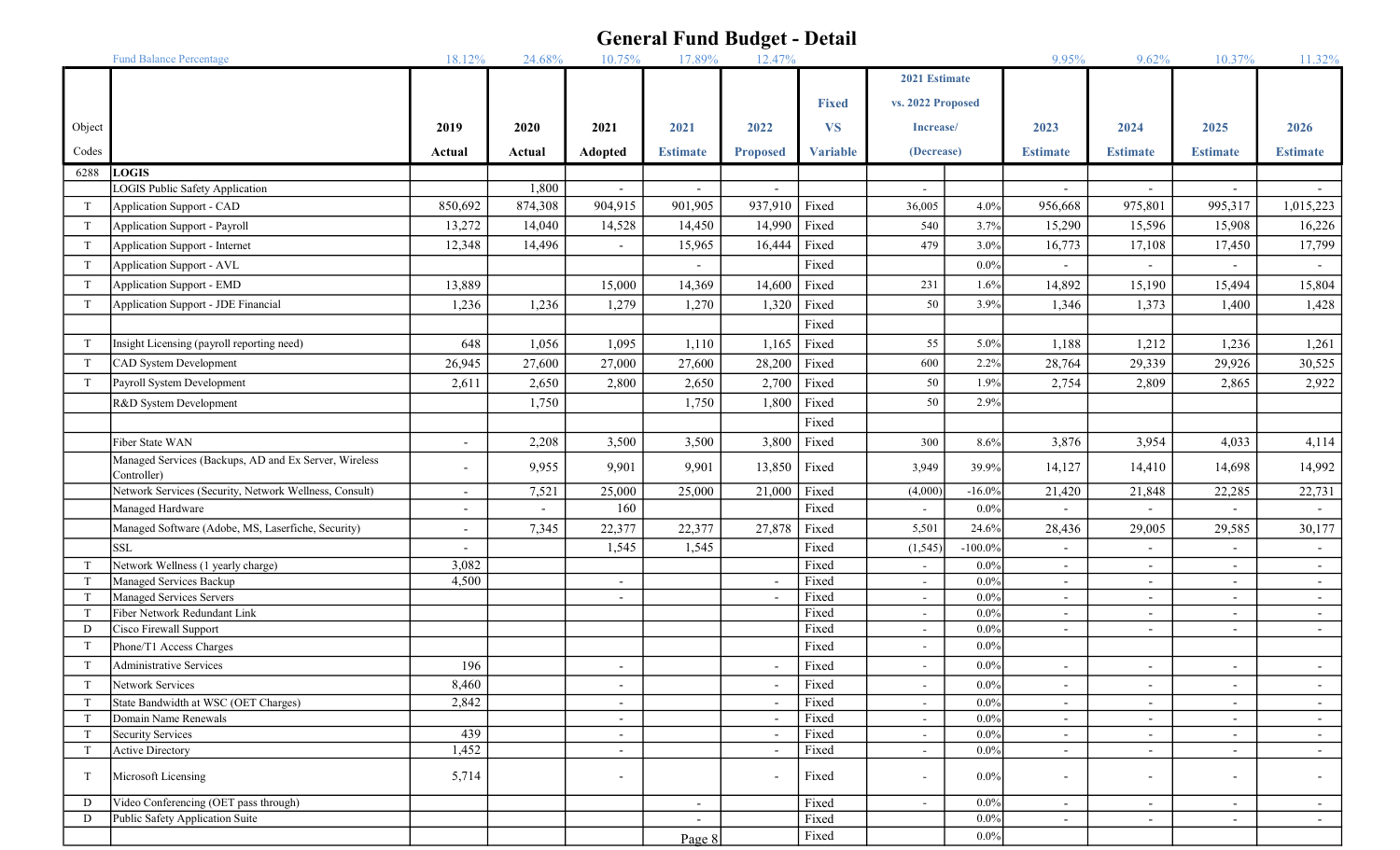#### Fund Balance Percentage 28.08% 18.12% 24.68% 10.75% 17.89% 12.47% 12.47% 9.95% 9.62% 10.37% 11.32% Fixed Object 2019 2020 2021 2021 2022 VS 2023 2024 2025 2026 Codes **Actual Actual Actual Adopted Estimate Proposed Variable (Decrease)** Estimate Estimate Estimate Estimate Estimate General Fund Budget - Detail 2021 Estimate (Decrease) Increase/ vs. 2022 Proposed T Other 90 1,978 2,973 2,973 Fixed (2,973) -100.0% - - - - D Web Hosting - 0.0% - - - - - LOGIS Total 950,303 966,055 1,032,073 1,046,365 1,085,657 39,292 3.8% 1,105,534 1,127,645 1,150,197 1,173,202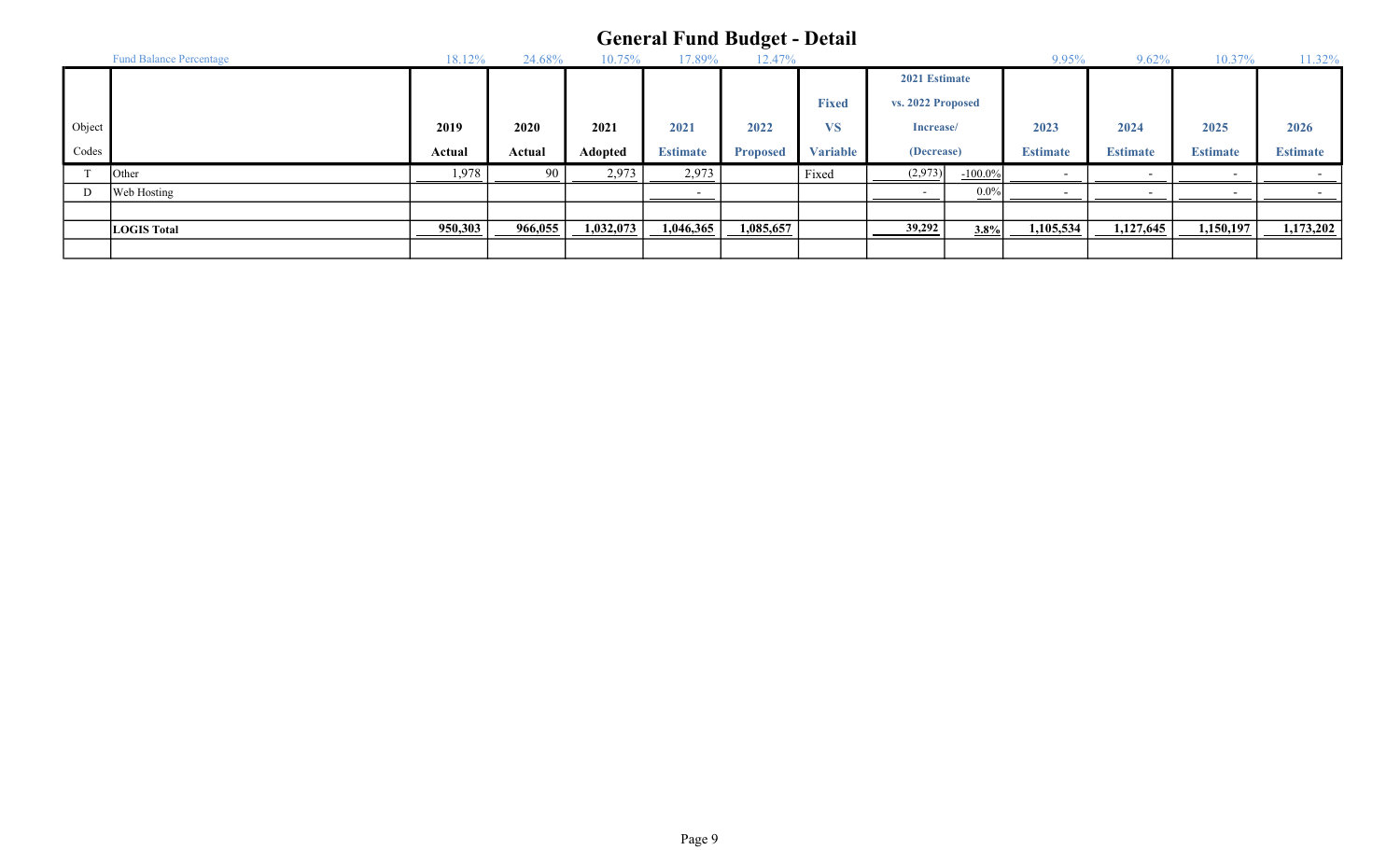|               | <b>Fund Balance Percentage</b>                                   | 18.12%                   | 24.68%                   | 10.75%  | 17.89%          | 12.47%          |                 |                   |           | 9.95%                    | 9.62%                    | 10.37%                   | 11.32%          |
|---------------|------------------------------------------------------------------|--------------------------|--------------------------|---------|-----------------|-----------------|-----------------|-------------------|-----------|--------------------------|--------------------------|--------------------------|-----------------|
|               |                                                                  |                          |                          |         |                 |                 |                 | 2021 Estimate     |           |                          |                          |                          |                 |
|               |                                                                  |                          |                          |         |                 |                 | <b>Fixed</b>    | vs. 2022 Proposed |           |                          |                          |                          |                 |
| Object        |                                                                  | 2019                     | 2020                     | 2021    | 2021            | 2022            | <b>VS</b>       | Increase/         |           | 2023                     | 2024                     | 2025                     | 2026            |
| Codes         |                                                                  | Actual                   | Actual                   | Adopted | <b>Estimate</b> | <b>Proposed</b> | <b>Variable</b> | (Decrease)        |           | <b>Estimate</b>          | <b>Estimate</b>          | <b>Estimate</b>          | <b>Estimate</b> |
| 6289          | <b>Radio Fees</b>                                                |                          |                          |         |                 |                 |                 |                   |           |                          |                          |                          |                 |
| $\mathbf C$   | 800 MHz network access fees (County Fees)                        |                          |                          |         |                 |                 |                 |                   |           |                          |                          |                          |                 |
| $\mathcal{C}$ | 23 Consoles @ \$400                                              |                          |                          |         |                 |                 |                 |                   |           |                          |                          |                          |                 |
| $\mathbf C$   | 8 subscribers $@$ \$400                                          |                          |                          |         |                 |                 |                 |                   |           |                          |                          |                          |                 |
| $\mathcal{C}$ | State Subscriber Fees                                            | 17,681                   | 17,681                   | 24,874  | 32,354          | 32,354          | Fixed           | $\sim$            | $0.0\%$   | 33,001                   | 33,661                   | 34,334                   | 35,021          |
| $\mathcal{C}$ | County Contractual Services                                      |                          | 3,870                    | 10,300  | 10,000          | 10,000          | Fixed           | $\sim$            | $0.0\%$   | 10,200                   | 10,404                   | 10,612                   | 10,824          |
| $\mathcal{C}$ | County Subscriber Fees                                           | 6,999                    | 6,999                    | 7,524   | 7,280           | 7,280           | Fixed           | $\sim$            | $0.0\%$   | 7,426                    | 7,575                    | 7,727                    | 7,882           |
| $\mathcal{C}$ | Motorola Support                                                 | 11,950                   | 11,950                   | 12,308  |                 |                 | Fixed           | $\sim$            | $0.0\%$   | $\blacksquare$           | $\overline{a}$           | $\sim$                   | $\sim$          |
| $\mathcal{C}$ | Outdoor Warning Siren Support (Dakota County)                    |                          |                          |         | $\sim$          |                 | Fixed           | $\sim$            | $0.0\%$   | $\blacksquare$           | $\sim$                   | $\sim$                   | $\sim$          |
| $\mathcal{C}$ | Fire Alerting Support (Dakota County)                            |                          |                          |         |                 |                 | Fixed           |                   | $0.0\%$   |                          | $\overline{\phantom{a}}$ | $\sim$                   | $\sim$          |
|               | Other                                                            |                          |                          |         |                 |                 | Fixed           |                   | $0.0\%$   |                          | $\blacksquare$           | $\sim$                   | $\sim$          |
| $\mathcal{C}$ | Video Conferencing Hardware Support (Conference/Training         | $\overline{\phantom{a}}$ | $\overline{\phantom{a}}$ | 500     |                 |                 | Fixed           | $\sim$            | $0.0\%$   | $\overline{\phantom{a}}$ | $\overline{\phantom{a}}$ | $\overline{\phantom{a}}$ | $\sim$          |
|               | Rooms)                                                           |                          |                          |         |                 |                 |                 |                   |           |                          |                          |                          |                 |
|               | <b>Radio Fees Total</b>                                          | 36,630                   | 40,500                   | 55,506  | 49,634          | 49,634          |                 | $\sim$            | $0.0\%$   | 50,627                   | 51,640                   | 52,673                   | 53,727          |
|               |                                                                  |                          | $\blacksquare$           |         |                 |                 |                 |                   |           |                          |                          |                          |                 |
| 6290          | <b>Rental Equipment</b>                                          |                          |                          |         |                 |                 |                 |                   |           |                          |                          |                          |                 |
| J             | Large Copier/Printer/Fax/Scanners in Dispatch/Admin              | 3,141                    | 3,403                    | 3,299   | 4,340           | 4,339           | Variable        | (1)               | $0.0\%$   | 3,141                    | 3,235                    | 3,300                    | 3,366           |
| $\mathcal{C}$ | Copier/printer for dispatch floor - REMOVE LINE                  |                          |                          |         | $\sim$          |                 |                 | $\sim$            | $0.0\%$   |                          | $\overline{a}$           | $\sim$                   | $\sim$          |
| $\mathbf{I}$  | Postage machine                                                  | 287                      | 260                      | 309     | 228             | 228             | Variable        | $\sim$            | $0.0\%$   | 233                      | 238                      | 243                      | 248             |
|               | Maint for Large Copier/Printer/Fax/Scanners in<br>Dispatch/Admin | 1,017                    | 587                      | 945     | 600             | 600             | Variable        | $\sim$            | $0.0\%$   | 650                      | 670                      | 690                      | 710             |
|               | <b>Rental Equipment Total</b>                                    | 4,445                    | 4,250                    | 4,553   | 5,168           | 5,167           |                 | (1)               | $0.0\%$   | 4,024                    | 4,143                    | 4,233                    | 4,324           |
|               |                                                                  |                          |                          |         |                 |                 |                 |                   |           |                          |                          |                          |                 |
| 6291          | <b>Lease payments to Dakota County</b>                           |                          |                          |         |                 |                 |                 |                   |           |                          |                          |                          |                 |
| T             | <b>Base Facility Lease</b>                                       | 725,100                  | 725,100                  | 725,100 | 725,100         | 483,400         | Fixed           | (241,700)         | $-33.3%$  | $\overline{\phantom{a}}$ | $\overline{\phantom{a}}$ | $\overline{\phantom{a}}$ | $\sim$          |
|               | Less: Rent to Dakota County                                      | (9,600)                  | (9,600)                  | (9,600) | (9,600)         | (6,400)         | Fixed           | 3,200             | $-33.3%$  | $\overline{\phantom{a}}$ | $\blacksquare$           | $\blacksquare$           |                 |
| 6291          | <b>Lease payments to Dakota County</b>                           | 715,500                  | 715,500                  | 715,500 | 715,500         | 477,000         |                 | (238,500)         | $-33.3\%$ | $\blacksquare$           | $\overline{\phantom{a}}$ | $\overline{\phantom{a}}$ | $\sim$          |
| T             |                                                                  |                          |                          |         |                 |                 |                 |                   |           |                          |                          |                          |                 |
| 6308          | <b>Tuition Reimbursements</b>                                    |                          |                          | $\sim$  | $\sim$          | $\sim$          |                 | $\sim$            | $0.0\%$   | $\overline{\phantom{a}}$ | $\blacksquare$           | $\sim$                   | $\sim$          |
| D             |                                                                  |                          |                          |         |                 |                 |                 |                   |           |                          |                          |                          |                 |
|               |                                                                  |                          |                          |         |                 |                 |                 |                   |           |                          |                          |                          |                 |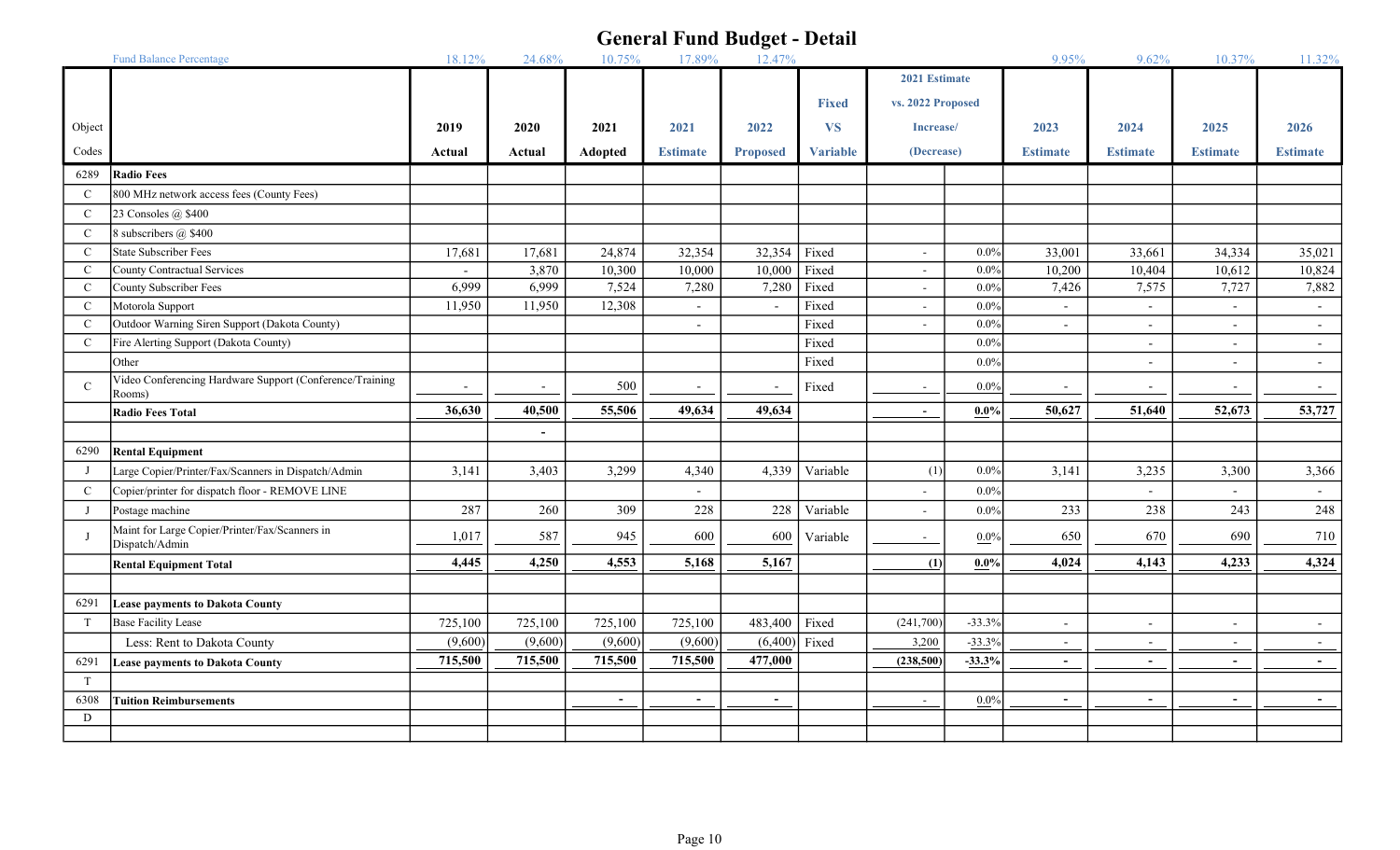|               | <b>Fund Balance Percentage</b>                              | 18.12%                   | 24.68%                   | 10.75%                   | 17.89%                   | 12.47%          |                 |                   |          | 9.95%           | 9.62%           | 10.37%                   | 11.32%          |
|---------------|-------------------------------------------------------------|--------------------------|--------------------------|--------------------------|--------------------------|-----------------|-----------------|-------------------|----------|-----------------|-----------------|--------------------------|-----------------|
|               |                                                             |                          |                          |                          |                          |                 |                 | 2021 Estimate     |          |                 |                 |                          |                 |
|               |                                                             |                          |                          |                          |                          |                 | <b>Fixed</b>    | vs. 2022 Proposed |          |                 |                 |                          |                 |
| Object        |                                                             | 2019                     | 2020                     | 2021                     | 2021                     | 2022            | <b>VS</b>       | Increase/         |          | 2023            | 2024            | 2025                     | 2026            |
|               |                                                             |                          |                          |                          |                          |                 |                 |                   |          |                 |                 |                          |                 |
| Codes         |                                                             | Actual                   | Actual                   | Adopted                  | <b>Estimate</b>          | <b>Proposed</b> | <b>Variable</b> | (Decrease)        |          | <b>Estimate</b> | <b>Estimate</b> | <b>Estimate</b>          | <b>Estimate</b> |
| 6311          | <b>Training &amp; Conferences</b>                           |                          |                          |                          |                          |                 |                 |                   |          |                 |                 |                          |                 |
|               | <b>Conferences</b>                                          |                          |                          |                          |                          |                 |                 |                   |          |                 |                 |                          |                 |
| $\mathcal{C}$ | APCO - National conference                                  | 2,437                    |                          |                          | $\sim$                   | 4,000           | Variable        | 4,000             | $0.0\%$  | 4,080           | 4,162           | 4,245                    | 4,330           |
| $\mathcal{C}$ | NENA - National conference                                  | 2,047                    |                          |                          | $\sim$                   | 2,000           | Variable        | 2,000             | $0.0\%$  | 2,040           | 2,081           | 2,123                    | 2,165           |
| $\mathcal{C}$ | EMD/EFD National conference (Navigator)                     | 55                       | 616                      | 4,000                    | 4.000                    | 4,000           | Variable        |                   | $0.0\%$  | 4,080           | 4,162           | 4,245                    | 4,330           |
| $\mathcal{C}$ | CAD National conference                                     | 3,988                    |                          | $\overline{\phantom{a}}$ | $\overline{\phantom{a}}$ | 2.000           | Variable        | 2,000             | $0.0\%$  | 2,040           | 2,081           | 2,123                    | 2,165           |
| $\mathbf C$   | Administrative (IPMA-HR)                                    |                          |                          |                          | $\overline{\phantom{0}}$ | 2,000           | Variable        |                   | $0.0\%$  | 2,040           | 2,081           | 2,123                    | 2,165           |
| $\mathcal{C}$ | Local conferences (APCO/BCA/NENA/Police<br>Chiefs/Wellness) | 1,285                    | 840                      | 1,900                    | 1,900                    | 1.900           | Variable        | $\sim$            | $0.0\%$  | 1,938           | 1,977           | 2,017                    | 2,057           |
|               | Training                                                    |                          |                          |                          |                          |                 | Variable        |                   |          |                 | $\overline{a}$  | $\overline{\phantom{a}}$ | $\sim$          |
| $\mathcal{C}$ | <b>EMD</b>                                                  | 8,115                    | 4,955                    | 6,690                    | 3,226                    | 1.792           | Variable        | (1, 434)          | $-44.5%$ | 1,828           | 1,865           | 1,902                    | 1,940           |
| $\mathcal{C}$ | Other training events                                       | 6,540                    | 5,187                    | 2,500                    | 2,500                    | 2,500           | Variable        | $\sim$            | $0.0\%$  | 2,550           | 2,601           | 2,653                    | 2,706           |
| $\mathcal{C}$ | Administrative training                                     | 1,226                    | 295                      | 1,000                    | 1,000                    | 1,000           | Variable        | $\sim$            | $0.0\%$  | 1,020           | 1,040           | 1,061                    | 1,082           |
| $\mathcal{C}$ | EFD                                                         | 13,600                   | 28,495                   | 6,690                    | 4,162                    | 1,133           | Variable        | (3,029)           | $-72.8%$ | 6,000           | 6,000           | 6,180                    | 6,365           |
| $\mathcal{C}$ | IT training                                                 | $\overline{\phantom{a}}$ | $\overline{\phantom{a}}$ | 1,000                    | 1,000                    | 1,400           | Variable        | 400               | 40.0%    | 3,400           | 3,468           | 3,537                    | 3,608           |
|               |                                                             |                          |                          |                          | $\sim$                   |                 |                 | $\sim$            | $0.0\%$  |                 |                 |                          |                 |
|               | <b>Total Training and Conferences</b>                       | 39,293                   | 40,388                   | 23,780                   | 17,788                   | 23,725          |                 | 5,937             | 33.4%    | 31,016          | 31,518          | 32,209                   | 32,913          |
|               |                                                             |                          |                          |                          |                          |                 |                 |                   |          |                 |                 |                          |                 |
| 6312          | <b>Business Meetings &amp; Expenses</b>                     | 141                      | 129                      | 550                      | 550                      | 550             | Variable        | $\sim$            | $0.0\%$  | 350             | 350             | 350                      | 350             |
|               |                                                             |                          |                          |                          |                          |                 |                 |                   |          |                 |                 |                          |                 |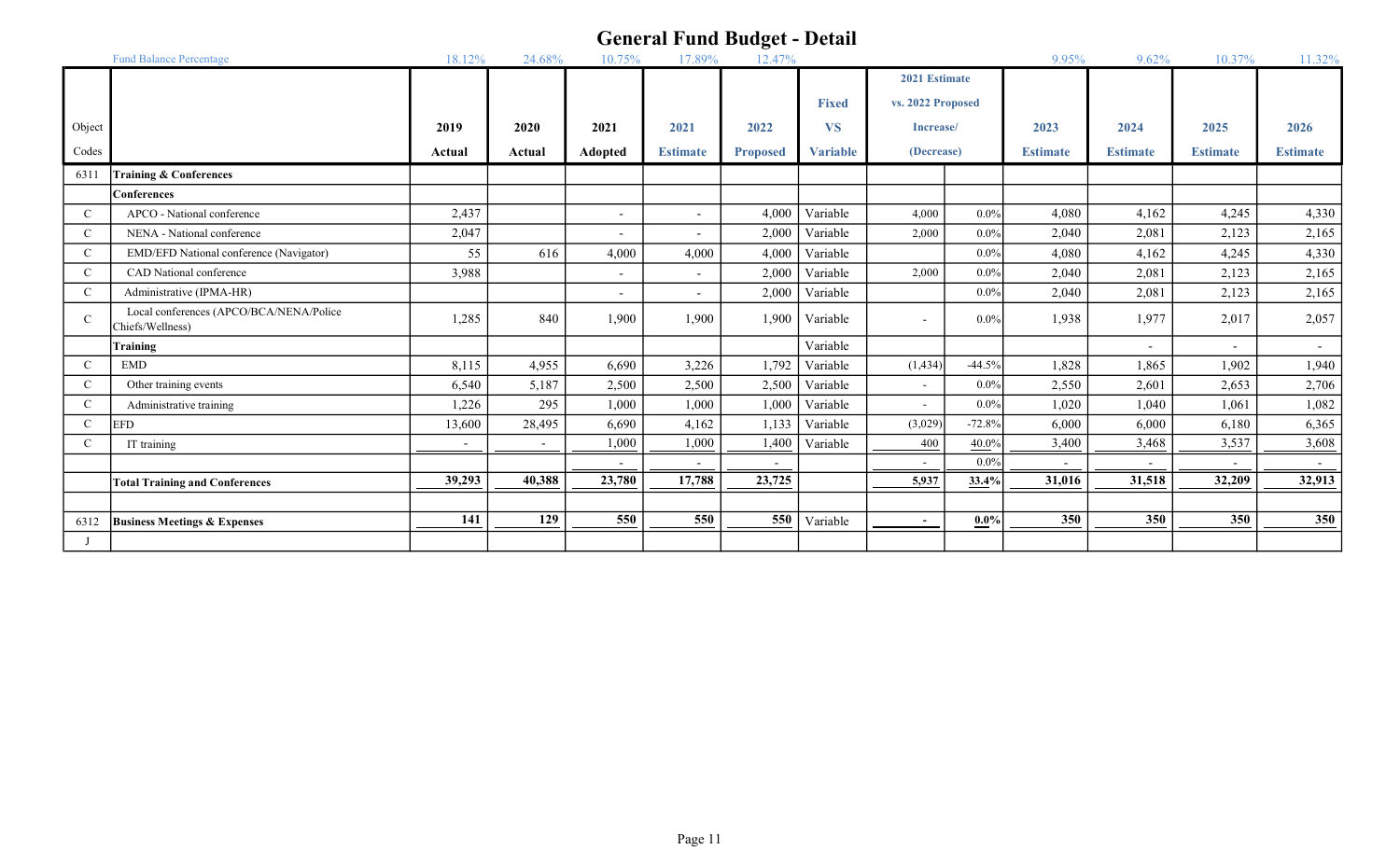|              | <b>Fund Balance Percentage</b>              | 18.12%    | 24.68%    | 10.75%                | 17.89%                   | ັ<br>12.47%              |                 |                   |            | 9.95%                    | 9.62%                       | 10.37%                    | 11.32%                   |
|--------------|---------------------------------------------|-----------|-----------|-----------------------|--------------------------|--------------------------|-----------------|-------------------|------------|--------------------------|-----------------------------|---------------------------|--------------------------|
|              |                                             |           |           |                       |                          |                          |                 | 2021 Estimate     |            |                          |                             |                           |                          |
|              |                                             |           |           |                       |                          |                          | <b>Fixed</b>    | vs. 2022 Proposed |            |                          |                             |                           |                          |
|              |                                             |           |           |                       |                          |                          |                 |                   |            |                          |                             |                           |                          |
| Object       |                                             | 2019      | 2020      | 2021                  | 2021                     | 2022                     | <b>VS</b>       | Increase/         |            | 2023                     | 2024                        | 2025                      | 2026                     |
| Codes        |                                             | Actual    | Actual    | Adopted               | <b>Estimate</b>          | <b>Proposed</b>          | <b>Variable</b> | (Decrease)        |            | <b>Estimate</b>          | <b>Estimate</b>             | <b>Estimate</b>           | <b>Estimate</b>          |
| 6313         | Dues                                        |           |           |                       |                          |                          |                 |                   |            |                          |                             |                           |                          |
| $\mathbf{J}$ | <b>APCO</b>                                 |           | 339       | 350                   | 345                      | 355                      | Variable        | 10                | 3.0%       | 362                      | 369                         | 376                       | 384                      |
| $\bf{J}$     | NENA                                        | 142       | 142       | 283                   | 275                      | 283                      | Variable        | 8                 | $3.0\%$    | 289                      | 295                         | 301                       | 307                      |
| $\mathbf{C}$ | <b>IACP</b>                                 |           |           |                       | $\sim$                   | $\overline{\phantom{a}}$ | Variable        |                   | $0.0\%$    | $\sim$                   | $\blacksquare$              | $\sim$                    | $\sim$                   |
| $\mathbf{C}$ | Reference Materials for Dispatch            |           |           |                       | $\sim$                   | $\overline{\phantom{a}}$ | Variable        | $\sim$            | $0.0\%$    | $\overline{\phantom{a}}$ | $\sim$                      | $\sim$                    | $\sim$                   |
| $\mathbf{I}$ | Misc. Dues & Memberships                    | 1,636     | 1,607     | 1,596                 | 1,549                    | 1,595                    | Variable        | 46                | 3.0%       | 1,627                    | 1,660                       | 1,693                     | 1,727                    |
|              | Dues and Subscriptions Total                | 1,778     | 2,088     | 2,229                 | 2,169                    | 2,234                    |                 | 65                | 3.0%       | 2,278                    | 2,324                       | 2,370                     | 2,418                    |
|              |                                             |           |           |                       |                          |                          |                 |                   |            |                          |                             |                           |                          |
| 6310         | Miscellaneous                               |           |           |                       |                          |                          |                 |                   |            |                          |                             |                           |                          |
| F            | Debt reporting/Arbitrage Calculations       |           |           | $\tilde{\phantom{a}}$ | $\sim$                   |                          |                 |                   |            | $\overline{\phantom{a}}$ | $\overline{\phantom{a}}$    | $\sim$                    | $\sim$                   |
|              | Refund to Members                           |           |           |                       |                          |                          |                 |                   |            |                          |                             | $\overline{\phantom{a}}$  | $\overline{\phantom{a}}$ |
| 6310         | <b>Miscellaneous</b>                        |           |           | $\sim$                | $\overline{\phantom{a}}$ | $\overline{\phantom{a}}$ |                 | $\sim$            | $0.0\%$    | $\overline{\phantom{a}}$ | $\overline{a}$              | $\sim$                    | $\sim$                   |
| 6310         | <b>Total Miscellaneous</b>                  |           |           |                       | $\sim$                   |                          |                 | $\sim$            |            |                          |                             |                           |                          |
|              | <b>TOTAL CONTRACTUAL/OTHER</b>              | 2,590,717 | 2,605,450 | 2,783,837             | 2,831,273                | 2,673,224                |                 | (158, 049)        |            | $-5.6\%$ \$ 2,223,489    | $\frac{1}{2}$ , 2, 265, 393 | \$2,307,360               | \$2,356,427              |
|              |                                             |           |           |                       |                          |                          |                 |                   |            |                          |                             |                           |                          |
|              | <b>Budget Summary</b>                       |           |           |                       |                          |                          |                 |                   |            |                          |                             |                           |                          |
|              | <b>Total Personnel Services</b>             | 6,437,062 | 6,529,557 | 7,210,608             | 7,112,033                | 7,420,328                |                 | 308,295           | 4.3% $$$   |                          | 8,121,019                   | 8,324,044<br><sup>S</sup> | 8,532,145<br>$\sqrt{S}$  |
|              | <b>Total Commodities</b>                    | 18,278    | 18,372    | 21,694                | 21,694                   | 21,937                   |                 | 243               | $1.1\%$ \$ |                          | 22,829                      | 23,320<br>-S              | 23,824<br>l S            |
|              | <b>Total Contractual</b>                    | 2,590,717 | 2,605,450 | 2,783,837             | 2,831,273                | 2,673,224                |                 | (158,049)         |            | $-5.6\%$ \$ 2,223,489    | 2,265,393<br><sup>S</sup>   | 2,307,360<br><sup>S</sup> | 2,356,427<br>l S         |
|              | <b>TOTAL OPERATING EXPENSES</b>             | 9,046,057 | 9,153,379 | 10,016,139            | 9,965,000                | 10,115,489               |                 | 150,488           |            | 1.5% \$10,168,781        | \$10,409,240                | \$10,654,724              | \$10,912,396             |
|              |                                             |           |           |                       |                          |                          |                 |                   |            |                          |                             |                           |                          |
|              | <b>TOTAL EXPENSES</b>                       | 9,046,057 | 9,153,379 | 10,016,139            | 9,965,000                | 10,115,489               |                 | 150,446           | $1.5\%$    | 10,168,781               | 10,409,240                  | 10,654,724                | 10,912,396               |
|              | DIFFERENCE FROM FINANCIAL REPORT            |           |           |                       |                          |                          |                 |                   |            |                          |                             |                           |                          |
|              | DIFFERENCE FROM GENERAL FUND SUMMARY        |           |           |                       |                          |                          |                 |                   |            |                          |                             |                           |                          |
|              | FUND BALANCE FROM GENERAL FUND SUMMARY      | 1,639,373 | 2,259,047 | 1,076,496             | 1,782,619                | 1,261,855                |                 |                   |            | 1,012,135                | 1,001,123                   | 1,104,818                 | 1,235,142                |
|              | PERCENTAGE                                  | 18.1%     | 24.7%     | 10.7%                 | 17.9%                    | 12.5%                    |                 |                   |            | 10.0%                    | 9.6%                        | 10.4%                     | 11.3%                    |
|              |                                             |           |           |                       |                          |                          |                 |                   |            |                          |                             |                           |                          |
|              | AMOUNT OVER/(UNDER) THE 8.3% PREFERRED      | 885,535   | 1,496,265 | 241,818               | 952,202                  | 418,897                  |                 |                   |            | 164,737                  | 133,686                     | 216,924                   | 325,775                  |
|              | <b>BALANCE</b>                              |           |           |                       |                          |                          |                 |                   |            |                          |                             |                           |                          |
|              |                                             |           |           |                       | $\sim$                   | $\sim$                   |                 |                   |            | $\sim$                   |                             | $\overline{\phantom{a}}$  | $\sim$                   |
|              | AMOUNT OVER/(UNDER) THE 14.0% PREFERRED     |           |           |                       |                          |                          |                 |                   |            |                          |                             |                           |                          |
|              | <b>BALANCE</b>                              | 372,925   | 977,574   | (325, 763)            | 387,519                  | (154, 314)               |                 |                   |            | (411, 494)               | (456, 171)                  | (386, 844)                | (292, 594)               |
|              | INCREASE/(DECREASE) IN EXPENDITURES FROM PY |           |           |                       |                          |                          |                 |                   |            |                          |                             |                           |                          |
|              |                                             | 98,876    | 107,322   | 970,082               | 918,943                  | 150,488                  |                 |                   |            | 53,293                   | 240,459                     | 245,484                   | 257,672                  |
|              |                                             | 1.11%     | 1.19%     | 10.72%                | 10.65%                   | 1.51%                    |                 |                   |            | 0.53%                    | 2.36%                       | 2.36%                     | 2.42%                    |
|              |                                             |           |           |                       |                          |                          |                 |                   |            |                          |                             |                           |                          |

Page 12